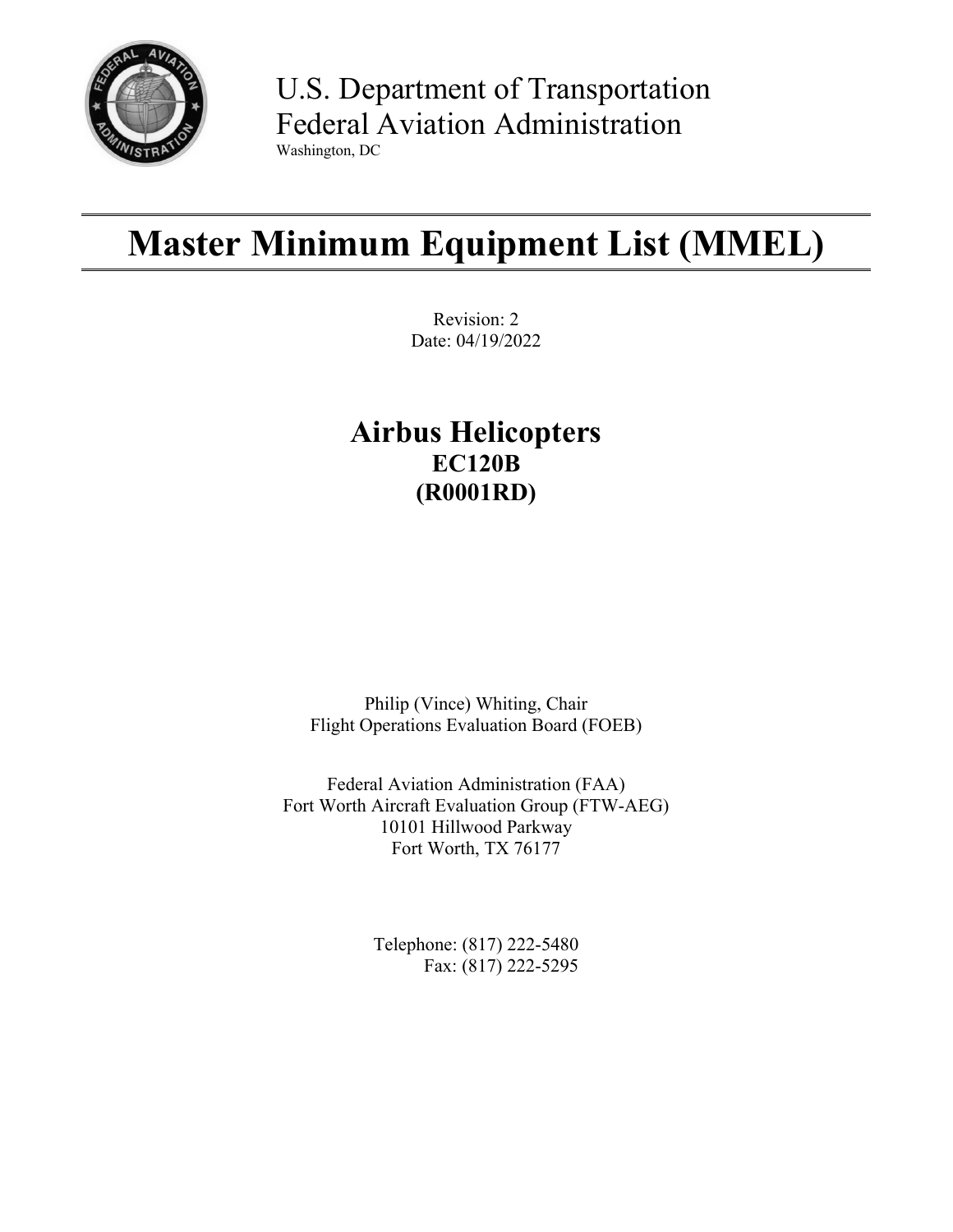#### U.S. DEPARTMENT OF TRANSPORTATION OLD. BET ARRIVENT OF TRANSITORIATION MASTER MINIMUM EQUIPMENT LIST

# REVISION NO. 2

PAGE NO. I

DATE: 04/19/2022

#### AIRCRAFT:

# **TABLE OF CONTENTS AND CONTROL PAGE**<br>EC120B

| SYSTEM NO.               | <b>SYSTEM</b>                         | PAGE NO.      | REV NO.        | <b>DATE</b> |
|--------------------------|---------------------------------------|---------------|----------------|-------------|
|                          | <b>Cover Page</b>                     |               | 2              | 04/19/2022  |
| $\overline{a}$           | Table of Contents and Control Page    |               | $\overline{2}$ | 04/19/2022  |
| $\overline{a}$           | Log of Revisions                      | $\mathsf{II}$ | $\overline{2}$ | 04/19/2022  |
| --                       | <b>Highlights of Change</b>           | III thru VII  | $\overline{2}$ | 04/19/2022  |
| --                       | Definitions and Preamble              | VIII          | $\overline{2}$ | 04/19/2022  |
| $\overline{\phantom{a}}$ | Guidelines for (M) and (O) Procedures | IX thru XII   | $\overline{2}$ | 04/19/2022  |
| 21                       | Air Conditioning                      | $21 - 1$      | $\overline{2}$ | 04/19/2022  |
| 22                       | Autoflight                            | $22 - 1$      | $\overline{2}$ | 04/19/2022  |
| $\overline{23}$          | Communications                        | 23-1 thru 3   | $\overline{2}$ | 04/19/2022  |
| $\overline{24}$          | <b>Electrical Power</b>               | $24 - 1$      | $\overline{2}$ | 04/19/2022  |
| 25                       | Equipment/Furnishings                 | 25-1 thru 4   | $\overline{2}$ | 04/19/2022  |
| 26                       | <b>Fire Protection</b>                | $26-1$        | $\overline{2}$ | 04/19/2022  |
| 28                       | Fuel                                  | $28-1$        | $\overline{2}$ | 04/19/2022  |
| 30                       | Ice and Rain Protection               | $30-1$        | $\overline{2}$ | 04/19/2022  |
| 31                       | <b>Instruments</b>                    | 31-1 thru 2   | $\overline{2}$ | 04/19/2022  |
| 32                       | <b>Landing Gear</b>                   | $32 - 1$      | $\overline{2}$ | 04/19/2022  |
| 33                       | Lights                                | 33-1 thru 3   | $\overline{2}$ | 04/19/2022  |
| $\overline{34}$          | Navigation                            | 34-1 thru 9   | $\overline{2}$ | 04/19/2022  |
| $\overline{35}$          | Oxygen                                | $35-1$        | $\overline{2}$ | 04/19/2022  |
| 45                       | Central Maintenance System            | $45 - 1$      | $\overline{c}$ | 04/19/2022  |
| 62                       | <b>Main Rotor</b>                     | $62 - 1$      | $\overline{2}$ | 04/19/2022  |
| 63                       | <b>Main Rotor Drive</b>               | $63 - 1$      | $\overline{2}$ | 04/19/2022  |
| 64                       | <b>Tail Rotor</b>                     | $64-1$        | $\overline{2}$ | 04/19/2022  |
| $\overline{71}$          | Powerplant                            | $71-1$        | $\overline{2}$ | 04/19/2022  |
| $\overline{72}$          | Turbine/Turboprop Engine              | $72-1$        | $\overline{2}$ | 04/19/2022  |
| 74                       | Ignition                              | $74-1$        | $\overline{2}$ | 04/19/2022  |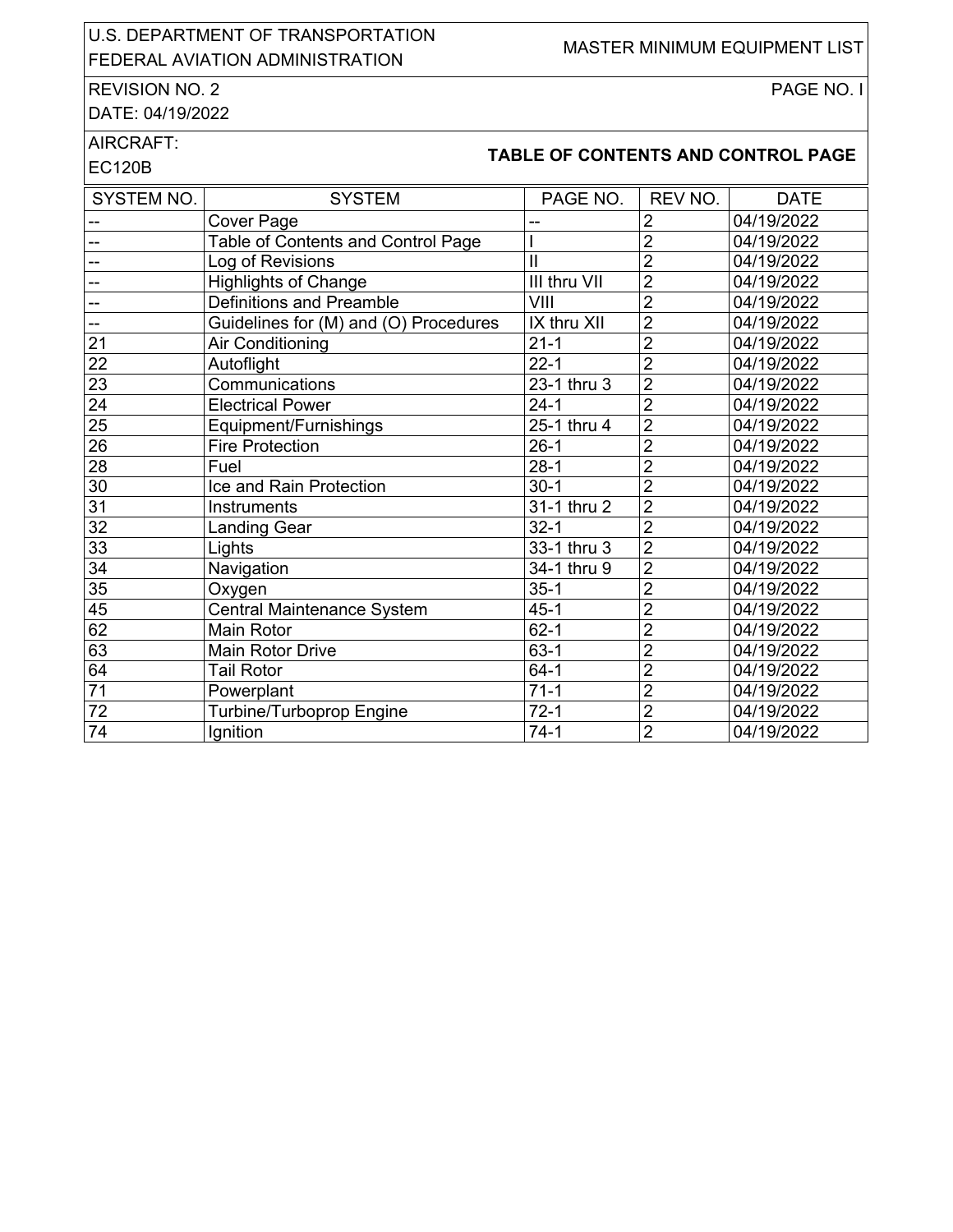|                                           |                    | U.S. DEPARTMENT OF TRANSPORTATION<br><b>MASTER MINIMUM EQUIPMENT LIST</b><br><b>FEDERAL AVIATION ADMINISTRATION</b>                                                                                                                                                                                                         |
|-------------------------------------------|--------------------|-----------------------------------------------------------------------------------------------------------------------------------------------------------------------------------------------------------------------------------------------------------------------------------------------------------------------------|
| <b>REVISION NO. 2</b><br>DATE: 04/19/2022 | <b>PAGE NO. II</b> |                                                                                                                                                                                                                                                                                                                             |
| AIRCRAFT:<br><b>EC120B</b>                |                    | <b>LOG OF REVISIONS</b>                                                                                                                                                                                                                                                                                                     |
| REV NO.                                   | <b>DATE</b>        | PAGE NO.                                                                                                                                                                                                                                                                                                                    |
| Original                                  | 2/16/2002          | Original.                                                                                                                                                                                                                                                                                                                   |
| 0a                                        | 5/24/2007          | Highlights of Change, Definitions.                                                                                                                                                                                                                                                                                          |
| $\overline{1}$                            | 09/17/2014         | Conversion to Joint Aircraft System/Component Code (JASC) format,<br>Incorporation of Global Change (GC) Policy Letters.                                                                                                                                                                                                    |
| $\overline{2}$                            | 04/19/2022         | Cover Page, Table of Contents and Control Page, Log of Revisions,<br>Highlights of Change, Definitions & Preamble, Guidelines for (M) & (O)<br>Procedures, 21-1, 22-1, 23-1 thru 3, 24-1, 25-1 thru 4, 26-1, 28-1, 30-1,<br>31-1 thru 2, 32-1, 33-1 thru 3, 34-1 thru 9, 35-1, 45-1, 62-1, 63-1, 64-1,<br>71-1, 72-1, 74-1. |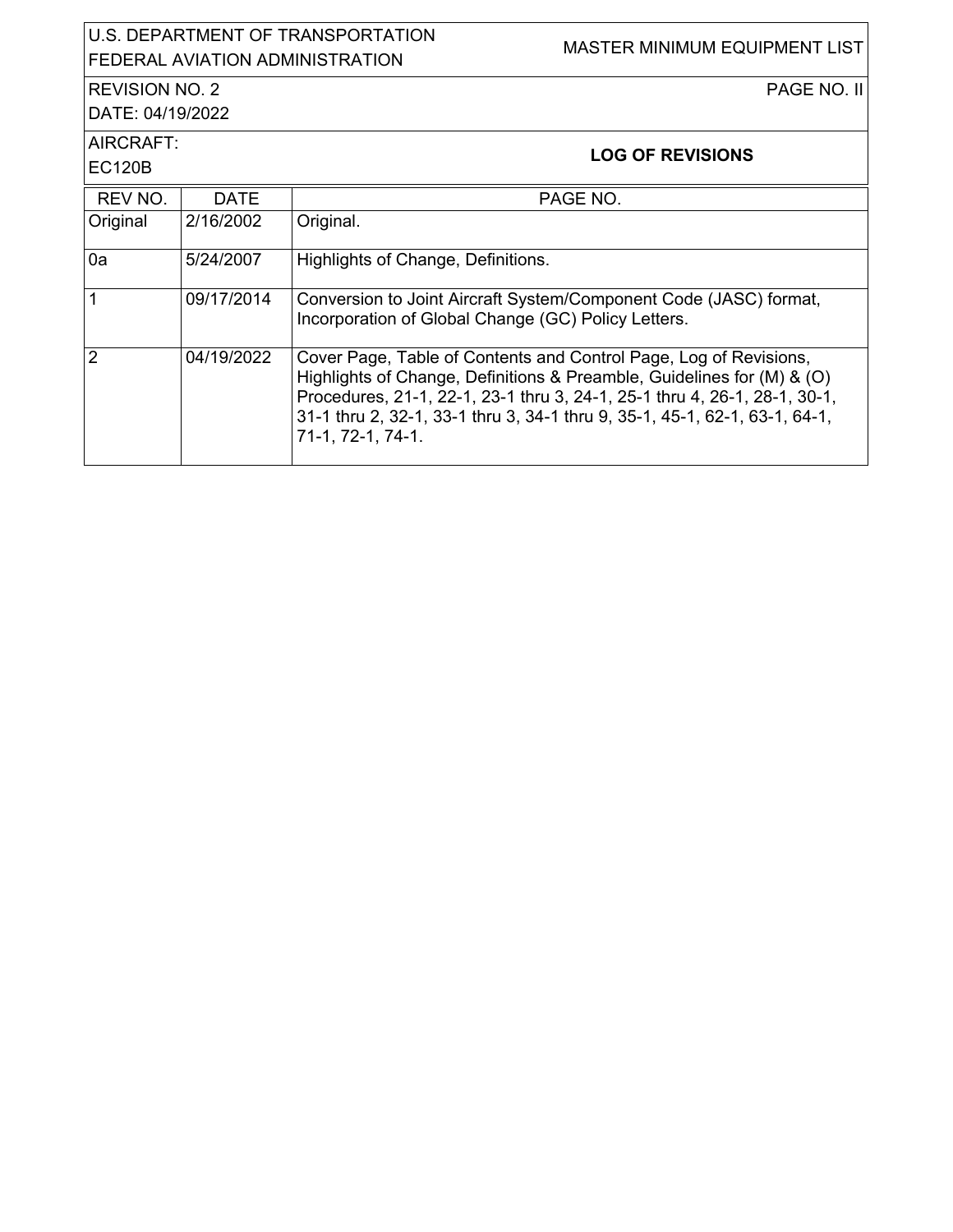### U.S. DEPARTMENT OF TRANSPORTATION SIG. BET ARRIVENT OF TRANSPORTATION MASTER MINIMUM EQUIPMENT LIST

## REVISION NO. 2

DATE: 04/19/2022

PAGE NO. III

AIRCRAFT:

# AINCRAFT.<br>EC120B **HIGHLIGHTS OF CHANGE**

The following changes are the Highlights of Changes for **Revision 2**. It is the result of a public Flight Operations Evaluation Board (FOEB) meeting held on 02/23/2021.

| PAGE NO. | <b>JASC ITEM</b> | <b>EXPLANATION OF CHANGE</b>                                                                                                                                                                                                         |
|----------|------------------|--------------------------------------------------------------------------------------------------------------------------------------------------------------------------------------------------------------------------------------|
| General  |                  | Minor editorial corrections and formatting changes were made throughout<br>the document, indicated with change bars. These editorial corrections<br>may be adopted in Minimum Equipment Lists (MEL) at the operator's<br>discretion. |
| General  | --               | (***) relief is associated with OEM equipment only; STC relief must<br>comply with PL-109 (some PLs may be excluded). Removed all<br>references to policy letters under the item numbers.                                            |
| General  |                  | The EASA approved Airbus Helicopters MMEL, Revision 1, dated<br>10/15/2015, was referred to in revising this MMEL.                                                                                                                   |
| $21 - 1$ | 2100-02          | Changed number installed from"2" to "1." Changed number required for<br>dispatch from "1" to "0." Changed proviso to match EASA MMEL.                                                                                                |
| $21 - 1$ | 2140-01          | Rephrased the weather conditions.                                                                                                                                                                                                    |
| $22 - 1$ | 2210-01          | Incorporated Revision 2 of Policy Letter 101 (PL-101).                                                                                                                                                                               |
| $23-1$   | 2300-01          | Removed (O) requirement from Cockpit proviso. Added (O) requirement<br>to Cabin proviso. Changed Cabin proviso.                                                                                                                      |
| $23-1$   | 2310-01          | Incorporated Revision 5 of Policy Letter 106 (PL-106).                                                                                                                                                                               |
| $23-2$   | 2312-01          | Incorporated Revision 2 of Policy Letter 95 (PL-95). Number installed and<br>number required for dispatch for both the "Frequency Selector Knob" and<br>the "Frequency Indicator" changed to "-" as per the OEM.                     |
| $23 - 2$ | 2312-02          | Changed maintenance category from "C" to "D." Removed and replaced<br>proviso.                                                                                                                                                       |
| $23 - 2$ | 2340-01          | DELETED. This aircraft only has ICS. This MMEL provides relief for cabin<br>ICS.                                                                                                                                                     |
| $23 - 2$ | 2350-01          | Changed number required for dispatch from "-" to "2". Removed and<br>replaced proviso.                                                                                                                                               |
| $23-2$   | 2370-01          | Removed reference to Policy Letter 87 (PL-87). Incorporated Revision 5<br>of Policy Letter 29 (PL-29).                                                                                                                               |
| $23-3$   | 2370-02          | Incorporated Revision 5 of Policy Letter 29 (PL-29).                                                                                                                                                                                 |
| $23-3$   | 2370-03          | Incorporated Revision 5 of Policy Letter 29 (PL-29).                                                                                                                                                                                 |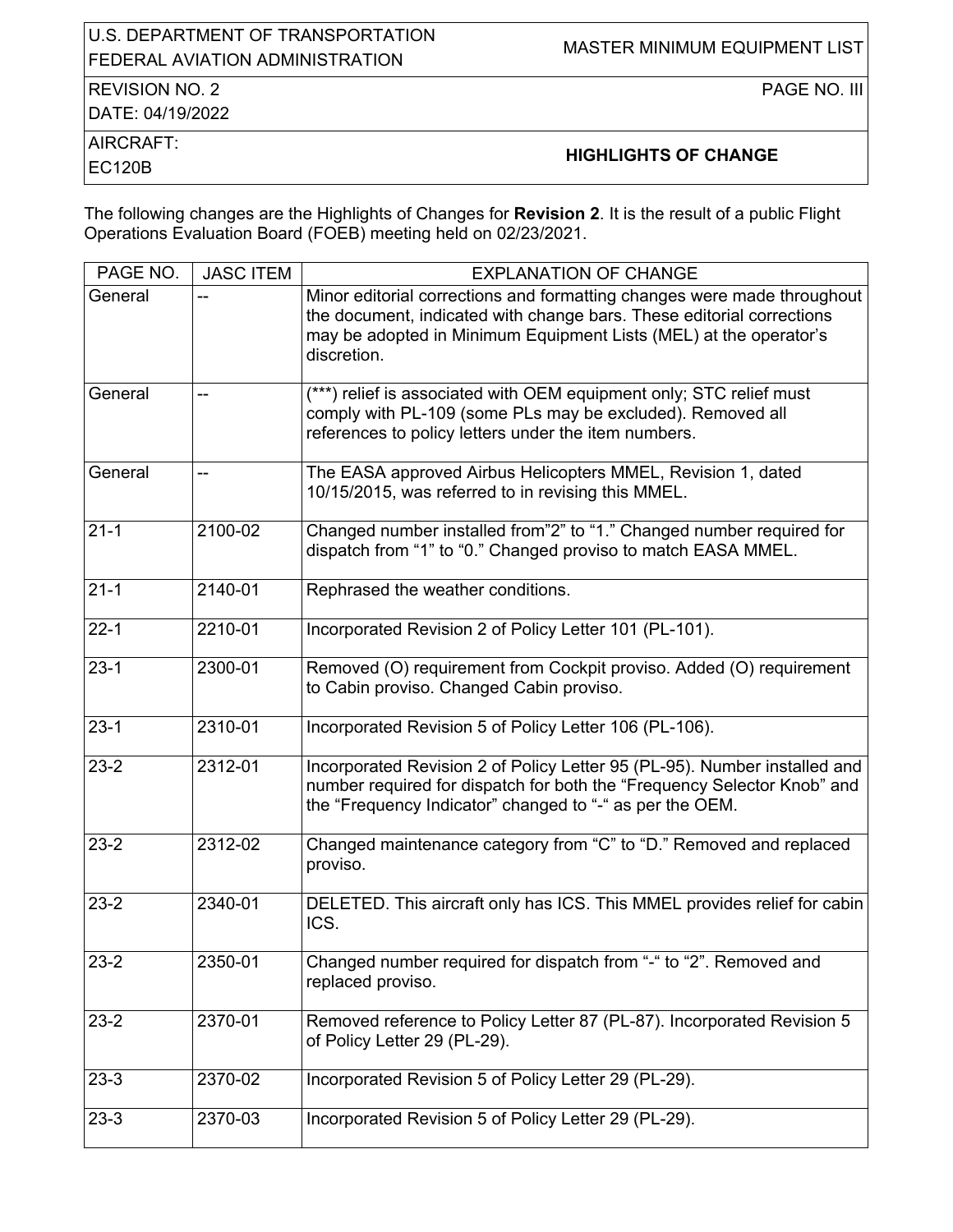#### U.S. DEPARTMENT OF TRANSPORTATION U.S. DEFARTMENT OF TRANSPORTATION MASTER MINIMUM EQUIPMENT LIST

REVISION NO. 2

PAGE NO. IV

DATE: 04/19/2022

| <b>HIGHLIGHTS OF CHANGE</b> |  |
|-----------------------------|--|

| AIRCRAFT:<br><b>EC120B</b> |                  | <b>HIGHLIGHTS OF CHANGE</b>                                                                                                                                                                                                                                                                                                                                  |
|----------------------------|------------------|--------------------------------------------------------------------------------------------------------------------------------------------------------------------------------------------------------------------------------------------------------------------------------------------------------------------------------------------------------------|
| PAGE NO.                   | <b>JASC ITEM</b> | <b>EXPLANATION OF CHANGE</b>                                                                                                                                                                                                                                                                                                                                 |
| $24 - 1$                   | 2410-01          | Changed the item name from "System" to "Light". Added "the generator<br>parameters are checked regularly on the VEMD".                                                                                                                                                                                                                                       |
| $24 - 1$                   | 2432-02          | Removed the word "OR" in accordance with Policy Letter 32 (PL-32). No<br>other content change was made.                                                                                                                                                                                                                                                      |
| $25-1$                     | 2500-01          | Removed reference to Policy Letter 116 (PL-116) as it is not an active<br>policy letter.                                                                                                                                                                                                                                                                     |
| $25-1$                     | 2520-01          | Incorporated Revision 9 of Policy Letter 79 (PL-79).                                                                                                                                                                                                                                                                                                         |
| $25 - 2$                   | 2520-02          | MERGED with 2520-01.                                                                                                                                                                                                                                                                                                                                         |
| $25 - 2$                   | 2520-03          | Replaced "EMS Equipment" relief with PL-132                                                                                                                                                                                                                                                                                                                  |
| $25 - 2$                   | 2560-01          | Added flashlight relief to section 25 and incorporated Policy Letter 132.                                                                                                                                                                                                                                                                                    |
| $25-3$                     | 2562-01          | Incorporated Revision 3 of Policy Letter 120 (PL-120).                                                                                                                                                                                                                                                                                                       |
| $25-3$                     | 2562-02          | Added the acronym "ADELT" to the item name.                                                                                                                                                                                                                                                                                                                  |
| $26-1$                     | 2622-01          | Replaced Policy Letter 75 (PL-75) with PL-132.                                                                                                                                                                                                                                                                                                               |
| $28 - 1$                   | 2810-01          | DELETED. This is not OEM equipment or an OEM STC. No supporting<br>documentation for relief for an STC.                                                                                                                                                                                                                                                      |
| $28-1$                     | 2820-01          | DELETED. Previous relief contrary to PL-63.                                                                                                                                                                                                                                                                                                                  |
| $28-1$                     | 2840-01          | DELETED. Previous relief was contrary to 14 CFR 91.205.                                                                                                                                                                                                                                                                                                      |
| $28-1$                     | 2841-01          | Removed reference to sequence number 2840-01. Kept the reference to<br>the item name (Fuel Quantity Indicator).                                                                                                                                                                                                                                              |
| $30-1$                     | 3030-01          | Added "O" procedure requirement. Rephrased weather conditions.                                                                                                                                                                                                                                                                                               |
| $30 - 1$                   | 3030-02          | Removed the word "OR" in accordance with Policy Letter 32 (PL-32).<br>Removed "Warning light" from the beginning of the first proviso and<br>changed the (M) requirement to an (O). Added "pitot" before "heater" in<br>the first proviso. Added "O" procedure requirement to the second proviso.<br>Rephrased the weather conditions in the second proviso. |
| $30-1$                     | 3040-01          | Changed repair category from "C" to "D". Replaced "As required by<br>14 CFR" with new proviso.                                                                                                                                                                                                                                                               |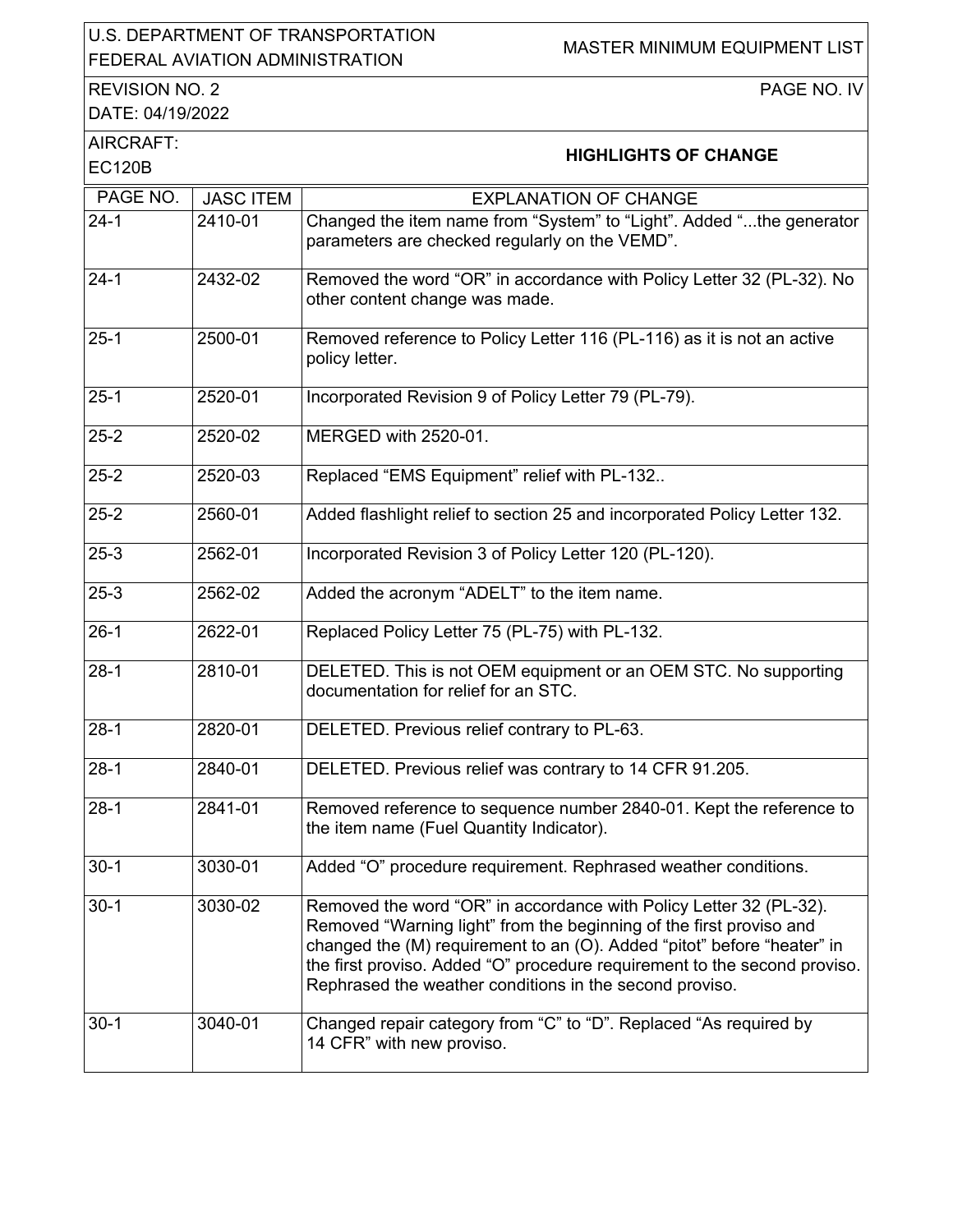### U.S. DEPARTMENT OF TRANSPORTATION U.S. DEPARTMENT OF TRANSFORTATION MASTER MINIMUM EQUIPMENT LIST

REVISION NO. 2

PAGE NO. V

DATE: 04/19/2022 AIRCRAFT:

| AIRCRAFT: | <b>HIGHLIGHTS OF CHANGE</b> |
|-----------|-----------------------------|
| EC120B    |                             |

| PAGE NO. | <b>JASC ITEM</b> | <b>EXPLANATION OF CHANGE</b>                                                                                                                                                                                                                    |
|----------|------------------|-------------------------------------------------------------------------------------------------------------------------------------------------------------------------------------------------------------------------------------------------|
| $31 - 1$ | 3130-02          | Incorporated Revision 10 of Policy Letter 87 (PL-87), Part 1.                                                                                                                                                                                   |
| $31 - 2$ | 3130-03          | Incorporated Revision 10 of Policy Letter 87 (PL-87), Part 2.                                                                                                                                                                                   |
| $31 - 2$ | 3130-04          | MOVED to 4500-01.                                                                                                                                                                                                                               |
| $31 - 2$ | 3160-01          | Replaced "the Flight Manual, Section 3 Procedures (VEMD screens<br>failure), are followed" with "RFM limitations and procedures are followed".                                                                                                  |
| $32 - 1$ | 3246-01          | Changed "Snow Skids" to "Snow Skis" and added proviso with "M" and<br>"O" procedure requirements.                                                                                                                                               |
| $32 - 1$ | 3246-02          | Added proviso with "M" and "O" procedure requirements.                                                                                                                                                                                          |
| $33-1$   | 3310-01          | Incorporated Revision 4 of Policy Letter 77 (PL-77).                                                                                                                                                                                            |
| $33 - 2$ | 3310-02          | Removed the word "OR" in accordance with Policy Letter 32 (PL-32).<br>Changed number installed to "2". Changed number required for dispatch<br>for second set of provisos to "1". Changed "flight deck lights" to<br>"instrument panel lights". |
| $33 - 2$ | 3320-02          | Removed the word "OR" in accordance with Policy Letter 32 (PL-32).                                                                                                                                                                              |
| $33-3$   | 3340-01          | Changed the item name from "System" to "Lights". Changed number<br>required for dispatch from "0" to "-". Removed and replaced proviso.                                                                                                         |
| $33-3$   | 3340-02          | Replaced previous provisos with "As required by 14 CFR" and changed<br>number required for dispatch from "0" to "-".                                                                                                                            |
| $33-3$   | 3340-03          | Changed the number installed from "2" to "1". Changed number required<br>for dispatch from "1" to "0". Removed and replaced the provisos.                                                                                                       |
| $33-3$   | 3340-04          | Changed repair category from "D" to "C".                                                                                                                                                                                                        |
| $33-3$   | 3340-06          | Removed "or Equivalent" from the item name. Previous revision did not<br>include a proviso. Added proviso.                                                                                                                                      |
| $34-1$   | $3400 - 01$      | Incorporated Revision 1 of Policy Letter 98 (PL-98).                                                                                                                                                                                            |
| $34-1$   | 3412-01          | DELETED. The OAT indicator is necessary to comply with RFM<br>limitations.                                                                                                                                                                      |
| $34-1$   | 3413-01          | Replaced "handling pilot's side" with "Pilot Flying (PF)" side. Removed<br>and replaced the 2nd proviso.                                                                                                                                        |
| $34-1$   | 3414-01          | Removed "As required by 14 CFR" since an airspeed indicator is always<br>required. Changed repair category from "D" to "C". Replaced "handling<br>pilot's side" with "Pilot Flying (PF) side".                                                  |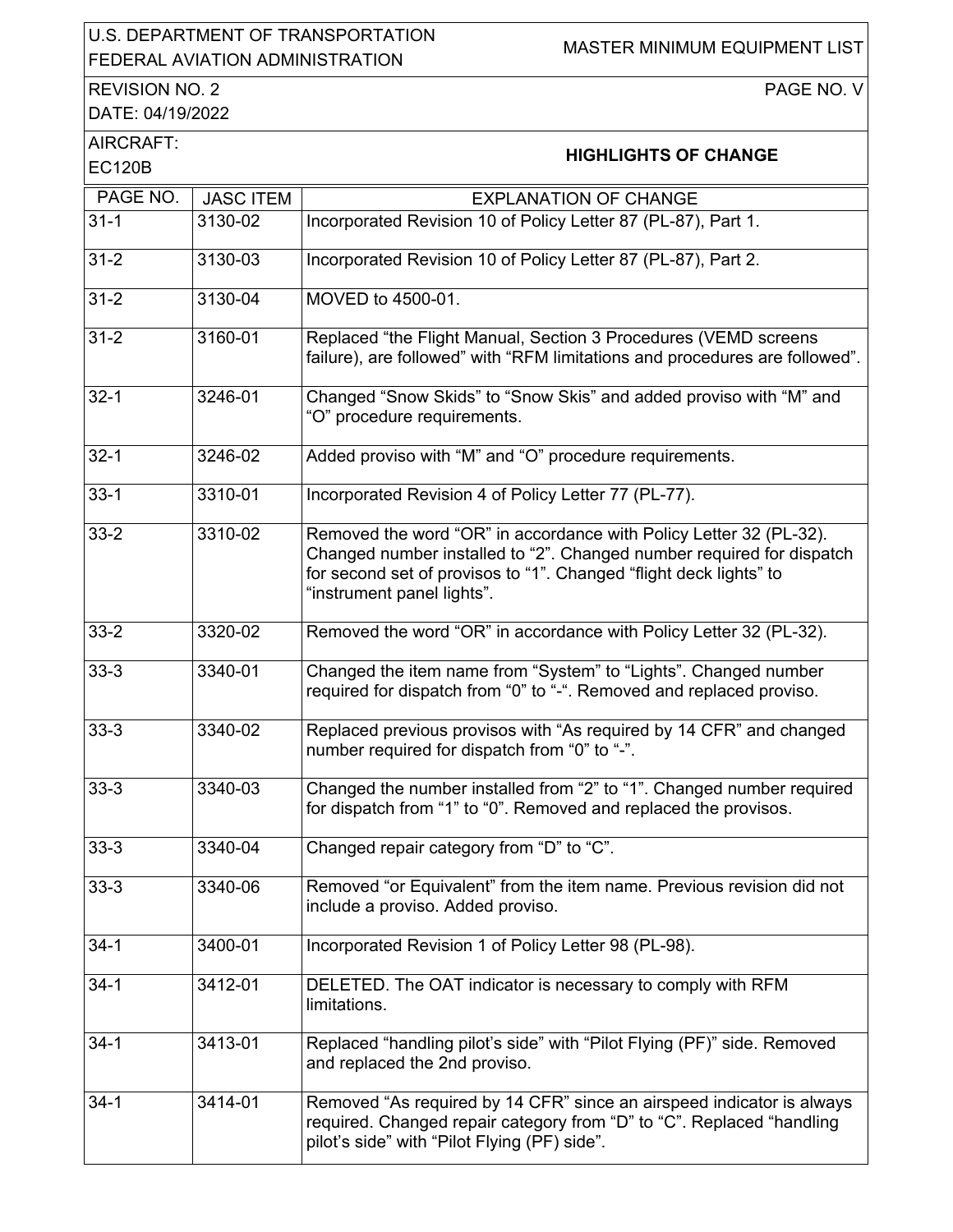### U.S. DEPARTMENT OF TRANSPORTATION U.S. DEPARTMENT OF TRANSPORTATION MASTER MINIMUM EQUIPMENT LIST<br>FEDERAL AVIATION ADMINISTRATION

REVISION NO. 2

PAGE NO. VI

DATE: 04/19/2022

| AIRCRAFT:     |                             |
|---------------|-----------------------------|
| <b>EC120B</b> | <b>HIGHLIGHTS OF CHANGE</b> |

| PAGE NO.           | <b>JASC ITEM</b> | <b>EXPLANATION OF CHANGE</b>                                                                                                                                                                                                                          |
|--------------------|------------------|-------------------------------------------------------------------------------------------------------------------------------------------------------------------------------------------------------------------------------------------------------|
|                    |                  |                                                                                                                                                                                                                                                       |
| $34-2$             | 3416-01          | Change item name from "Altimeters" to "Altimeter". Removed and<br>replaced provisos.                                                                                                                                                                  |
| $34-2$             | 3416-02          | MERGED with 3452-01.                                                                                                                                                                                                                                  |
| $34 - 2$           | 3422-01          | Changed number required for dispatch from "1" to "-". Replaced previous<br>provisos with "As required by 14 CFR".                                                                                                                                     |
| $34 - 2$           | 3424-01          | Added the word "Skid" to the title to make it "Slip Skid Indicator".                                                                                                                                                                                  |
| $\overline{3}$ 4-2 | 3424-02          | Added "Indicator" to the item name. Replaced proviso "May be<br>inoperative provided procedures do not require its use" with "As required<br>by 14 CFR". Changed repair category from "D" to "C" and number<br>required for dispatch from "0" to "-". |
| $34 - 2$           | 3425-01          | DELETED. This is not an OEM item. No justification documents on file for<br>a STC relief.                                                                                                                                                             |
| $34-3$             | 3444-01          | Incorporated Revision 0 of Policy Letter 131 (PL-131), Part 1.                                                                                                                                                                                        |
| $34 - 4$           | 3444-02          | Incorporated Revision 0 of Policy Letter 131 (PL-131), Part 2.                                                                                                                                                                                        |
| $34 - 4$           | 3444-03          | MERGED with 3416-01.                                                                                                                                                                                                                                  |
| $34 - 4$           | 3444-04          | MERGED with 3444-01.                                                                                                                                                                                                                                  |
| $34 - 4$           | 3444-05          | Removed Policy Letter 54 (PL-54) as it was for TAWS. Replaced with<br>relief for HTAWS.                                                                                                                                                               |
| 34-5 thru 6        | 3445-02          | Incorporated revision 7 of Policy Letter 32 (PL-32). Added (O) procedure<br>for provisos that include "Enroute or approach procedures do not require<br>its use".                                                                                     |
| $34-6$             | 3451-01          | Incorporated Revision 1 of Policy Letter 3 (PL-03).                                                                                                                                                                                                   |
| $34 - 7$           | 3452-01          | Incorporated Revision 7 of Policy Letter 76 (PL-76).                                                                                                                                                                                                  |
| 34-7 thru 9        | 3452-02          | Incorporated Revision 4 of Policy Letter 105 (PL-105).                                                                                                                                                                                                |
| $34-9$             | 3454-01          | Changed repair category from "D" to "C" and number required for<br>dispatch from "0" to "-". Removed and replaced proviso.                                                                                                                            |
| $34-9$             | 3455-01          | Changed number required for dispatch from "0" to "-". Removed and<br>replaced proviso with "As required by 14 CFR".                                                                                                                                   |
| $34-9$             | 3457-01          | Removed "B- or P-RNAV" from the item name. Renamed to "GPS<br>Navigation System".                                                                                                                                                                     |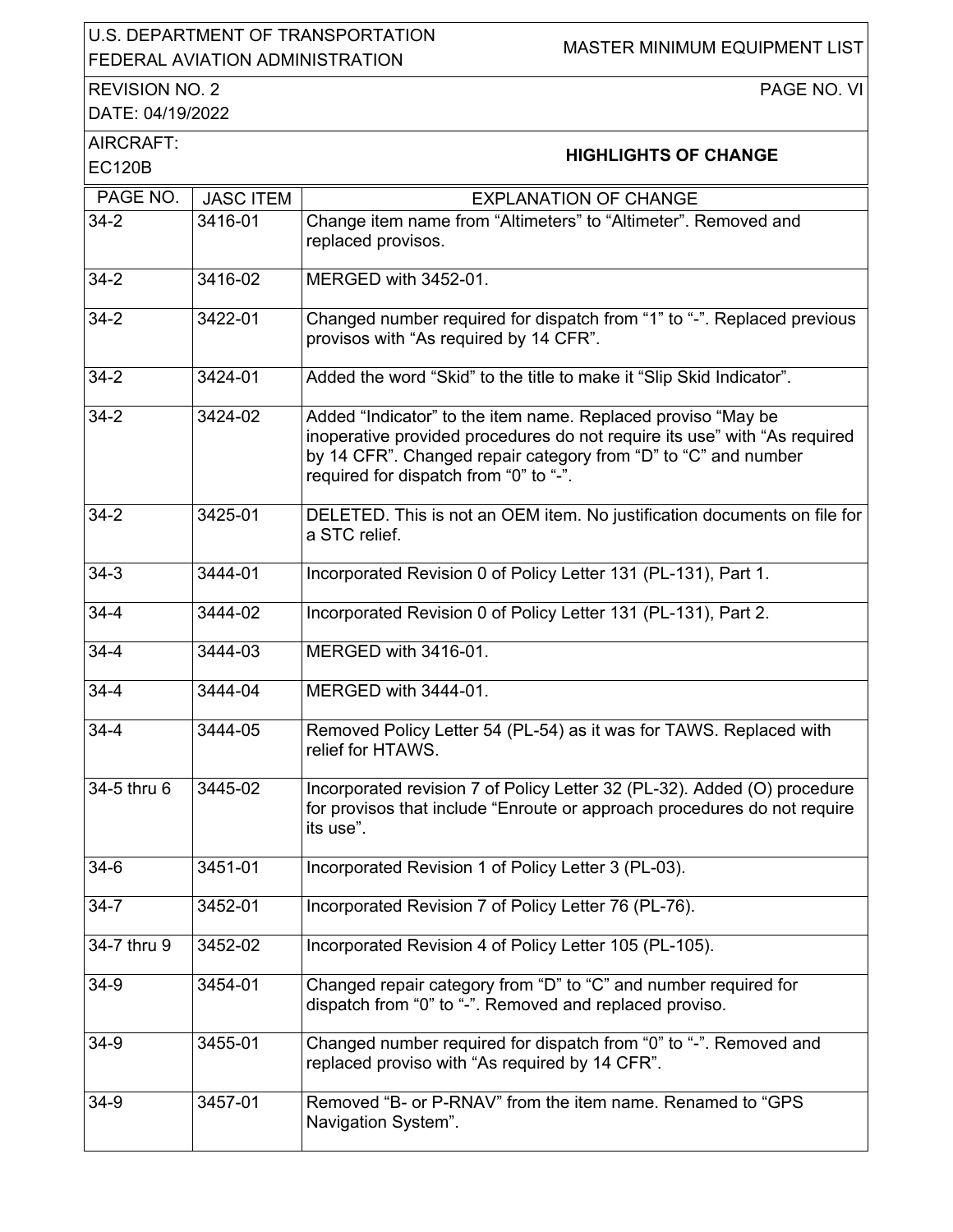### U.S. DEPARTMENT OF TRANSPORTATION U.S. DEPARTMENT OF TRANSPORTATION MASTER MINIMUM EQUIPMENT LIST

### REVISION NO. 2

PAGE NO. VII

DATE: 04/19/2022

AIRCRAFT:

| <b>HIGHLIGHTS OF CHANGE</b> |  |
|-----------------------------|--|

| EC120B   |                  |                                                                                                          |
|----------|------------------|----------------------------------------------------------------------------------------------------------|
| PAGE NO. | <b>JASC ITEM</b> | <b>EXPLANATION OF CHANGE</b>                                                                             |
| 34-9     | 3461-01          | DELETED.                                                                                                 |
| 34-9     | 3461-02          | DELETED.                                                                                                 |
| $35-1$   | 3500-01          | DELETED.                                                                                                 |
| $45-1$   | 4500-01          | MOVED from 3130-04. Changed repair category from "B" to "D".                                             |
| $62-1$   | 6221-40          | Changed "flight or series of flights" to "1 flight-day". Changed "base" to<br>"location".                |
| $63-1$   | 6321-01          | DELETED. Previous relief was contrary to 14 CFR 91.213 and PL-63.                                        |
| $63-1$   | 6340-01          | DELETED. Previous relief was contrary to 14 CFR 91.213 and PL-63.                                        |
| $64-1$   | 6540-01          | DELETED. Previous relief was contrary to 14 CFR 91.213 and PL-63.                                        |
| $71-1$   | 7160-01          | Added "Engine Air" to the item name.                                                                     |
| $72-1$   | 7200-01          | Changed repair category from "A" to "D". Removed the requirement for<br>the pilot to record engine data. |
| $74-1$   | 7714-01          | Changed "flight or series of flights" to "1 flight-day". Changed "base" to<br>"location".                |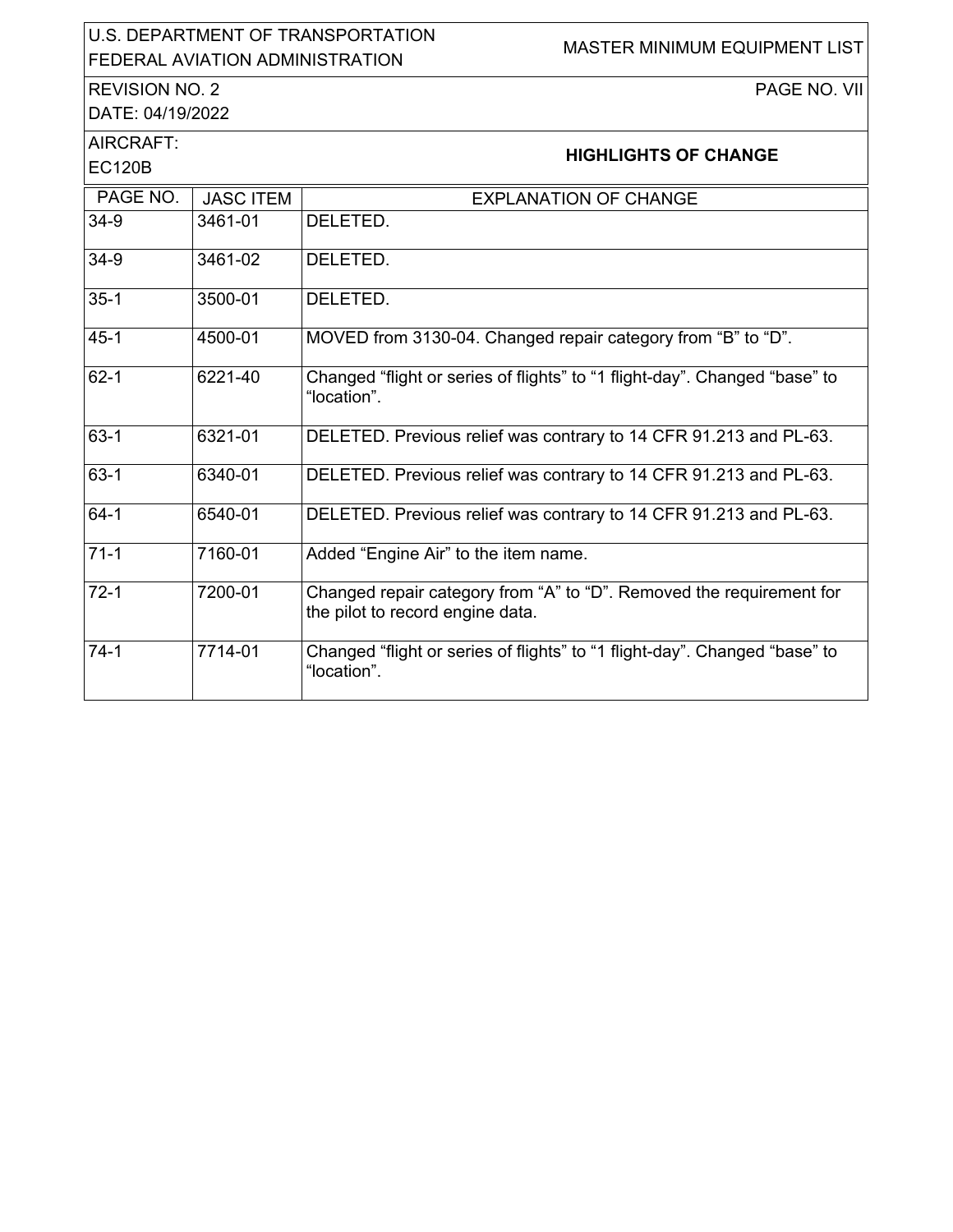#### U.S. DEPARTMENT OF TRANSPORTATION OID: DETAINMENT OF TIVANOI DIVIATION<br>FEDERAL AVIATION ADMINISTRATION

### REVISION NO. 2

DATE: 04/19/2022

PAGE NO. VIII

# AIRCRAFT:

# EC120B **DEFINITIONS AND PREAMBLE**

#### **DEFINITIONS**

Refer to the current FAA MMEL Policy Letter 25, MMEL and MEL Definitions, found on the FAA Flight Standards Information Management System (FSIMS) website.

#### **PREAMBLE**

For operations under 14 CFR parts 91 subpart K (part 91K), 121, 125, 125 LODA, 129, and 135, refer to the current FAA MMEL Policy Letter PL-34, MMEL and MEL Preamble. For operations under 14 CFR part 91, refer to current FAA MMEL Policy Letter PL-36, 14 CFR Part 91 MEL Approval and Preamble. Both Policy Letters are found on the FAA Flight Standards Information Management System (FSIMS) website.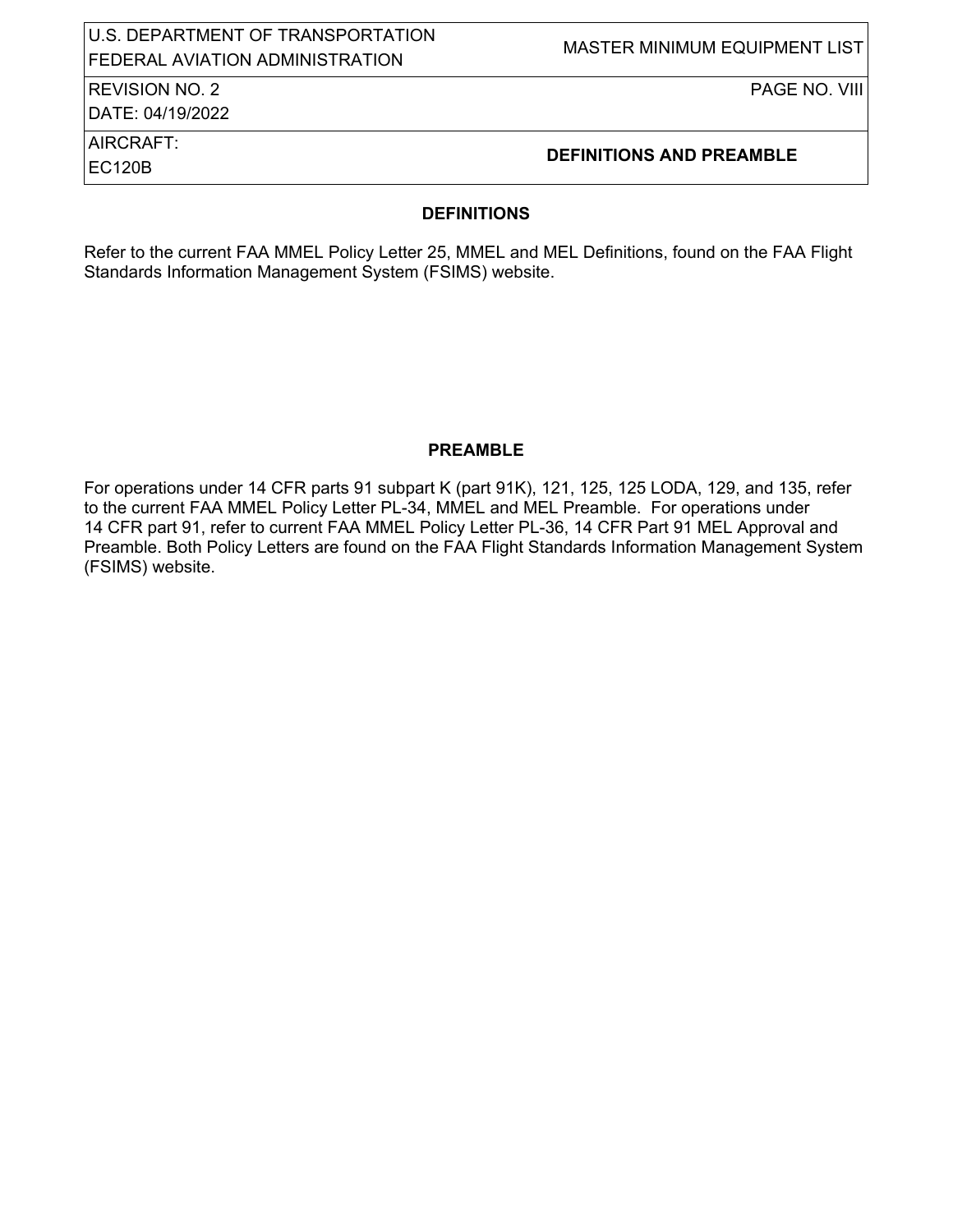### U.S. DEPARTMENT OF TRANSPORTATION OID: DETAINMENT OF TIVANOI DIVIATION<br>FEDERAL AVIATION ADMINISTRATION

### REVISION NO. 2

DATE: 04/19/2022

PAGE NO. IX

AIRCRAFT:

EC120B **GUIDELINES FOR (M) AND (O) PROCEDURES**

The FOEB has identified a need for certain procedures to provide an adequate level of safety while providing relief for some items. These procedures must be established by the operator and may be based on the aircraft manufacturer's recommended procedures, Supplemental Type Certificate (STC) modifier's recommended procedures, or equivalent operator procedures. When recommended procedures are published, the operator should comply with these procedures. If recommended procedures are not published, the following guidelines delineate the aspects to be considered by the operator in the development of required procedures:

| SEQUENCE NO.                                                            | <b>PROCEDURE</b>                                                                                                                                                                                                                                                                        |
|-------------------------------------------------------------------------|-----------------------------------------------------------------------------------------------------------------------------------------------------------------------------------------------------------------------------------------------------------------------------------------|
| 2100-01<br>Air Conditioning<br>System                                   | (M) Procedure to deactivate and secure the system.                                                                                                                                                                                                                                      |
| 2140-01<br>Heating $-$<br>Demisting<br>System                           | (O) Procedure to ensure current and forecast weather conditions meet the<br>provisos.                                                                                                                                                                                                   |
| 2300-01<br><b>ICS</b>                                                   |                                                                                                                                                                                                                                                                                         |
| Cabin                                                                   | (O) Procedure to ensure alternate procedures are established and used to<br>communicate between the flightcrew and the passengers                                                                                                                                                       |
| 2310-01<br><b>High Frequency</b><br>(HF)<br>Communications<br>System    | (O) Procedure to ensure a) SATVOICE system operates normally, b) SATVOICE<br>services available as a LRCS over intended route of flight, c) ICAO flight plan is<br>updated to notify ATC of communications status of the aircraft, d) Alternate<br>procedures are established and used. |
| 2432-01<br><b>Battery</b>                                               | (M) Procedure to ensure; a) Cold weather starting kit is installed and operative,<br>b) Inoperative battery connector is disconnected and removed.                                                                                                                                      |
| 2432-01<br><b>Cold Weather</b><br><b>Starting Kit</b><br><b>Battery</b> | (M) Procedure to ensure kit battery remains in the aircraft is disconnected, and<br>the electrical cables are secured.                                                                                                                                                                  |
|                                                                         | (M) Procedure to ensure the kit battery is removed, appropriate ballast is<br>installed, and electrical cables are secured.                                                                                                                                                             |
|                                                                         | (M) Procedure to ensure the kit batter is removed, electrical cables are secured,<br>and the weight and balance is revised.                                                                                                                                                             |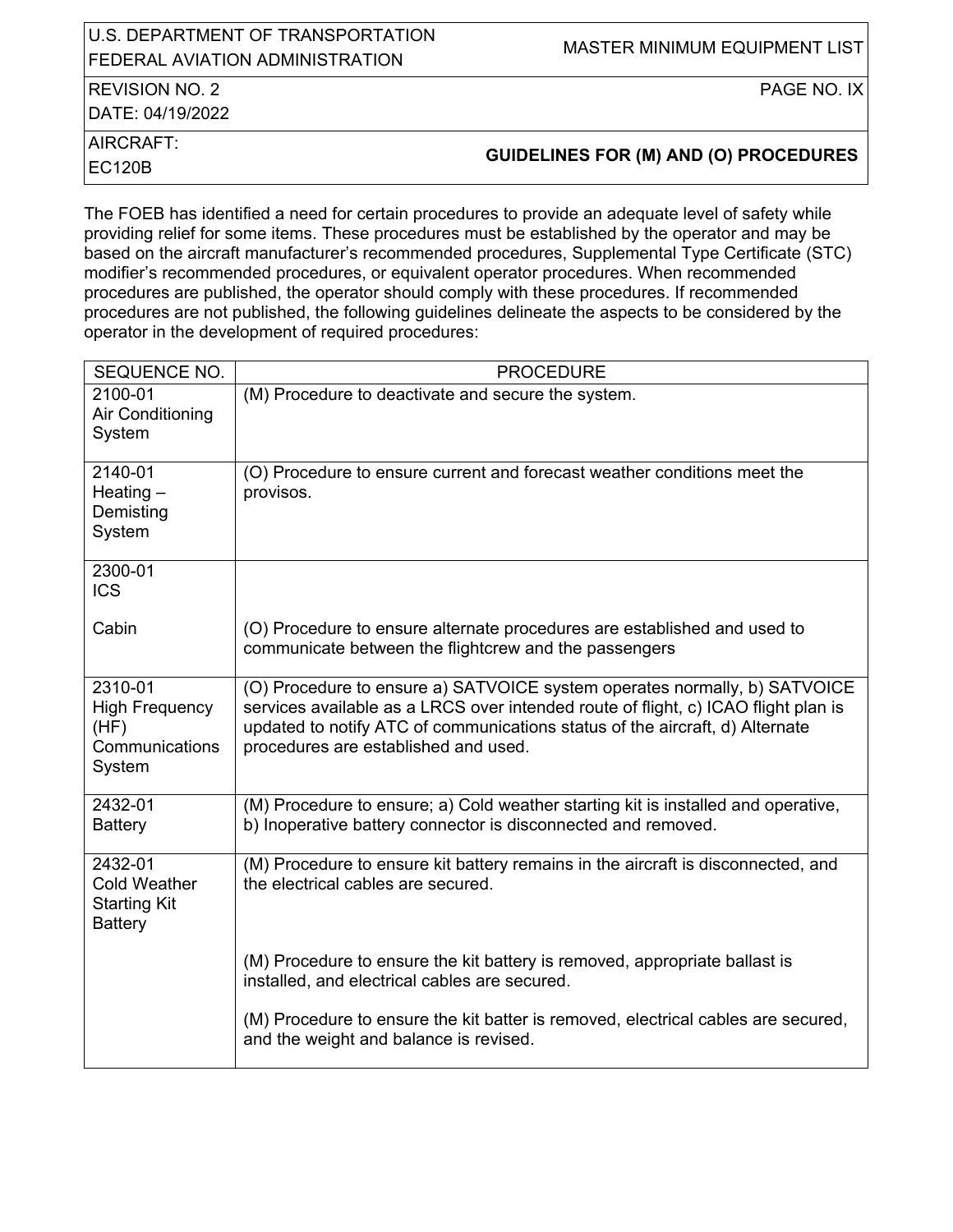### U.S. DEPARTMENT OF TRANSPORTATION U.S. DEFARTMENT OF TRANSPORTATION MASTER MINIMUM EQUIPMENT LIST

## REVISION NO. 2

PAGE NO. X

DATE: 04/19/2022

| INES FOR (M) AND (O) PROCEDURES |
|---------------------------------|

| AIRCRAFT:<br><b>EC120B</b>                                                         | <b>GUIDELINES FOR (M) AND (O) PROCEDURES</b>                                                                                                                                        |
|------------------------------------------------------------------------------------|-------------------------------------------------------------------------------------------------------------------------------------------------------------------------------------|
| SEQUENCE NO.                                                                       | <b>PROCEDURE</b>                                                                                                                                                                    |
| 2500-01<br><b>NEF</b> Items                                                        | (M)(O) Procedure for maintenance/crew, if required, must be available to the<br>appropriate personnel, and included in the operator's appropriate document.                         |
| 2510-01<br>Co-Pilot Seat                                                           | Procedure to ensure seat is not occupied and that it is placarded and secured.                                                                                                      |
| 2520-01<br>Passenger Seats                                                         | Procedure to ensure a) Seat does not restrict access to any emergency exit,<br>egress route, or main aisle and b) The affected seat(s) is blocked and placarded<br>"DO NOT OCCUPY." |
| 2520-03<br>Emergency<br><b>Medical Kit</b><br>(EMK) and<br>associated<br>Equipment | Procedure to ensure proper EMK servicing is verified at each preflight.                                                                                                             |
| 2560-01<br>Portable<br>Flashlights/<br>Flashlight<br><b>Holders</b>                | Procedure to ensure proper installation and operation of inoperative, damaged or<br>missing flashlights is verified at each preflight                                               |
| 2562-01<br>Emergency<br>Locator<br>Transmitter (ELT)                               |                                                                                                                                                                                     |
| <b>Fixed ELTs</b>                                                                  | (M) Procedure for maintenance to ensure system is deactivated and repairs are<br>made within 90 days.                                                                               |
|                                                                                    | (M) Procedure for maintenance to ensure placard stating "ELT not installed" is<br>placed in view of the pilot and repairs are made within 90 days.                                  |
|                                                                                    | (M) Procedure to ensure that any inoperative fixed ELTs in excess of those<br>required by 14 CFR are deactivated.                                                                   |
| <b>Remote ELT</b><br>Switch                                                        | (M) Procedure for maintenance to ensure remote ELT Switch is deactivated, and<br>ELT Switch is placed in the ARMED mode.                                                            |
| 2622-01<br><b>Portable Fire</b><br>Extinguisher                                    | (O) Procedure to ensure proper installation and servicing is verified at each<br>preflight.                                                                                         |
| 3030-01<br><b>Pitot Heating</b><br>System                                          | (O) Procedure to ensure current and forecast weather conditions meet the<br>proviso.                                                                                                |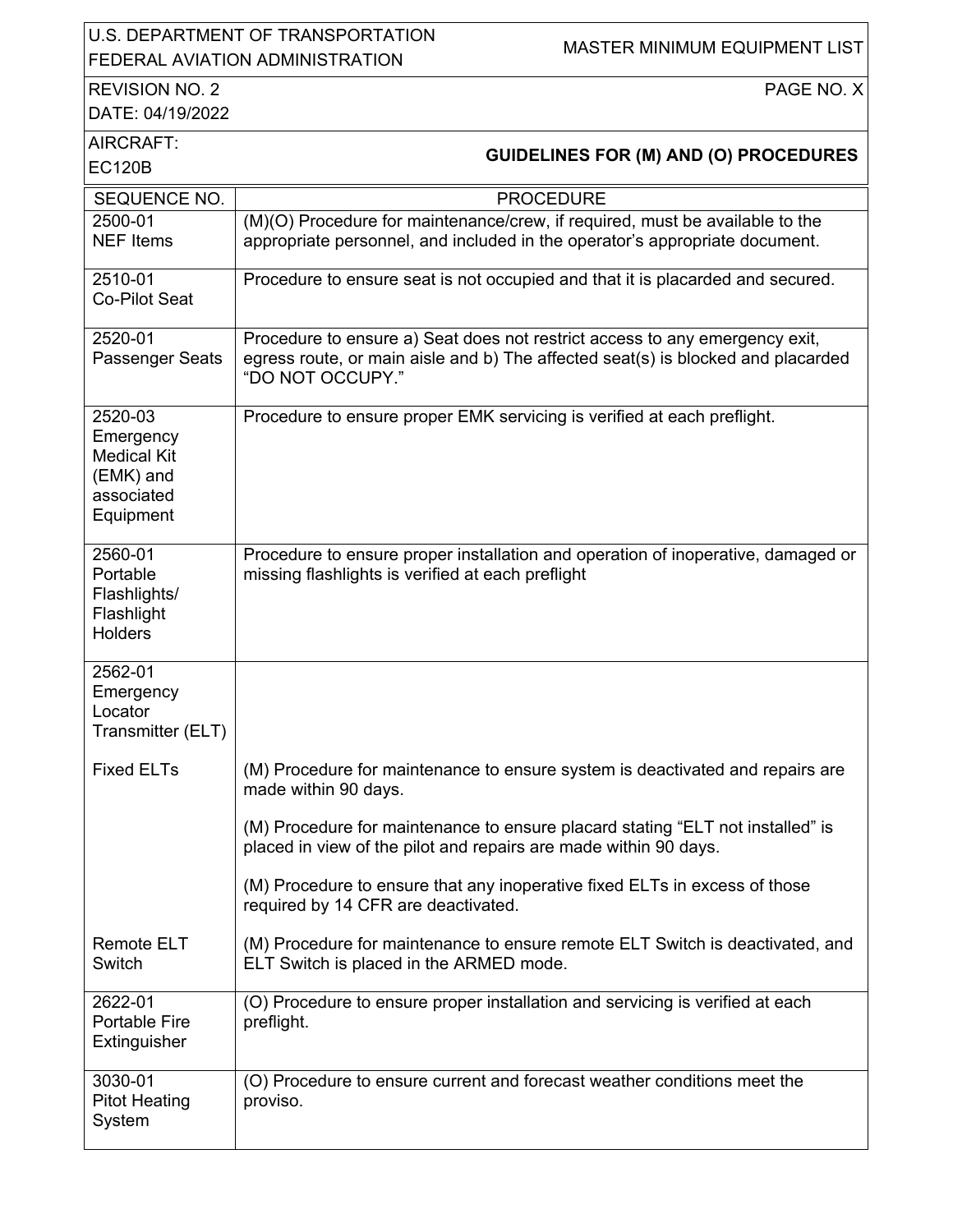### U.S. DEPARTMENT OF TRANSPORTATION OLD. BET ARRIVENT OF TRANSITORIATION MASTER MINIMUM EQUIPMENT LIST

# REVISION NO. 2

PAGE NO. XI

DATE: 04/19/2022

|  | <b>GUIDELINES FOR (M) AND (O) PROCEDURES</b> |  |
|--|----------------------------------------------|--|

| AIRCRAFT:<br><b>EC120B</b>                                                       | <b>GUIDELINES FOR (M) AND (O) PROCEDURES</b>                                                                                                                                                                                                                                                                                                         |
|----------------------------------------------------------------------------------|------------------------------------------------------------------------------------------------------------------------------------------------------------------------------------------------------------------------------------------------------------------------------------------------------------------------------------------------------|
| SEQUENCE NO.                                                                     | <b>PROCEDURE</b>                                                                                                                                                                                                                                                                                                                                     |
| 3030-02<br><b>Pitot Heating</b><br><b>Warning Light</b><br>"PITOT"               | (O) Procedure to ensure heater is verified operative prior to each flight.<br>(O) Procedure to ensure current and forecast weather conditions meet the<br>proviso.                                                                                                                                                                                   |
| 3160-01<br><b>VEMD Screens</b>                                                   | (O) Procedure to ensure RFM limitations and procedures are followed.                                                                                                                                                                                                                                                                                 |
| 3246-01<br><b>Snow Skis</b>                                                      | (M) Procedure to ensure equipment is secured or both Snow Skis are removed.<br>(O) Procedure to ensure landings on soft surface (mud or snow) are not<br>conducted.                                                                                                                                                                                  |
| 3246-02<br>Settling<br>Protectors                                                | (M) Procedure to ensure equipment is secured or both Settling Protectors are<br>removed.<br>(O) Procedure to ensure landings on soft surface (mud or snow) are not<br>conducted.                                                                                                                                                                     |
| 3320-02<br>"Fasten Seat<br>Belts" or "No<br>Smoking"                             | (O) Procedure to notify passengers when the seat belts must be fastened and<br>smoking is prohibited.                                                                                                                                                                                                                                                |
| 3444-01<br>Radar (Radio)<br>Altimeter System                                     | (M) Procedure to ensure system is deactivated.                                                                                                                                                                                                                                                                                                       |
| 3444-02<br>Radar (Radio)<br>Altimeter System                                     | (M) Procedure to ensure system is deactivated.                                                                                                                                                                                                                                                                                                       |
| 3445-01<br><b>Traffic Alert</b><br>Collision<br>Avoidance<br>Systems<br>(TCAS I) | (M) Procedure for maintenance to ensure system is deactivated and secured.<br>(O) Procedure for crew to ensure enroute or approach procedures do not require<br>its use.<br>(M) Procedure for maintenance to ensure system is deactivated and secured.<br>(O) Procedure for crew to ensure enroute or approach procedures do not require<br>its use. |
|                                                                                  |                                                                                                                                                                                                                                                                                                                                                      |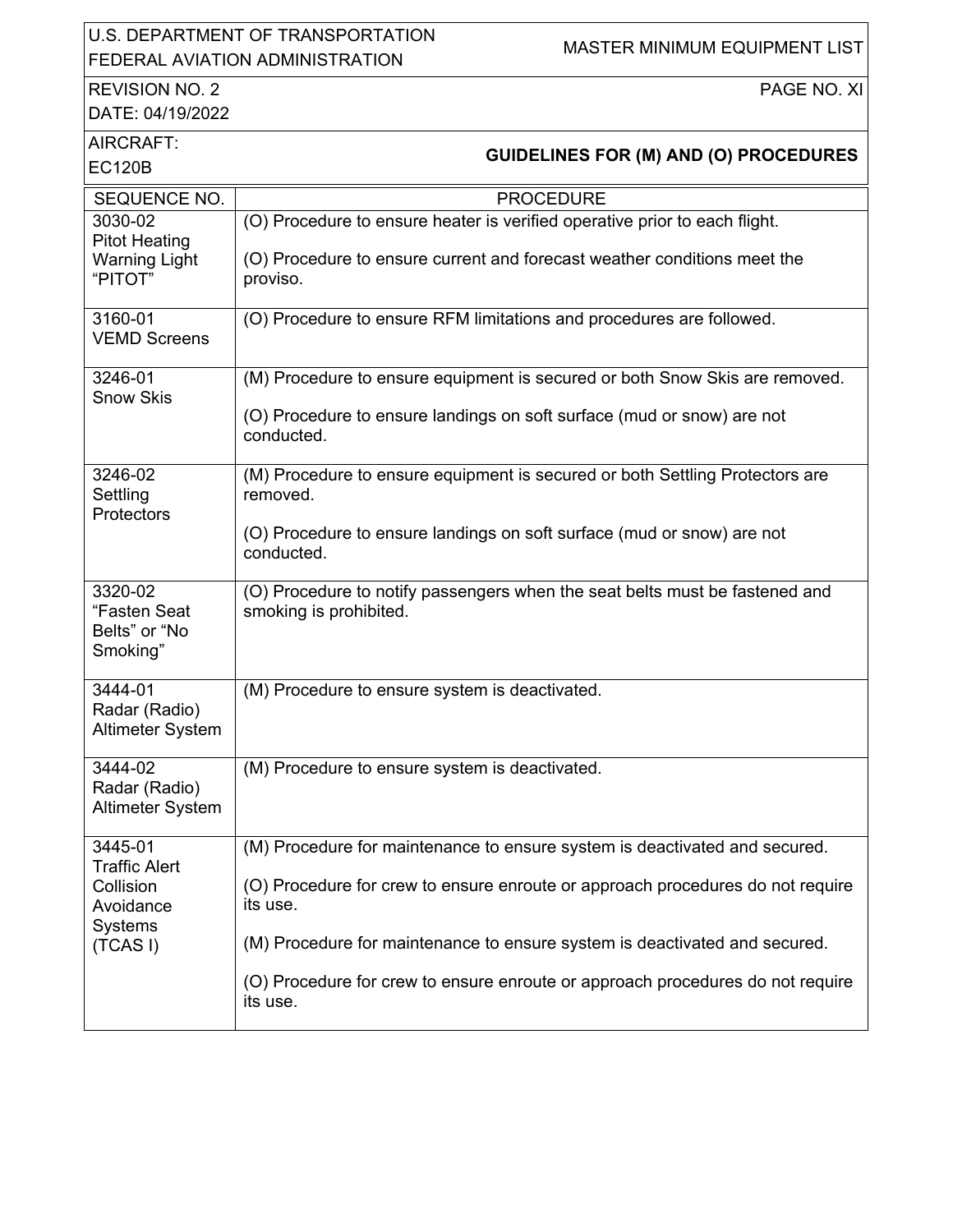### U.S. DEPARTMENT OF TRANSPORTATION U.S. DEPARTMENT OF TRANSPORTATION MASTER MINIMUM EQUIPMENT LIST<br>FEDERAL AVIATION ADMINISTRATION

#### REVISION NO. 2 DATE: 04/19/2022

PAGE NO. XII

| AIRCRAFT:<br><b>EC120B</b>                                    | <b>GUIDELINES FOR (M) AND (O) PROCEDURES</b>                                                                                                                                                             |
|---------------------------------------------------------------|----------------------------------------------------------------------------------------------------------------------------------------------------------------------------------------------------------|
| SEQUENCE NO.                                                  | <b>PROCEDURE</b>                                                                                                                                                                                         |
| 3445-02<br><b>Traffic Alert</b>                               | (M) Procedure for maintenance to ensure system is deactivated and secured.                                                                                                                               |
| Collision<br>Avoidance<br><b>Systems</b>                      | (O) Procedure for crew to ensure enroute or approach procedures do not require<br>its use.                                                                                                               |
| (TCAS II)                                                     | (M) Procedure for maintenance to ensure system is deactivated and secured.                                                                                                                               |
|                                                               | (O) Procedure for crew to ensure enroute or approach procedures do not require<br>its use.                                                                                                               |
| 2) Resolution<br>Advisory (RA)<br><b>Display</b><br>System(s) | (O) Procedure for crew to ensure Traffic Alert (TA) visual display and audio<br>functions are operative and TA only the crew, and enroute or approach selects<br>mode procedures do not require its use. |
| 3) Traffic Alert<br><b>Display</b><br>System(s)               | (O) Procedure for crew to ensure RA visual display and audio functions are<br>operative and enroute or approach procedures do not require its use.                                                       |
| 3452-02<br>***                                                |                                                                                                                                                                                                          |
| <b>ADS-B System</b><br>(In and Out)                           | (O) Procedure for crew to ensure that prior to flight, authorization is obtained<br>from ATC facilities having jurisdiction over the planned route of flight using an<br>approved authorization process. |
| ADS-B Out<br>Extended<br>Squitter                             | (O) Procedure for crew to ensure that prior to flight, authorization is obtained<br>from ATC facilities having jurisdiction over the planned route of flight using an<br>approved authorization process. |
| <b>ADS-B Out UAT</b>                                          | (O) Procedure for crew to ensure that prior to flight, authorization is obtained<br>from ATC facilities having jurisdiction over the planned route of flight using an<br>approved authorization process. |
| ADS-B In                                                      | (O) Procedure for crew to ensure alternate procedures are established and used.                                                                                                                          |
| 7160-01<br><b>Sand Filter</b><br>System                       | (M) Procedure to deactivate the system.                                                                                                                                                                  |
| 7714-01<br>Digital Nf<br>Indication                           | (O) Procedure to ensure flight manual procedures and limitations are followed<br>and to ensure the aircraft does not take off unless the destination is to a location<br>where repairs can be made.      |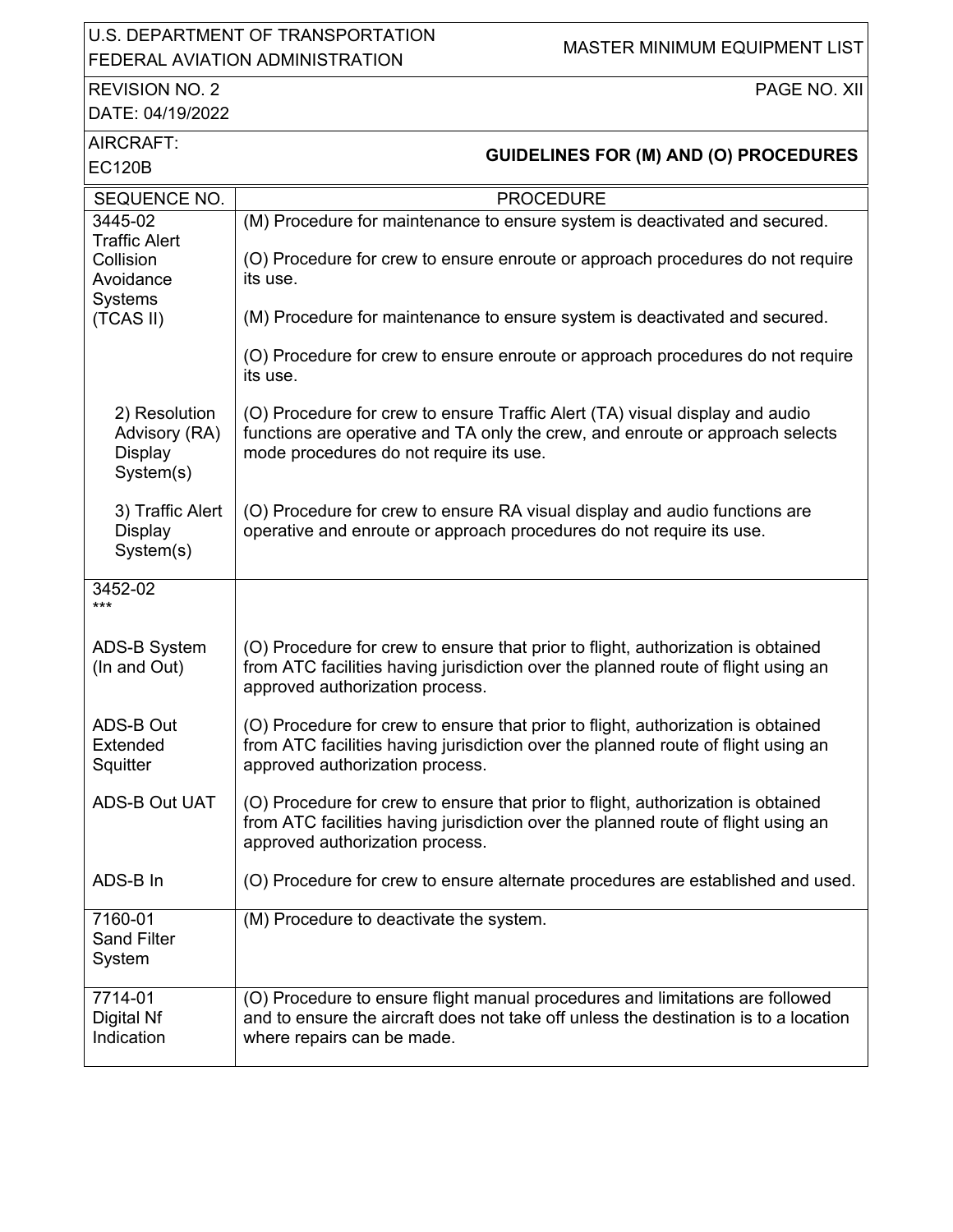| U.S. DEPARTMENT OF TRANSPORTATION<br>FEDERAL AVIATION ADMINISTRATION |                                            |              |                |                | MASTER MINIMUM EQUIPMENT LIST                                                                                                                                                                                                                                                     |
|----------------------------------------------------------------------|--------------------------------------------|--------------|----------------|----------------|-----------------------------------------------------------------------------------------------------------------------------------------------------------------------------------------------------------------------------------------------------------------------------------|
| <b>REVISION NO. 2</b>                                                |                                            |              |                |                | <b>PAGE NO. 21-1</b>                                                                                                                                                                                                                                                              |
| DATE: 04/19/2022                                                     |                                            |              |                |                |                                                                                                                                                                                                                                                                                   |
|                                                                      |                                            |              |                |                | <b>TABLE KEY</b>                                                                                                                                                                                                                                                                  |
| AIRCRAFT:                                                            |                                            |              |                |                | 1. REPAIR CATEGORY                                                                                                                                                                                                                                                                |
| <b>EC120B</b>                                                        |                                            |              |                |                | 2. NO. INSTALLED                                                                                                                                                                                                                                                                  |
|                                                                      |                                            |              |                |                | 3. NO. REQUIRED FOR DISPATCH                                                                                                                                                                                                                                                      |
|                                                                      |                                            |              |                |                | 4. REMARKS OR EXCEPTIONS                                                                                                                                                                                                                                                          |
| 21. Air Conditioning                                                 |                                            |              |                |                |                                                                                                                                                                                                                                                                                   |
| Sequence No.                                                         | Item                                       | $\mathbf{1}$ | $\overline{2}$ | $\mathbf{3}$   | Change<br>$\vert 4 \vert$<br>Bar                                                                                                                                                                                                                                                  |
| 2100-01<br>$***$                                                     | Air Conditioning System                    | D            |                | $\overline{0}$ | (M) May be inoperative provided<br>system is deactivated and secured.                                                                                                                                                                                                             |
| 2100-02                                                              | Cabin-Cockpit<br><b>Ventilation System</b> | D            | 1              | 0              | May be inoperative.                                                                                                                                                                                                                                                               |
| 2140-01                                                              | Heating - Demisting<br>System              | $\mathsf{C}$ | 1              | 0              | (O) May be inoperative provided:<br>a) Current and forecast flight<br>conditions do not include<br>visible moisture with<br>temperatures $\leq$ 5 °C (41 °F)<br>and<br>b) According to the mission<br>foreseen, the known<br>meteorological conditions do<br>not require its use. |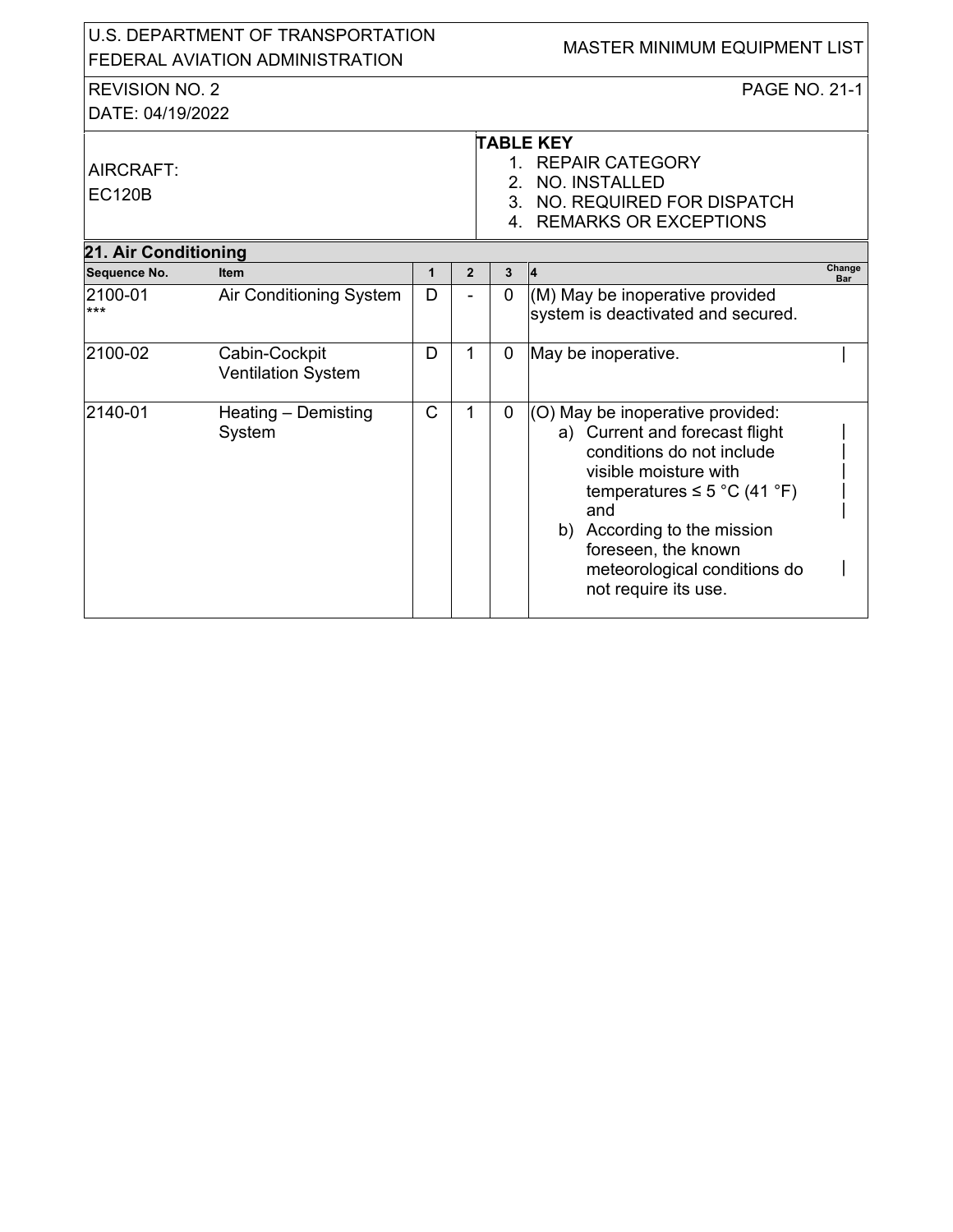| U.S. DEPARTMENT OF TRANSPORTATION<br>FEDERAL AVIATION ADMINISTRATION |                                                          |   |                |   | <b>MASTER MINIMUM EQUIPMENT LIST</b>                                                                                   |                      |
|----------------------------------------------------------------------|----------------------------------------------------------|---|----------------|---|------------------------------------------------------------------------------------------------------------------------|----------------------|
| <b>REVISION NO. 2</b><br>DATE: 04/19/2022                            |                                                          |   |                |   | <b>PAGE NO. 22-1</b>                                                                                                   |                      |
| AIRCRAFT:<br><b>EC120B</b>                                           |                                                          |   |                |   | <b>TABLE KEY</b><br>1. REPAIR CATEGORY<br>2. NO. INSTALLED<br>3. NO. REQUIRED FOR DISPATCH<br>4. REMARKS OR EXCEPTIONS |                      |
| 22. Autoflight                                                       |                                                          |   |                |   |                                                                                                                        |                      |
| Sequence No.                                                         | <b>Item</b>                                              | 1 | $\overline{2}$ | 3 | 14                                                                                                                     | Change<br><b>Bar</b> |
| 2210-01<br>$***$                                                     | Autopilot – Non<br><b>Transport Category</b><br>Aircraft | C |                | 0 | May be inoperative provided<br>operations do not require its use.                                                      |                      |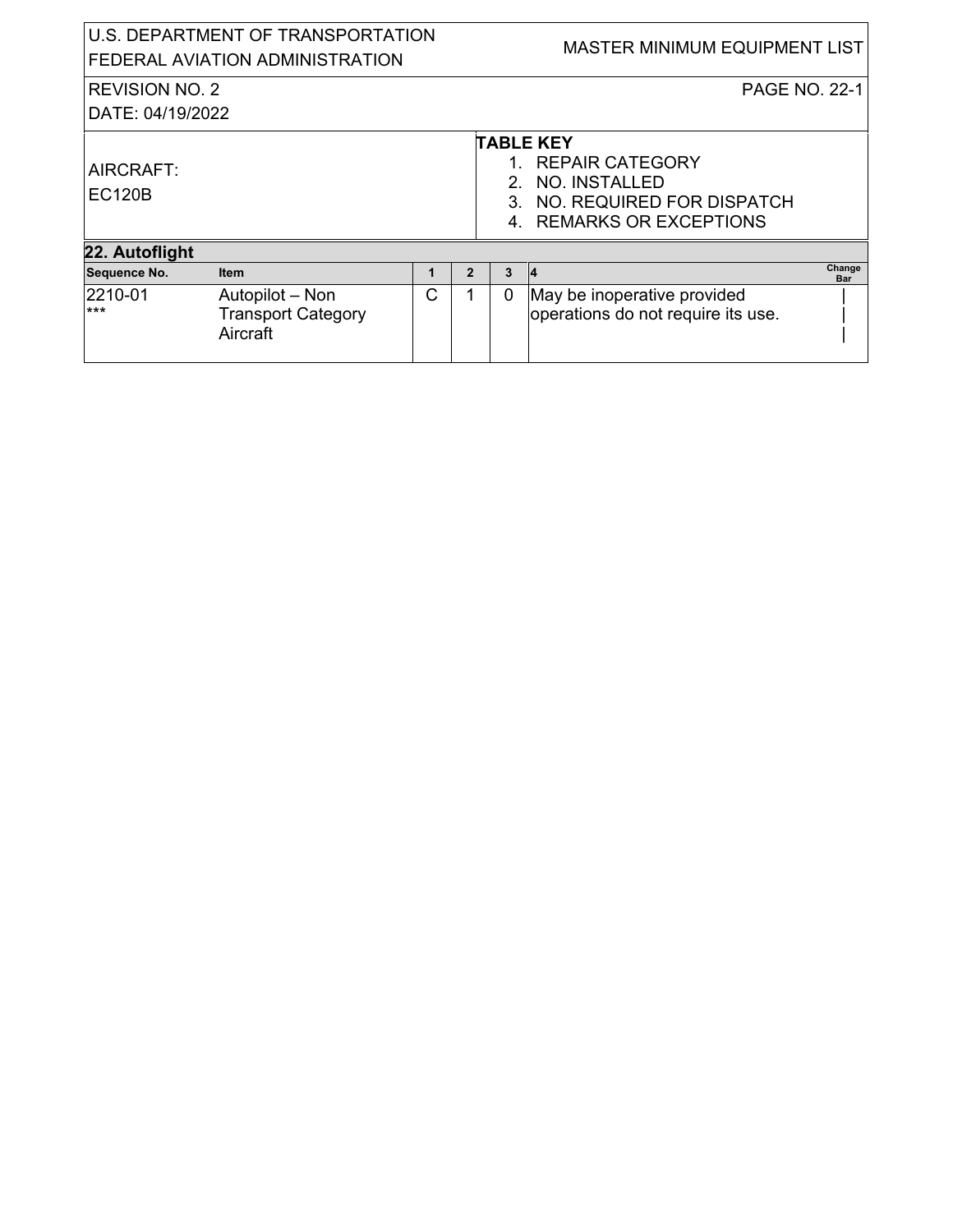| U.S. DEPARTMENT OF TRANSPORTATION<br>FEDERAL AVIATION ADMINISTRATION |                                                     |             |              |   | MASTER MINIMUM EQUIPMENT LIST                                                                                                                                                                                                                                                                                                                                                                                                                  |        |
|----------------------------------------------------------------------|-----------------------------------------------------|-------------|--------------|---|------------------------------------------------------------------------------------------------------------------------------------------------------------------------------------------------------------------------------------------------------------------------------------------------------------------------------------------------------------------------------------------------------------------------------------------------|--------|
| <b>REVISION NO. 2</b><br>DATE: 04/19/2022                            |                                                     |             |              |   | PAGE NO. 23-1                                                                                                                                                                                                                                                                                                                                                                                                                                  |        |
| AIRCRAFT:<br><b>EC120B</b>                                           |                                                     |             |              |   | <b>TABLE KEY</b><br>1. REPAIR CATEGORY<br>2. NO. INSTALLED<br>3. NO. REQUIRED FOR DISPATCH<br>4. REMARKS OR EXCEPTIONS                                                                                                                                                                                                                                                                                                                         |        |
| <b>23. Communications</b>                                            |                                                     |             |              |   |                                                                                                                                                                                                                                                                                                                                                                                                                                                | Change |
| Sequence No.<br>2300-01                                              | Item<br><b>ICS</b>                                  | 1           | $\mathbf{2}$ | 3 | 4                                                                                                                                                                                                                                                                                                                                                                                                                                              | Bar    |
|                                                                      | Cockpit                                             | D           |              | 1 | Co-pilot's station may be inoperative<br>for Single Pilot VFR.                                                                                                                                                                                                                                                                                                                                                                                 |        |
|                                                                      | Cabin                                               | D           |              |   | (O) May be inoperative provided<br>alternated procedures are<br>established and used to<br>communicate between the flightcrew<br>and the passengers.                                                                                                                                                                                                                                                                                           |        |
| 2310-01                                                              | High Frequency (HF)<br><b>Communications System</b> | D           |              |   | Any in excess of those required by<br>14 CFR may be inoperative.                                                                                                                                                                                                                                                                                                                                                                               |        |
|                                                                      |                                                     | $\mathsf C$ |              | 1 | (O) May be inoperative while<br>conducting operations that require<br>two LRCS provided:<br>a) Aircraft SATVOICE system<br>operates normally,<br>b) SATVOICE services are<br>available as a LRCS over the<br>intended route of flight,<br>The ICAO Flight Plan is<br>C)<br>updated (as required) to notify<br>ATC of the communications<br>equipment status of the<br>aircraft, and<br>Alternate procedures are<br>d)<br>established and used. |        |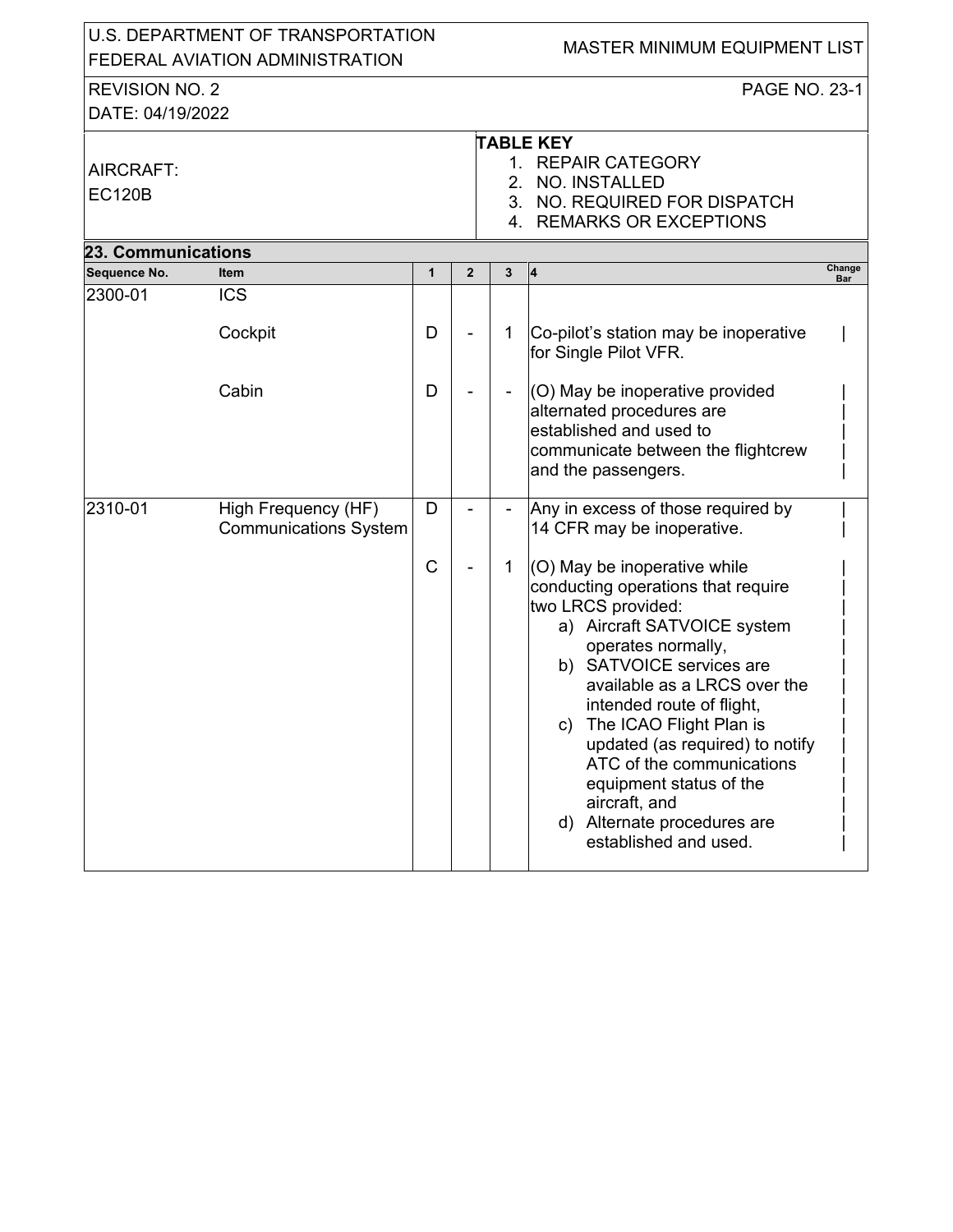| U.S. DEPARTMENT OF TRANSPORTATION<br>FEDERAL AVIATION ADMINISTRATION |                                                                                     |              |                |                | MASTER MINIMUM EQUIPMENT LIST                                                                                                                                                                                                                           |
|----------------------------------------------------------------------|-------------------------------------------------------------------------------------|--------------|----------------|----------------|---------------------------------------------------------------------------------------------------------------------------------------------------------------------------------------------------------------------------------------------------------|
| <b>REVISION NO. 2</b><br>DATE: 04/19/2022                            |                                                                                     |              |                |                | <b>PAGE NO. 23-2</b>                                                                                                                                                                                                                                    |
| AIRCRAFT:<br><b>EC120B</b>                                           |                                                                                     |              |                | $2^{\circ}$    | <b>TABLE KEY</b><br>1. REPAIR CATEGORY<br><b>NO. INSTALLED</b><br>3. NO. REQUIRED FOR DISPATCH<br>4. REMARKS OR EXCEPTIONS                                                                                                                              |
| <b>23. Communications</b>                                            |                                                                                     |              |                |                |                                                                                                                                                                                                                                                         |
| Sequence No.                                                         | <b>Item</b>                                                                         | $\mathbf{1}$ | $\overline{2}$ | 3              | Change<br> 4 <br><b>Bar</b>                                                                                                                                                                                                                             |
| 2312-01                                                              | <b>Communication System</b><br>(VHF and UHF)                                        | D            |                | $\overline{a}$ | Any in excess of those required by<br>14 CFR may be inoperative provided<br>it is not powered by the Emergency<br>AC Bus, Emergency DC Bus, Battery<br>Bus, Battery Direct Bus, or the DC<br>Transfer Bus and not required for<br>emergency procedures. |
|                                                                      | 1) VHF<br>Communications<br><b>Control Panels</b>                                   |              |                |                |                                                                                                                                                                                                                                                         |
|                                                                      | <b>Frequency Transfer Light</b>                                                     | C            |                | 0              |                                                                                                                                                                                                                                                         |
|                                                                      | <b>Frequency Transfer</b><br>Switch                                                 | C            |                | 0              |                                                                                                                                                                                                                                                         |
|                                                                      | <b>Frequency Selector</b><br>Knob                                                   | C            |                |                |                                                                                                                                                                                                                                                         |
|                                                                      | <b>Frequency Indication</b>                                                         | C            |                |                |                                                                                                                                                                                                                                                         |
| 2312-02<br>***                                                       | Communications<br>Systems (FM)                                                      | D            |                |                | May be inoperative provided<br>operations do not require its use.                                                                                                                                                                                       |
| 2340-01                                                              | Passenger<br>Announcement (PA)<br>System                                            |              |                |                | DELETED, Revision 2.                                                                                                                                                                                                                                    |
| 2350-01                                                              | Headset                                                                             | C            |                | $\overline{2}$ | Any in excess of two may be<br>inoperative provided RFM procedures<br>and limitations are followed.                                                                                                                                                     |
| 2370-01<br>***                                                       | <b>Cockpit Voice Recorder</b><br>(CVR) with Flight Data<br>Recorder (FDR) Installed | A            | 1              | $\mathbf 0$    | May be inoperative, provided:<br>a) Flight Data Recorder (FDR)<br>operates normally,<br>b) Repairs are made within<br>3 flight-days.                                                                                                                    |
| $***$                                                                | <b>Independent Power</b><br>1)<br>Source                                            | $\mathsf{C}$ | 1              | $\mathbf 0$    |                                                                                                                                                                                                                                                         |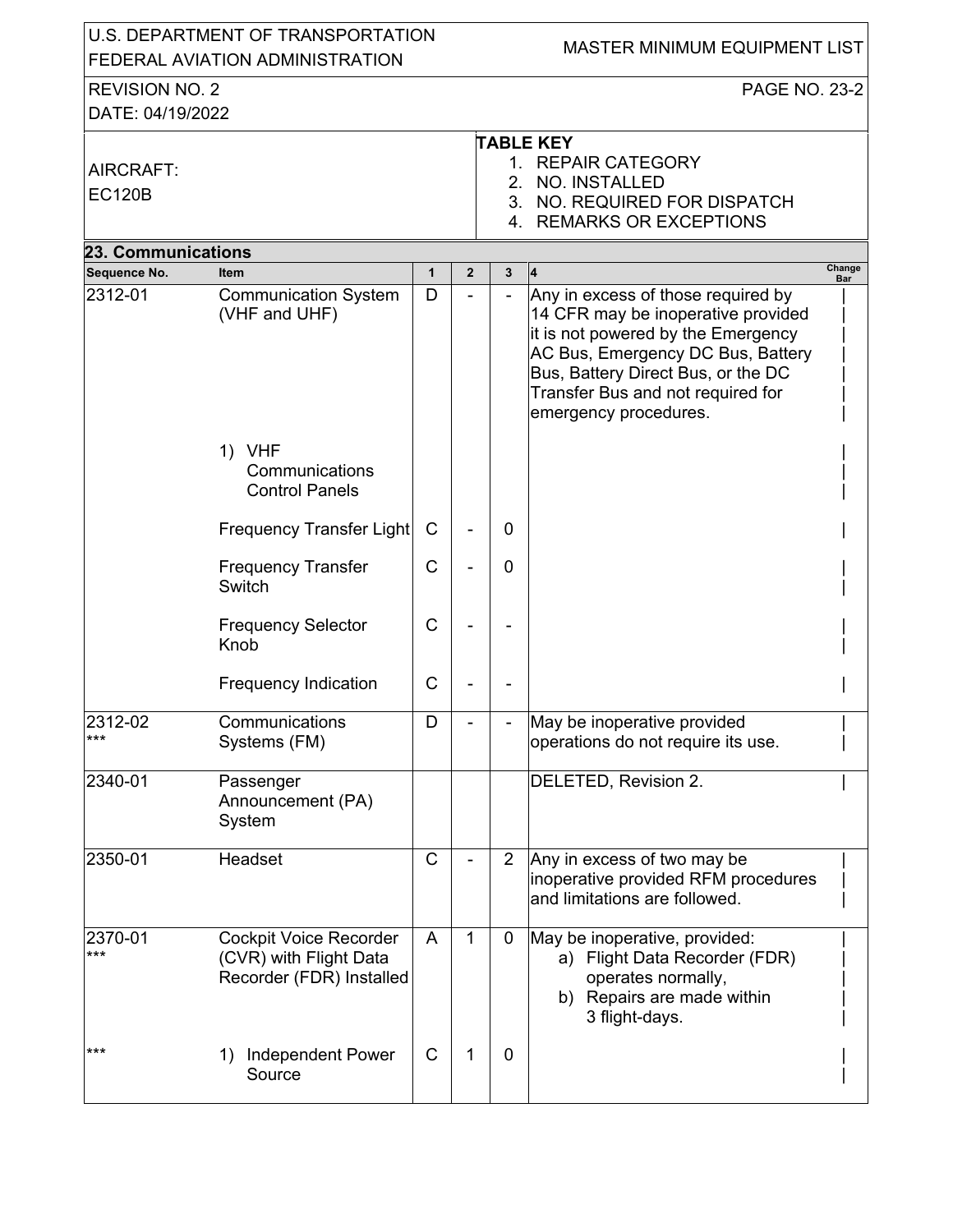|                           | U.S. DEPARTMENT OF TRANSPORTATION<br>FEDERAL AVIATION ADMINISTRATION                                                                                  |                |                | MASTER MINIMUM EQUIPMENT LIST |                                                                                           |  |  |  |
|---------------------------|-------------------------------------------------------------------------------------------------------------------------------------------------------|----------------|----------------|-------------------------------|-------------------------------------------------------------------------------------------|--|--|--|
| <b>REVISION NO. 2</b>     |                                                                                                                                                       |                |                |                               | PAGE NO. 23-3                                                                             |  |  |  |
| DATE: 04/19/2022          |                                                                                                                                                       |                |                |                               |                                                                                           |  |  |  |
|                           |                                                                                                                                                       |                |                |                               | <b>TABLE KEY</b>                                                                          |  |  |  |
| AIRCRAFT:                 |                                                                                                                                                       |                |                | $1 \quad$                     | <b>REPAIR CATEGORY</b>                                                                    |  |  |  |
| <b>EC120B</b>             |                                                                                                                                                       |                |                |                               | 2. NO. INSTALLED                                                                          |  |  |  |
|                           |                                                                                                                                                       |                |                |                               | 3. NO. REQUIRED FOR DISPATCH                                                              |  |  |  |
|                           |                                                                                                                                                       |                |                |                               | 4. REMARKS OR EXCEPTIONS                                                                  |  |  |  |
| <b>23. Communications</b> |                                                                                                                                                       |                |                |                               |                                                                                           |  |  |  |
| Sequence No.              | <b>Item</b>                                                                                                                                           | $\mathbf{1}$   | $\overline{2}$ | $\mathbf{3}$                  | Change<br>4<br>Bar                                                                        |  |  |  |
| 2370-02<br>***            | <b>Cockpit Voice Recorder</b><br>(CVR) without Flight<br>Data Recorder (FDR)<br>Installed                                                             | $\overline{A}$ | 1              | $\overline{0}$                | May be inoperative provided repairs<br>are made within 3 flight-days.                     |  |  |  |
| ***                       | 1) Independent Power<br>Source                                                                                                                        | $\mathsf{C}$   | 1              | $\mathbf{0}$                  |                                                                                           |  |  |  |
| 2370-03<br>***            | <b>Cockpit Voice Recorder</b><br>(CVR) Installed for an<br>Operator other than a<br>Holder of an Air Carrier<br>or Commercial Operator<br>Certificate | $\overline{A}$ | 1              | $\mathbf 0$                   | May be inoperative provided repairs<br>are made in accordance with<br>applicable 14 CFRs. |  |  |  |
| ***                       | <b>Independent Power</b><br>1)<br>Source                                                                                                              | $\mathsf{C}$   |                | $\mathbf{0}$                  |                                                                                           |  |  |  |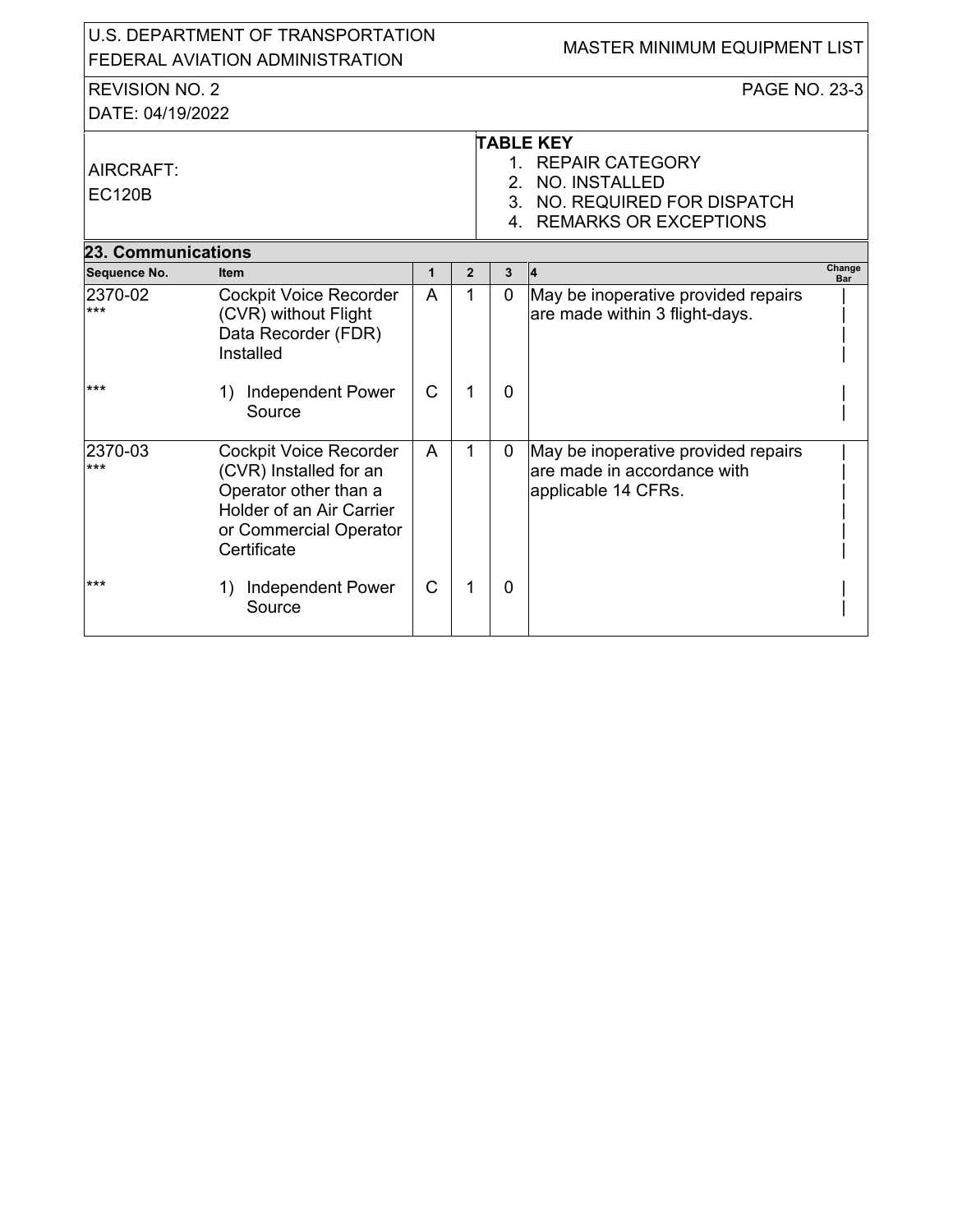| U.S. DEPARTMENT OF TRANSPORTATION<br>FEDERAL AVIATION ADMINISTRATION |                                                    |              |                |                | MASTER MINIMUM EQUIPMENT LIST                                                                                                                                                                     |                      |
|----------------------------------------------------------------------|----------------------------------------------------|--------------|----------------|----------------|---------------------------------------------------------------------------------------------------------------------------------------------------------------------------------------------------|----------------------|
| <b>REVISION NO. 2</b>                                                |                                                    |              |                |                | <b>PAGE NO. 24-1</b>                                                                                                                                                                              |                      |
| DATE: 04/19/2022                                                     |                                                    |              |                |                |                                                                                                                                                                                                   |                      |
| AIRCRAFT:<br><b>EC120B</b>                                           |                                                    |              |                | 2.             | <b>TABLE KEY</b><br>1. REPAIR CATEGORY<br>NO. INSTALLED<br>3. NO. REQUIRED FOR DISPATCH<br>4. REMARKS OR EXCEPTIONS                                                                               |                      |
| <b>24. Electrical Power</b>                                          |                                                    |              |                |                |                                                                                                                                                                                                   |                      |
| Sequence No.                                                         | <b>Item</b>                                        | $\mathbf{1}$ | $\overline{2}$ | 3              | 4                                                                                                                                                                                                 | Change<br><b>Bar</b> |
| 2410-01                                                              | <b>Generator Caution Light</b>                     | B            | 1              | $\overline{0}$ | May be inoperative provided<br>ammeter is operative and the<br>generator parameters are checked<br>regularly on the VEMD.                                                                         |                      |
| 2422-01                                                              | <b>AC</b> Inverters                                | B            |                | 0              | May be inoperative for VFR flight<br>except single pilot operations at night.                                                                                                                     |                      |
| 2425-01                                                              | <b>AC Voltage Indication</b>                       | $\mathsf{C}$ |                | $\mathbf 0$    | May be inoperative.                                                                                                                                                                               |                      |
| 2432-01                                                              | <b>Battery</b>                                     | B            | 1              | $\mathbf 0$    | (M) Main battery may be inoperative<br>provided:<br>a) Cold weather starting kit<br>battery is installed and<br>operative, and<br>b) Inoperative battery connector<br>is disconnected and stowed. |                      |
| 2432-02<br>***                                                       | <b>Cold Weather Starting</b><br><b>Kit Battery</b> | $\mathsf{C}$ |                | 0              | (M) May be inoperative provided Kit<br>battery remains installed,<br>disconnected and electrical cables<br>are secured.                                                                           |                      |
|                                                                      |                                                    | C            |                | $\mathbf 0$    | (M) May be inoperative provided Kit<br>battery is removed and appropriate<br>ballast is installed, and electrical<br>cables are secured.                                                          |                      |
|                                                                      |                                                    | C            |                | 0              | (M) May be inoperative provided Kit<br>battery is removed, electrical cables<br>are secured, and weight and balance<br>is revised.                                                                |                      |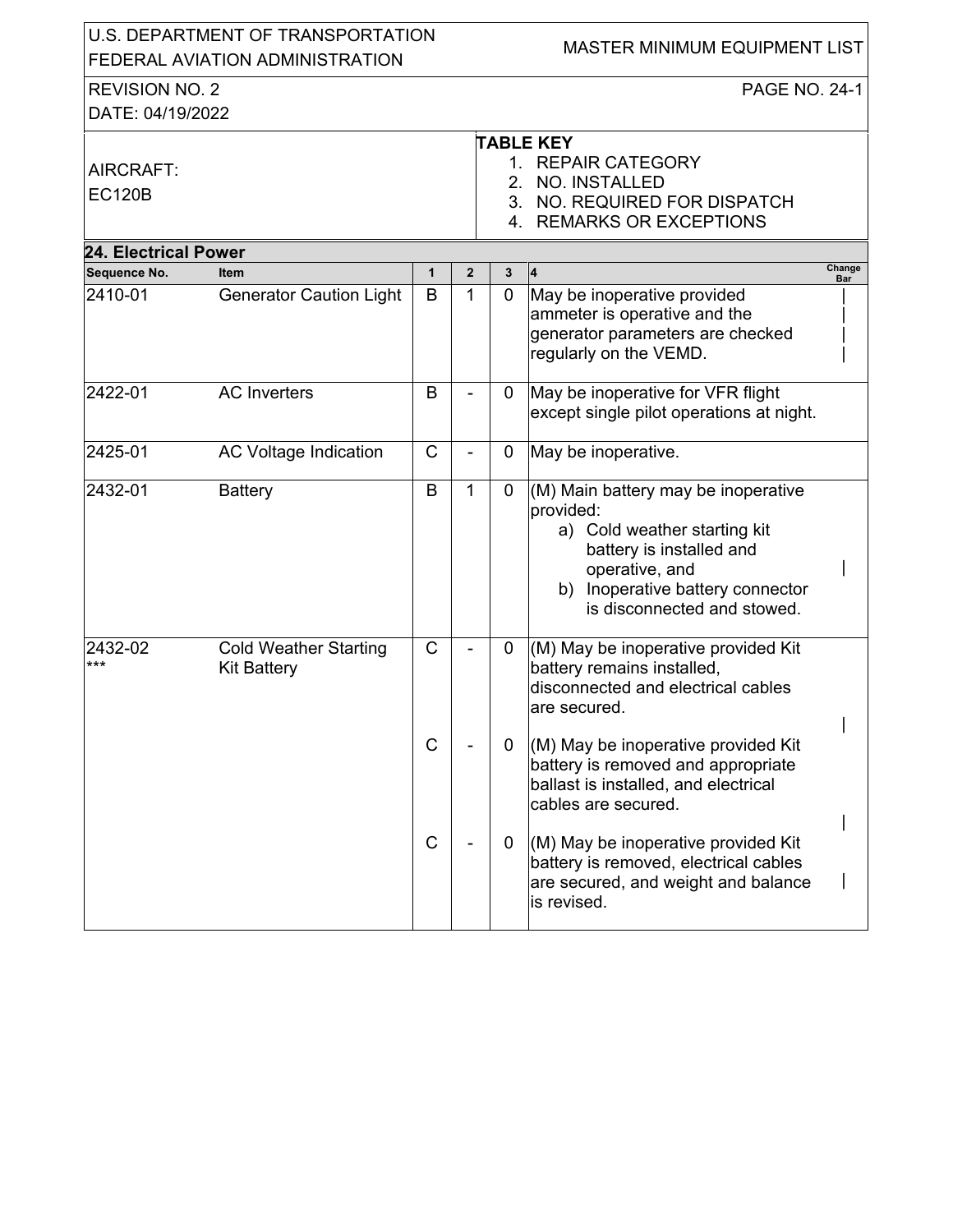| U.S. DEPARTMENT OF TRANSPORTATION<br>FEDERAL AVIATION ADMINISTRATION |                                                                                               |              | <b>MASTER MINIMUM EQUIPMENT LIST</b> |                |                                                                                                                                                                                                                                                                                                                                                                                                                               |  |
|----------------------------------------------------------------------|-----------------------------------------------------------------------------------------------|--------------|--------------------------------------|----------------|-------------------------------------------------------------------------------------------------------------------------------------------------------------------------------------------------------------------------------------------------------------------------------------------------------------------------------------------------------------------------------------------------------------------------------|--|
| <b>REVISION NO. 2</b><br>DATE: 04/19/2022                            |                                                                                               |              |                                      |                | <b>PAGE NO. 25-1</b>                                                                                                                                                                                                                                                                                                                                                                                                          |  |
| AIRCRAFT:<br><b>EC120B</b>                                           |                                                                                               |              |                                      |                | <b>TABLE KEY</b><br>1. REPAIR CATEGORY<br>2. NO. INSTALLED<br>3. NO. REQUIRED FOR DISPATCH<br>4. REMARKS OR EXCEPTIONS                                                                                                                                                                                                                                                                                                        |  |
| 25. Equipment/Furnishings                                            |                                                                                               |              |                                      |                |                                                                                                                                                                                                                                                                                                                                                                                                                               |  |
| Sequence No.                                                         | <b>Item</b>                                                                                   | $\mathbf{1}$ | $\overline{2}$                       | 3              | Change<br>Bar                                                                                                                                                                                                                                                                                                                                                                                                                 |  |
| 2500-01                                                              | <b>Non-Essential Furnishing</b><br>(NEF) Items                                                |              |                                      | $\overline{0}$ | May be inoperative, damaged, or<br>missing provided that the item(s) is<br>deferred in accordance with the NEF<br>deferral program. NEF program,<br>procedures, and processes are<br>outlined in the operator's manual.<br>(M)(O) Procedures, if required, must<br>be available to the flightcrew and<br>included in the operator's appropriate<br>document.                                                                  |  |
| $2510 - 01$                                                          | <b>Co-Pilot Seat</b>                                                                          | D            | 1                                    | $\overline{0}$ | (O) May be inoperative for single pilot<br>operation, provided:<br>a) Seat is not occupied, and<br>b) Seat is blocked and placarded.                                                                                                                                                                                                                                                                                          |  |
| 2520-01<br>***                                                       | Passenger Seats<br>Passenger Seats<br>1)<br>(Includes all<br>Configurations and<br>Locations) | D            |                                      |                | (O) May be inoperative, provided:<br>a) Seat does not restrict access<br>to any emergency exit, egress<br>route, or main aisle, and<br>The affected seat(s) is<br>b)<br>blocked and placarded<br>"DO NOT OCCUPY."<br>NOTE 1: A seat with an inoperative<br>seat belt or shoulder<br>harness is considered<br>inoperative.<br>NOTE 2: Affected seat(s) may<br>include the seat(s) behind<br>and/or adjacent outboard<br>seats. |  |
| 2520-02                                                              | Passenger Shoulder<br><b>Harness</b>                                                          |              |                                      |                | MERGED with 2520-01, Revision 2.                                                                                                                                                                                                                                                                                                                                                                                              |  |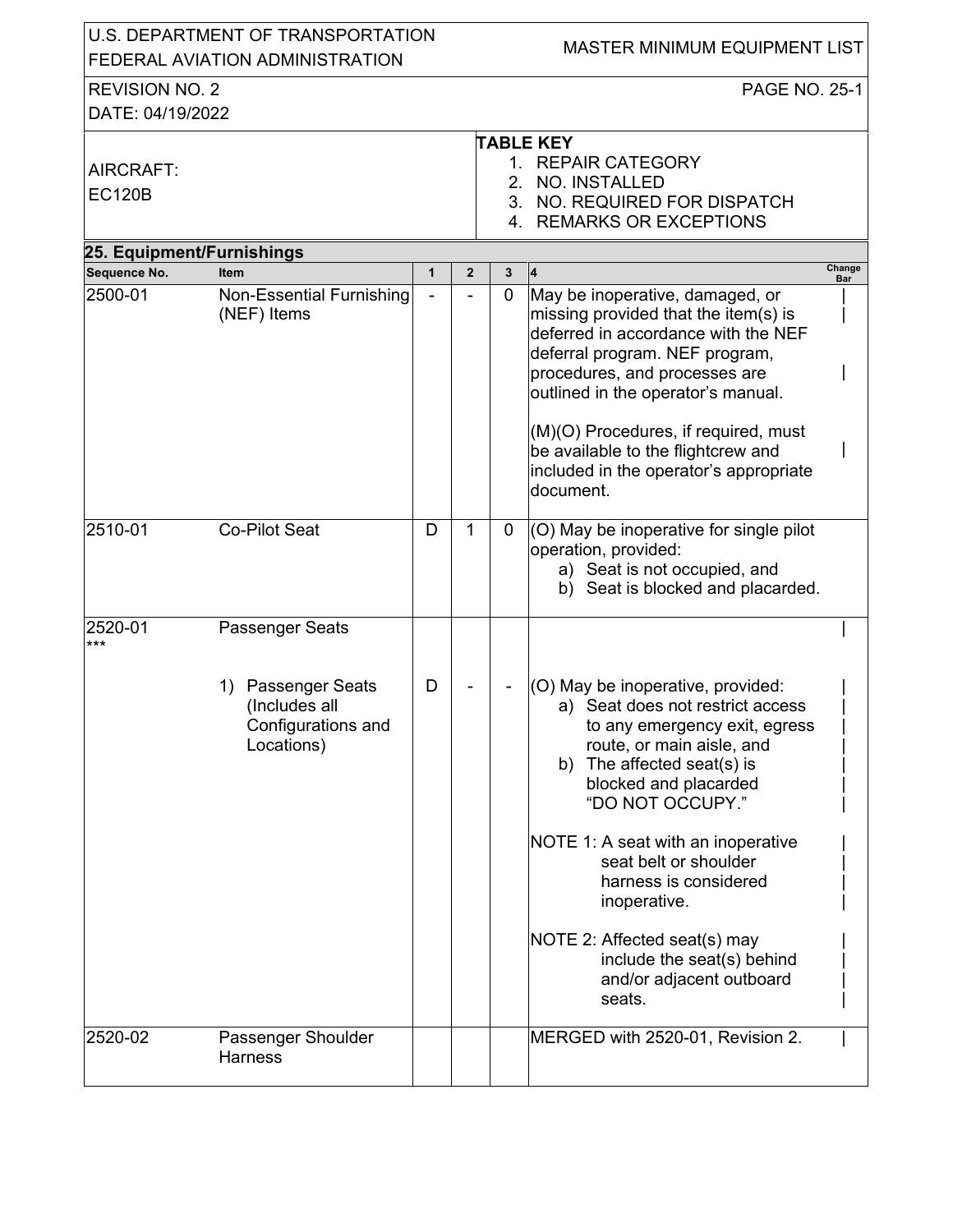| U.S. DEPARTMENT OF TRANSPORTATION<br>FEDERAL AVIATION ADMINISTRATION |                                                                                                          |             |                |   | MASTER MINIMUM EQUIPMENT LIST                                                                                                                                                                                                                                                                                                                                                                                                                                                                                                                                                                                   |
|----------------------------------------------------------------------|----------------------------------------------------------------------------------------------------------|-------------|----------------|---|-----------------------------------------------------------------------------------------------------------------------------------------------------------------------------------------------------------------------------------------------------------------------------------------------------------------------------------------------------------------------------------------------------------------------------------------------------------------------------------------------------------------------------------------------------------------------------------------------------------------|
| <b>REVISION NO. 2</b><br>DATE: 04/19/2022                            |                                                                                                          |             |                |   | <b>PAGE NO. 25-2</b>                                                                                                                                                                                                                                                                                                                                                                                                                                                                                                                                                                                            |
| AIRCRAFT:<br><b>EC120B</b>                                           |                                                                                                          |             |                |   | <b>TABLE KEY</b><br>1. REPAIR CATEGORY<br>2. NO. INSTALLED<br>3. NO. REQUIRED FOR DISPATCH<br>4. REMARKS OR EXCEPTIONS                                                                                                                                                                                                                                                                                                                                                                                                                                                                                          |
| 25. Equipment/Furnishings                                            |                                                                                                          |             |                |   |                                                                                                                                                                                                                                                                                                                                                                                                                                                                                                                                                                                                                 |
| Sequence No.                                                         | <b>Item</b>                                                                                              | 1           | $\overline{2}$ | 3 | Change<br>14<br>Bar                                                                                                                                                                                                                                                                                                                                                                                                                                                                                                                                                                                             |
| 2520-03<br>***                                                       | <b>Emergency Medical Kit</b><br>(EMK) and/or Associated<br>Equipment                                     | D           |                |   | Any in excess of those required by<br>14 CFR may be incomplete, or<br>removed.                                                                                                                                                                                                                                                                                                                                                                                                                                                                                                                                  |
| $***$                                                                | <b>Tamper Seals or Tags</b>                                                                              | $\mathsf C$ |                |   | (O) May be inoperative, damaged, or<br>missing provided proper EMK<br>servicing is verified at each preflight.                                                                                                                                                                                                                                                                                                                                                                                                                                                                                                  |
|                                                                      | Special/Mission<br>Equipment (e.g. Cargo<br>Hook, Rescue Hoist,<br>Loud-speaker, EMS<br>Equipment, etc.) |             |                |   | DELETED, Revision 2.                                                                                                                                                                                                                                                                                                                                                                                                                                                                                                                                                                                            |
| 2520-04                                                              | First Aid Kit (FAK) and/or<br><b>Associated Equipment</b>                                                | D           |                |   | Any in excess of those required by<br>CFR may be incomplete, missing, or<br>inoperative.                                                                                                                                                                                                                                                                                                                                                                                                                                                                                                                        |
| ***                                                                  | <b>Tamper Seals or Tags</b>                                                                              | C           |                |   | (O) May be inoperative, damaged, or<br>missing provided proper FAK<br>servicing is verified at each preflight.                                                                                                                                                                                                                                                                                                                                                                                                                                                                                                  |
| 2560-01                                                              | Portable Flashlights/<br><b>Flashlight Holders</b>                                                       | C<br>D      |                |   | May be inoperative or removed<br>provided:<br>a) Crewmember assigned to the<br>affected position has an<br>equivalent operative flashlight<br>readily available,<br>Inoperative flashlight remains<br>b)<br>in a certified location or is<br>removed from the aircraft, and<br>c) Location placarding is<br>removed or obscured.<br>Any in excess of those required by<br>14 CFR may be inoperative or<br>removed provided:<br>a) Inoperative flashlight remains<br>in a certified location until<br>removed from the aircraft at<br>the next suitable maintenance<br>facility and<br>b) Location placarding is |
|                                                                      |                                                                                                          |             |                |   | removed or obscured.<br>(Continued)                                                                                                                                                                                                                                                                                                                                                                                                                                                                                                                                                                             |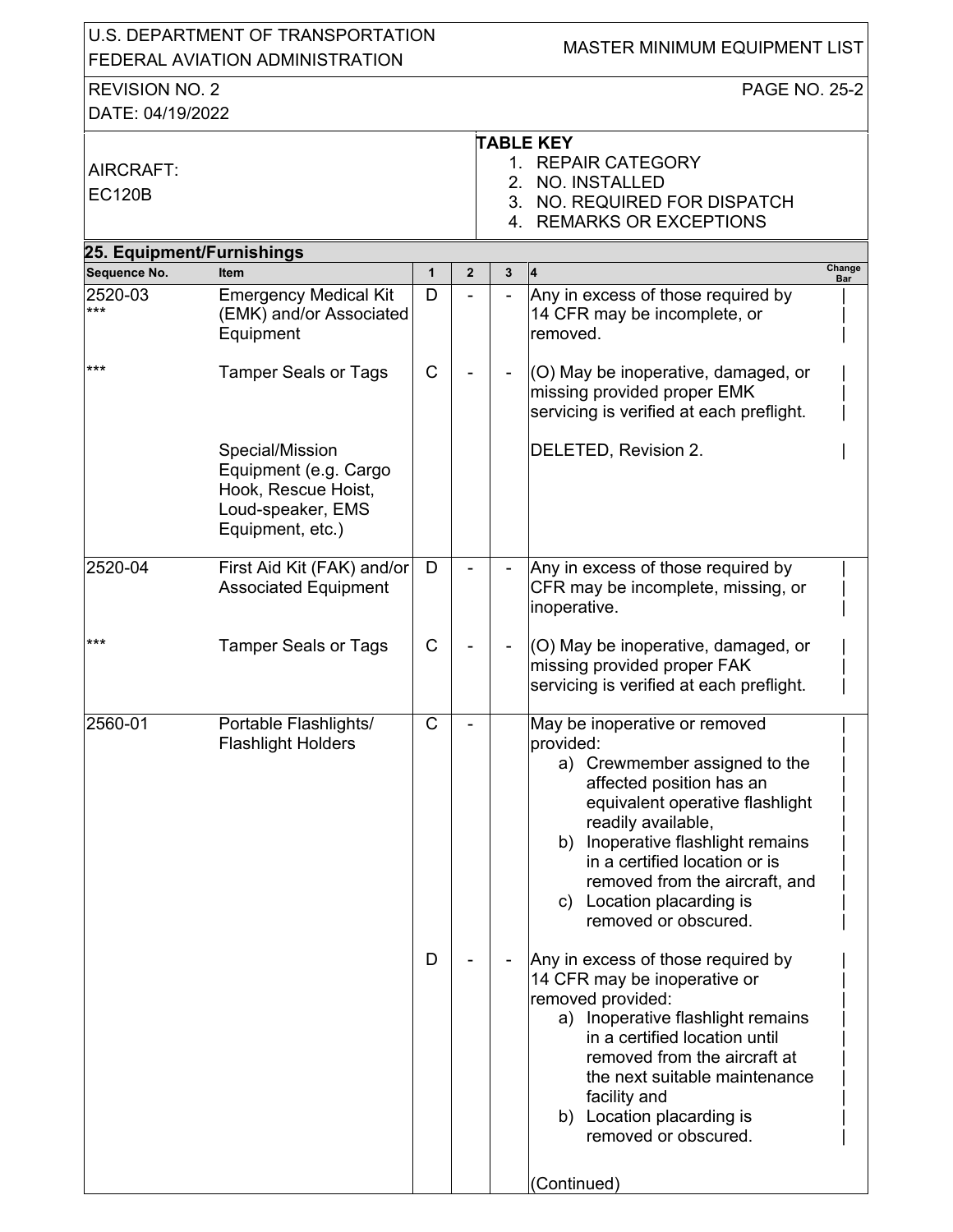| U.S. DEPARTMENT OF TRANSPORTATION<br>FEDERAL AVIATION ADMINISTRATION |                                                                |              |                |             | <b>MASTER MINIMUM EQUIPMENT LIST</b>                                                                                                                       |        |  |  |  |  |
|----------------------------------------------------------------------|----------------------------------------------------------------|--------------|----------------|-------------|------------------------------------------------------------------------------------------------------------------------------------------------------------|--------|--|--|--|--|
| <b>REVISION NO. 2</b><br>DATE: 04/19/2022                            |                                                                |              |                |             | <b>PAGE NO. 25-3</b>                                                                                                                                       |        |  |  |  |  |
| AIRCRAFT:<br><b>EC120B</b>                                           |                                                                |              |                | $2_{-}$     | <b>TABLE KEY</b><br>1. REPAIR CATEGORY<br>NO. INSTALLED<br>3. NO. REQUIRED FOR DISPATCH<br>4. REMARKS OR EXCEPTIONS                                        |        |  |  |  |  |
| 25. Equipment/Furnishings                                            |                                                                |              |                |             |                                                                                                                                                            |        |  |  |  |  |
| Sequence No.                                                         | <b>Item</b>                                                    | $\mathbf{1}$ | $\overline{2}$ | 3           | $\overline{4}$                                                                                                                                             | Change |  |  |  |  |
| 2560-01                                                              | Portable Flashlights/<br><b>Flashlight Holders</b><br>(Cont'd) |              |                |             |                                                                                                                                                            | Bar    |  |  |  |  |
| $***$                                                                | <b>Tamper Seals or Tags</b>                                    | $\mathsf C$  |                |             | (O) May be inoperative, damaged, or<br>missing provided proper FAK<br>servicing is verified at each preflight.                                             |        |  |  |  |  |
| 2562-01<br>***                                                       | <b>Emergency Locator</b><br>Transmitter (ELT)                  |              |                |             |                                                                                                                                                            |        |  |  |  |  |
|                                                                      | <b>Survival Type ELTs</b>                                      | D            |                |             | Any in excess of those required by<br>14 CFR may be inoperative or<br>missing.                                                                             |        |  |  |  |  |
|                                                                      | <b>Fixed ELTs</b>                                              | A            |                | $\mathbf 0$ | (M) May be inoperative, provided:<br>a) System is deactivated, and<br>b) Repairs are made within<br>90 days.                                               |        |  |  |  |  |
|                                                                      |                                                                | A            |                | 0           | (M) May be missing provided:<br>a) Placard stating "ELT not<br>installed" is placed in view of<br>the pilot, and<br>b) Repairs are made within<br>90 days. |        |  |  |  |  |
|                                                                      |                                                                | D            |                |             | (M) Any in excess of those required<br>by 14 CFR, may be inoperative,<br>provided system is deactivated.                                                   |        |  |  |  |  |
|                                                                      |                                                                | D            |                |             | Any in excess of those required by<br>14 CFR may be missing.                                                                                               |        |  |  |  |  |
| $***$                                                                | <b>Remote ELT Switch</b>                                       | D            |                | 0           | (M) May be inoperative provided:<br>a) Remote ELT switch is<br>deactivated, and<br>b) ELT switch is placed in the<br>ARMED mode.                           |        |  |  |  |  |
| $***$                                                                | <b>ELT Indicator Light</b>                                     | D            |                | 0           |                                                                                                                                                            |        |  |  |  |  |
| $***$                                                                | <b>ELT Aural Alarm</b>                                         | D            |                | 0           |                                                                                                                                                            |        |  |  |  |  |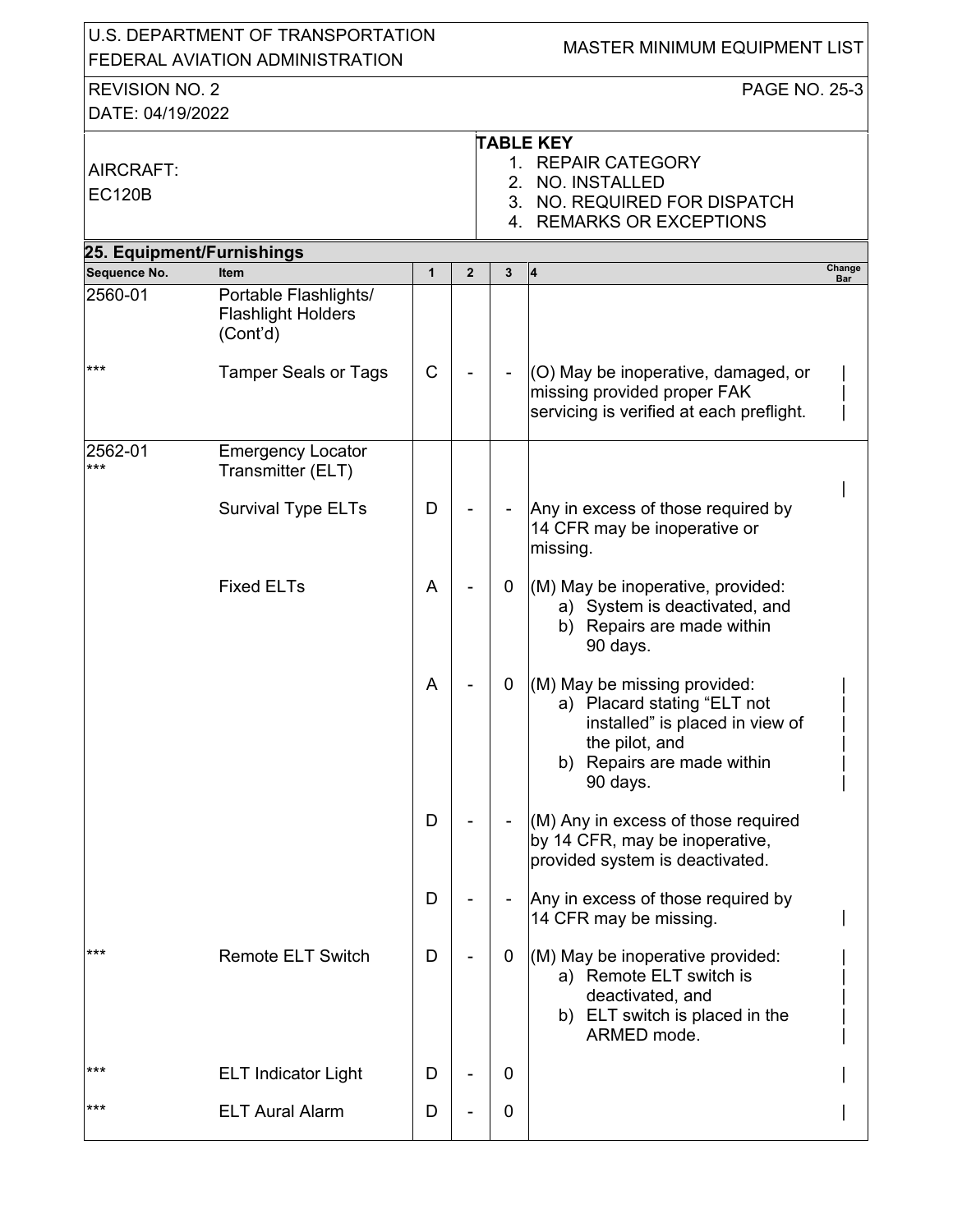| U.S. DEPARTMENT OF TRANSPORTATION<br>FEDERAL AVIATION ADMINISTRATION           |   |                |                | <b>MASTER MINIMUM EQUIPMENT LIST</b> |                                                                                                          |
|--------------------------------------------------------------------------------|---|----------------|----------------|--------------------------------------|----------------------------------------------------------------------------------------------------------|
| <b>REVISION NO. 2</b>                                                          |   |                |                | <b>PAGE NO. 25-4</b>                 |                                                                                                          |
| DATE: 04/19/2022                                                               |   |                |                |                                      |                                                                                                          |
|                                                                                |   |                |                | NO. INSTALLED                        |                                                                                                          |
| 25. Equipment/Furnishings                                                      |   |                |                |                                      |                                                                                                          |
| <b>Item</b>                                                                    | 1 | $\overline{2}$ | 3              | Change<br>Bar                        |                                                                                                          |
| Automatically<br>Deployable Emergency<br><b>Locator Transmitter</b><br>(ADELT) | C |                | $\blacksquare$ | As required by 14 CFR.               |                                                                                                          |
|                                                                                |   |                |                | 2.                                   | <b>TABLE KEY</b><br>1. REPAIR CATEGORY<br>3. NO. REQUIRED FOR DISPATCH<br>4. REMARKS OR EXCEPTIONS<br>14 |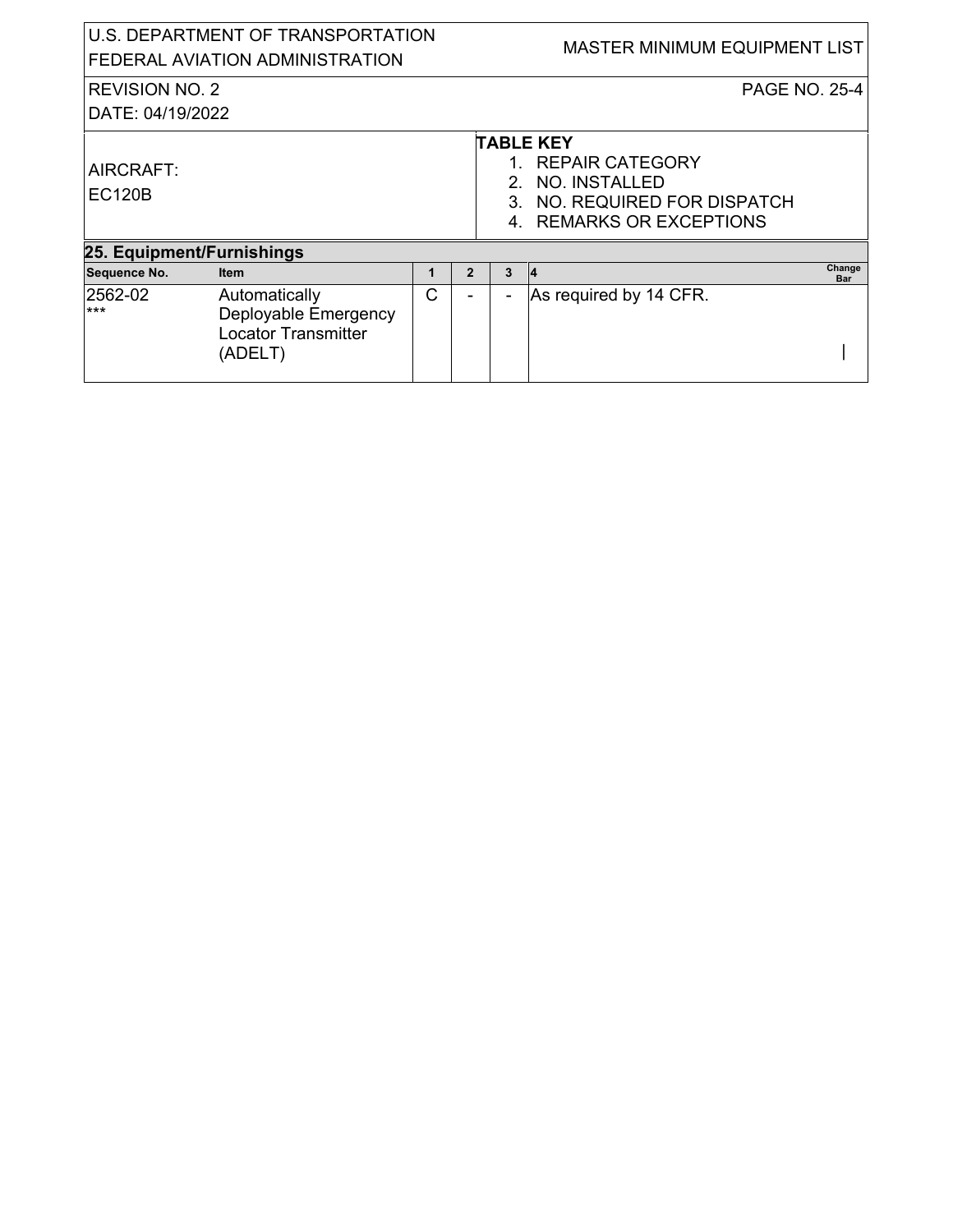|                                           | U.S. DEPARTMENT OF TRANSPORTATION<br>FEDERAL AVIATION ADMINISTRATION |                   |                |                     | <b>MASTER MINIMUM EQUIPMENT LIST</b>                                                                                                                                                                                                                                                                                                                                                                                                                                                                                                  |            |
|-------------------------------------------|----------------------------------------------------------------------|-------------------|----------------|---------------------|---------------------------------------------------------------------------------------------------------------------------------------------------------------------------------------------------------------------------------------------------------------------------------------------------------------------------------------------------------------------------------------------------------------------------------------------------------------------------------------------------------------------------------------|------------|
| <b>REVISION NO. 2</b><br>DATE: 04/19/2022 |                                                                      |                   |                |                     | PAGE NO. 26-1                                                                                                                                                                                                                                                                                                                                                                                                                                                                                                                         |            |
| AIRCRAFT:<br><b>EC120B</b>                |                                                                      |                   |                |                     | <b>TABLE KEY</b><br>1. REPAIR CATEGORY<br>2. NO. INSTALLED<br>3. NO. REQUIRED FOR DISPATCH<br>4. REMARKS OR EXCEPTIONS                                                                                                                                                                                                                                                                                                                                                                                                                |            |
| <b>26. Fire Protection</b>                |                                                                      |                   |                |                     |                                                                                                                                                                                                                                                                                                                                                                                                                                                                                                                                       | Change     |
| Sequence No.<br>2622-01                   | <b>Item</b><br><b>Portable Fire</b><br>Extinguishers                 | $\mathbf{1}$<br>D | $\overline{2}$ | 3<br>$\overline{a}$ | (M) Any in excess of those required<br>by 14 CFR may be inoperative or<br>missing provided:<br>a) Inoperative fire extinguisher<br>remains in a certified location<br>until removed from the aircraft<br>at the next suitable<br>maintenance facility,<br>b) Location placarding is<br>removed or obscured, and<br>c) Required distribution is<br>maintained.<br>NOTE: Inoperative fire extinguishers,<br>removed from a certified<br>location or removed from the<br>aircraft, are subject to 49 CFR<br>dangerous goods regulations. | <b>Bar</b> |
| $***$                                     | <b>Tamper Seals or Tags</b>                                          |                   |                |                     | (O) May be inoperative, damaged, or<br>missing provided proper installation<br>and servicing is verified at each<br>preflight.                                                                                                                                                                                                                                                                                                                                                                                                        |            |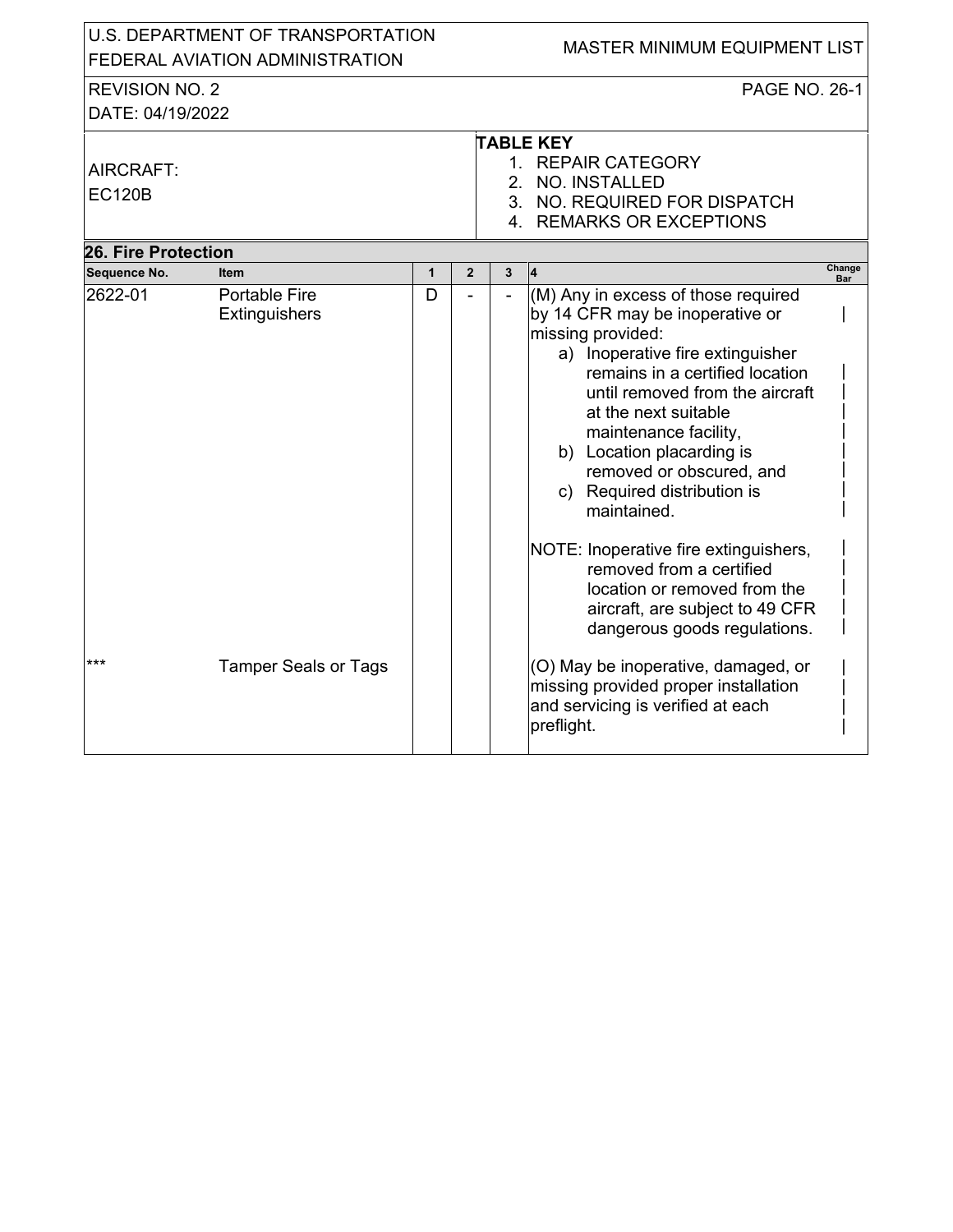| U.S. DEPARTMENT OF TRANSPORTATION<br>FEDERAL AVIATION ADMINISTRATION |                                        |              |                |             | <b>MASTER MINIMUM EQUIPMENT LIST</b>                                                                                                                                                                        |
|----------------------------------------------------------------------|----------------------------------------|--------------|----------------|-------------|-------------------------------------------------------------------------------------------------------------------------------------------------------------------------------------------------------------|
| <b>REVISION NO. 2</b>                                                |                                        |              |                |             | <b>PAGE NO. 28-1</b>                                                                                                                                                                                        |
| DATE: 04/19/2022                                                     |                                        |              |                |             |                                                                                                                                                                                                             |
| AIRCRAFT:                                                            |                                        |              |                |             | <b>TABLE KEY</b><br>1. REPAIR CATEGORY                                                                                                                                                                      |
| <b>EC120B</b>                                                        |                                        |              |                | 2.          | NO. INSTALLED                                                                                                                                                                                               |
|                                                                      |                                        |              |                |             | 3. NO. REQUIRED FOR DISPATCH                                                                                                                                                                                |
|                                                                      |                                        |              |                |             | 4. REMARKS OR EXCEPTIONS                                                                                                                                                                                    |
| <b>28. Fuel</b>                                                      |                                        |              |                |             |                                                                                                                                                                                                             |
| Sequence No.                                                         | <b>Item</b>                            | $\mathbf{1}$ | $\overline{2}$ | 3           | Change<br>4<br>Bar                                                                                                                                                                                          |
| 2810-01<br>$***$                                                     | Ferry Tank System                      |              |                |             | DELETED, Revision 2.                                                                                                                                                                                        |
| 2820-01                                                              | <b>Fuel Booster Pump</b>               |              |                |             | DELETED, Revision 2.                                                                                                                                                                                        |
| 2822-01<br>$***$                                                     | <b>Fuel Flow Meter</b>                 | D            |                | 0           | May be inoperative.                                                                                                                                                                                         |
| 2840-01                                                              | <b>Fuel Quantity Indication</b>        | B            | $\mathbf{1}$   | $\mathbf 0$ | DELETED, Revision 2.                                                                                                                                                                                        |
| 2841-01                                                              | Low Fuel Level Warning<br>Light "FUEL" | B            | $\mathbf{1}$   | $\mathbf 0$ | May be inoperative provided:<br>a) Fuel Quantity Indication is<br>operative,<br>b) Aircraft does takeoff with the<br>maximum quantity of fuel,<br>Flight duration not more than<br>C)<br>1 hour 50 minutes. |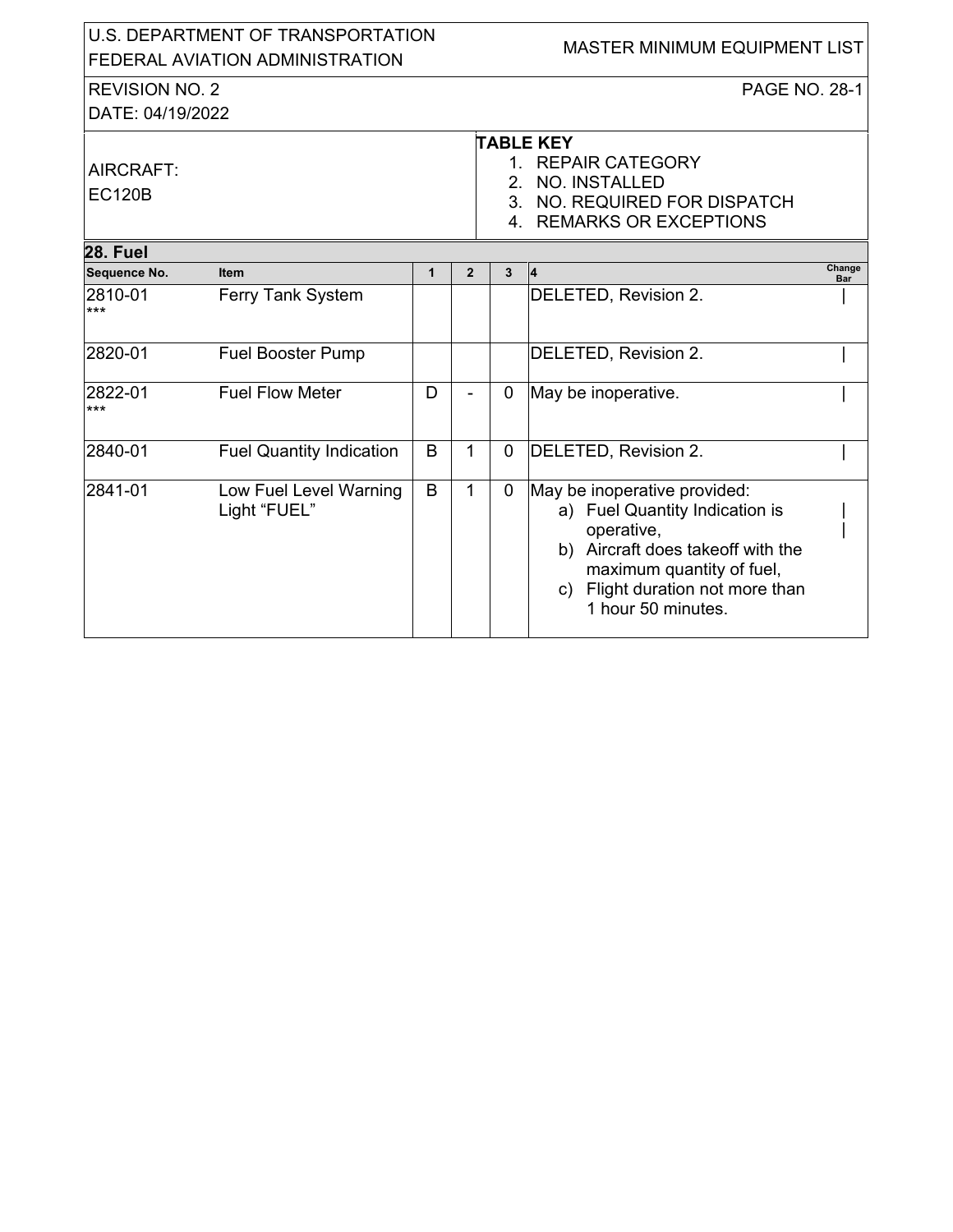|                                 | U.S. DEPARTMENT OF TRANSPORTATION             |                |                |                          | <b>MASTER MINIMUM EQUIPMENT LIST</b>                                                                                                                                        |                      |
|---------------------------------|-----------------------------------------------|----------------|----------------|--------------------------|-----------------------------------------------------------------------------------------------------------------------------------------------------------------------------|----------------------|
| FEDERAL AVIATION ADMINISTRATION |                                               |                |                |                          |                                                                                                                                                                             |                      |
| <b>REVISION NO. 2</b>           |                                               |                |                |                          | <b>PAGE NO. 30-1</b>                                                                                                                                                        |                      |
| DATE: 04/19/2022                |                                               |                |                |                          |                                                                                                                                                                             |                      |
|                                 |                                               |                |                |                          | <b>TABLE KEY</b>                                                                                                                                                            |                      |
| AIRCRAFT:                       |                                               |                |                |                          | 1. REPAIR CATEGORY                                                                                                                                                          |                      |
|                                 |                                               |                |                | 2.                       | NO. INSTALLED                                                                                                                                                               |                      |
| <b>EC120B</b>                   |                                               |                |                |                          | 3. NO. REQUIRED FOR DISPATCH                                                                                                                                                |                      |
|                                 |                                               |                |                |                          | 4. REMARKS OR EXCEPTIONS                                                                                                                                                    |                      |
| 30. Ice and Rain Protection     |                                               |                |                |                          |                                                                                                                                                                             |                      |
| Sequence No.                    | <b>Item</b>                                   | $\mathbf 1$    | $\overline{2}$ | $\mathbf{3}$             | 14                                                                                                                                                                          | Change<br><b>Bar</b> |
| 3030-01                         | <b>Pitot Heating System</b>                   | $\overline{C}$ | 1              | $\overline{0}$           | (O) May be inoperative for VFR flight<br>provided current and forecast flight<br>conditions do not include visible<br>moisture with temperatures $\leq 5$ °C<br>(41 °F).    |                      |
| 3030-02                         | <b>Pitot Heating Warning</b><br>Light "PITOT" | $\mathsf{C}$   | $\mathbf{1}$   | $\mathbf 0$              | (O) May be inoperative for VFR flight<br>provided pitot heater is verified to be<br>operative prior to each flight.                                                         |                      |
|                                 |                                               | $\mathsf{C}$   | 1              | 0                        | (O) May be inoperative for VFR flight<br>provided current and forecast flight<br>conditions do not include visible<br>moisture with temperatures $\leq 5$ °C<br>$(41 °F)$ . |                      |
| 3040-01                         | Windshield<br>Wiper/Washing System            | D              |                | $\overline{\phantom{a}}$ | May be inoperative provided<br>operations do not require its use.                                                                                                           |                      |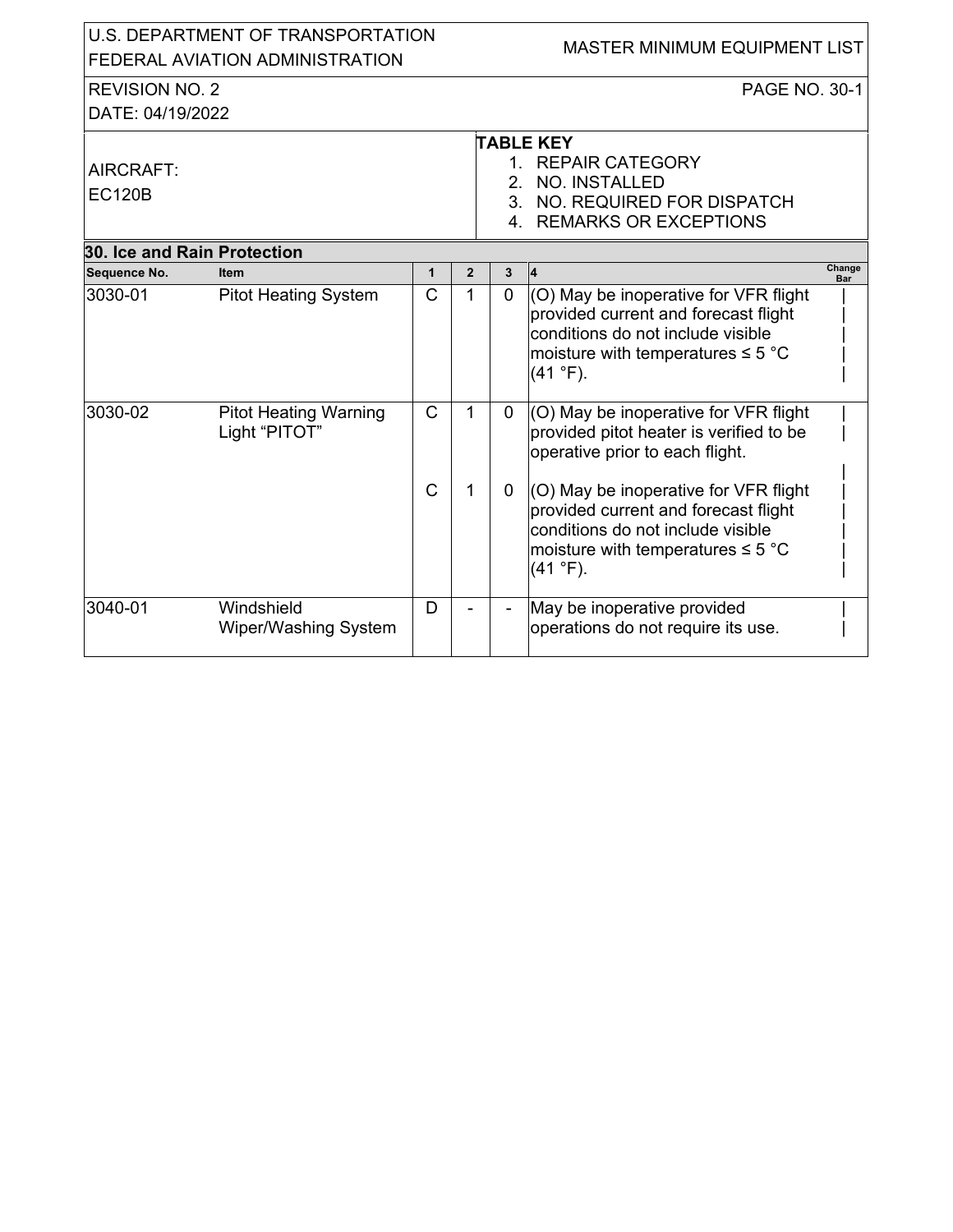|                            | U.S. DEPARTMENT OF TRANSPORTATION<br>FEDERAL AVIATION ADMINISTRATION                                                                                                                                                                                         |                   |              |   | <b>MASTER MINIMUM EQUIPMENT LIST</b>                                                                                                                                                                                                                                                                                                                                                                                                                                                                                                                                                                                                                                                                             |
|----------------------------|--------------------------------------------------------------------------------------------------------------------------------------------------------------------------------------------------------------------------------------------------------------|-------------------|--------------|---|------------------------------------------------------------------------------------------------------------------------------------------------------------------------------------------------------------------------------------------------------------------------------------------------------------------------------------------------------------------------------------------------------------------------------------------------------------------------------------------------------------------------------------------------------------------------------------------------------------------------------------------------------------------------------------------------------------------|
| <b>REVISION NO. 2</b>      |                                                                                                                                                                                                                                                              |                   |              |   | PAGE NO. 31-1                                                                                                                                                                                                                                                                                                                                                                                                                                                                                                                                                                                                                                                                                                    |
| DATE: 04/19/2022           |                                                                                                                                                                                                                                                              |                   |              |   |                                                                                                                                                                                                                                                                                                                                                                                                                                                                                                                                                                                                                                                                                                                  |
| AIRCRAFT:<br><b>EC120B</b> |                                                                                                                                                                                                                                                              |                   |              |   | <b>TABLE KEY</b><br>1. REPAIR CATEGORY<br>2. NO. INSTALLED<br>3. NO. REQUIRED FOR DISPATCH<br>4. REMARKS OR EXCEPTIONS                                                                                                                                                                                                                                                                                                                                                                                                                                                                                                                                                                                           |
| 31. Instruments            |                                                                                                                                                                                                                                                              |                   |              |   | Change                                                                                                                                                                                                                                                                                                                                                                                                                                                                                                                                                                                                                                                                                                           |
| Sequence No.<br>3120-01    | <b>Item</b><br><b>Clock</b>                                                                                                                                                                                                                                  | 1<br>$\mathsf C$  | $\mathbf{2}$ | 3 | 4<br>Bar                                                                                                                                                                                                                                                                                                                                                                                                                                                                                                                                                                                                                                                                                                         |
|                            |                                                                                                                                                                                                                                                              |                   |              |   | As required by 14 CFR.                                                                                                                                                                                                                                                                                                                                                                                                                                                                                                                                                                                                                                                                                           |
| 3130-01<br>***             | <b>Hour Meter</b>                                                                                                                                                                                                                                            | D                 |              | 0 | May be inoperative provided<br>procedures do not require its use.                                                                                                                                                                                                                                                                                                                                                                                                                                                                                                                                                                                                                                                |
| 3130-02<br>***             | <b>Flight Data Recorder</b><br>(FDR) Installed for<br>holder of an Air Carrier<br>or Commercial Operator<br>Certificate<br><b>Flight Data Recorder</b><br>System<br>Includes FDR function of<br>Combined Voice and<br><b>Flight Data Recorder</b><br>(CVFDR) | $\mathsf{C}$<br>A |              | 0 | Any in excess of those required by<br>14 CFR may be inoperative.<br>May be inoperative provided:<br>a) Cockpit Voice Recorder<br>(CVR) operates normally,<br>b) Airplane is not dispatched<br>from a designated airport as<br>listed in the operator's MEL<br>unless:<br>1. The FDR failure occurs<br>after pushback but prior to<br>takeoff, or<br>2. The FDR repair was<br>attempted but not<br>successful,<br>c) In those cases where repair is<br>attempted but not successful,<br>the aircraft may be dispatched<br>on a flight or series of flights<br>until the next designated<br>airport where repair must be<br>accomplished prior to<br>dispatch, and<br>d) Repairs are made within<br>3 flight-days. |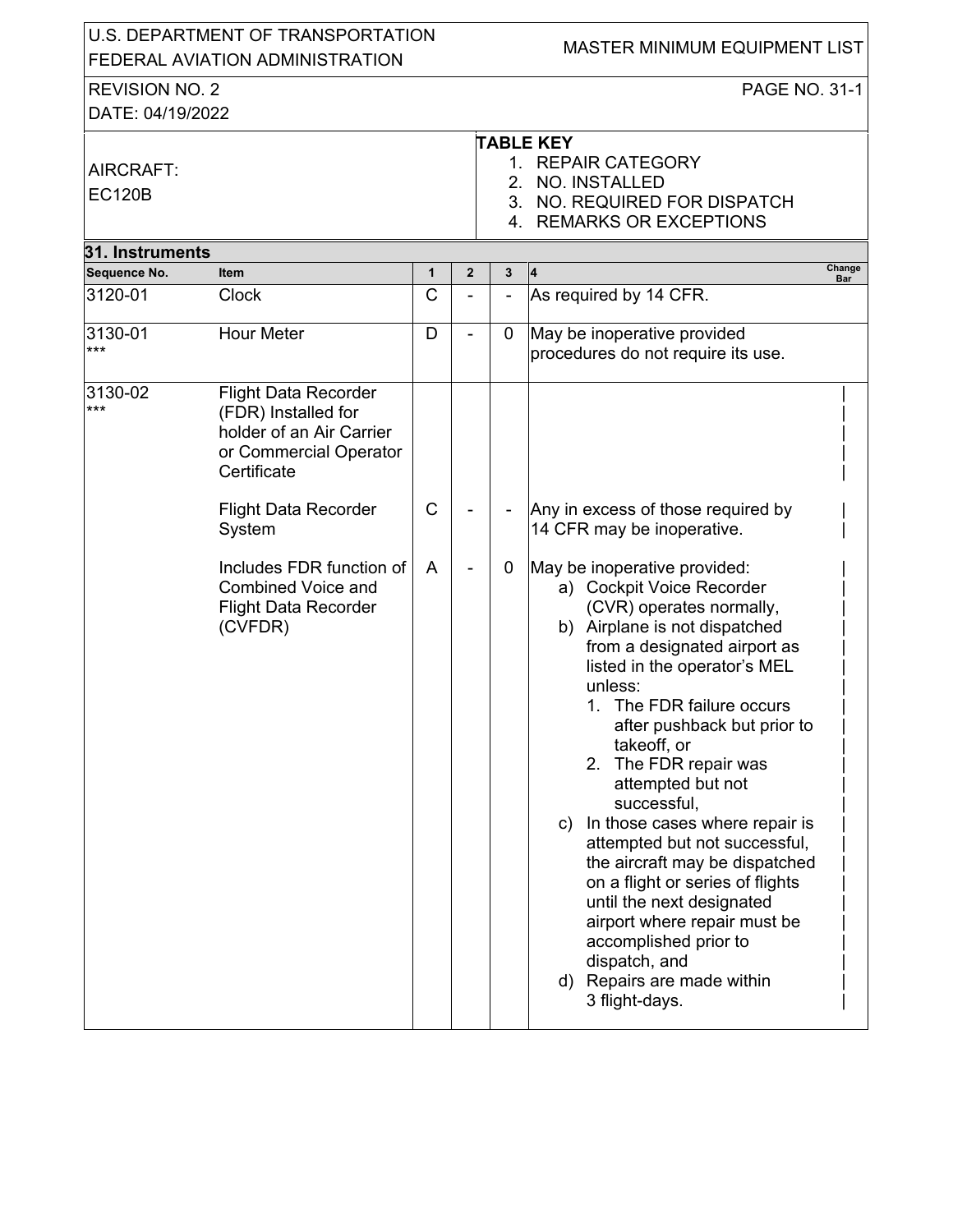| U.S. DEPARTMENT OF TRANSPORTATION<br>FEDERAL AVIATION ADMINISTRATION |                                                                                                                                                                                     |                   |                |                  | MASTER MINIMUM EQUIPMENT LIST                                                                                                                                 |
|----------------------------------------------------------------------|-------------------------------------------------------------------------------------------------------------------------------------------------------------------------------------|-------------------|----------------|------------------|---------------------------------------------------------------------------------------------------------------------------------------------------------------|
| <b>REVISION NO. 2</b>                                                |                                                                                                                                                                                     |                   |                |                  | <b>PAGE NO. 31-2</b>                                                                                                                                          |
| DATE: 04/19/2022                                                     |                                                                                                                                                                                     |                   |                |                  |                                                                                                                                                               |
| AIRCRAFT:<br><b>EC120B</b>                                           |                                                                                                                                                                                     |                   |                |                  | <b>TABLE KEY</b><br>1. REPAIR CATEGORY<br>2. NO. INSTALLED<br>3. NO. REQUIRED FOR DISPATCH<br>4. REMARKS OR EXCEPTIONS                                        |
| 31. Instruments                                                      |                                                                                                                                                                                     |                   |                |                  |                                                                                                                                                               |
| Sequence No.                                                         | <b>Item</b>                                                                                                                                                                         | $\mathbf{1}$      | $\overline{2}$ | 3                | Change<br>4<br><b>Bar</b>                                                                                                                                     |
| 3130-03<br>$***$                                                     | <b>Flight Data Recorder</b><br>(FDR) Installed for an<br>Operator other than a<br>holder of an Air Carrier<br>or Commercial<br>Certificate<br><b>Flight Data Recorder</b><br>System | $\mathsf{C}$<br>A |                | 1<br>$\mathbf 0$ | Any in excess of those required by<br>14 CFR may be inoperative.<br>May be inoperative provided repairs<br>are made in accordance with<br>applicable 14 CFRs. |
| 3130-04                                                              | <b>Health Usage Monitoring</b>                                                                                                                                                      |                   |                |                  | MOVED to 4500-01, Revision 2.                                                                                                                                 |
| ***                                                                  | System (HUMS)                                                                                                                                                                       |                   |                |                  |                                                                                                                                                               |
| 3160-01                                                              | <b>VEMD Screens</b>                                                                                                                                                                 | B                 | $\overline{2}$ | $\mathbf{1}$     | (O) One may be inoperative provided<br>RFM limitations and procedures are<br>followed.                                                                        |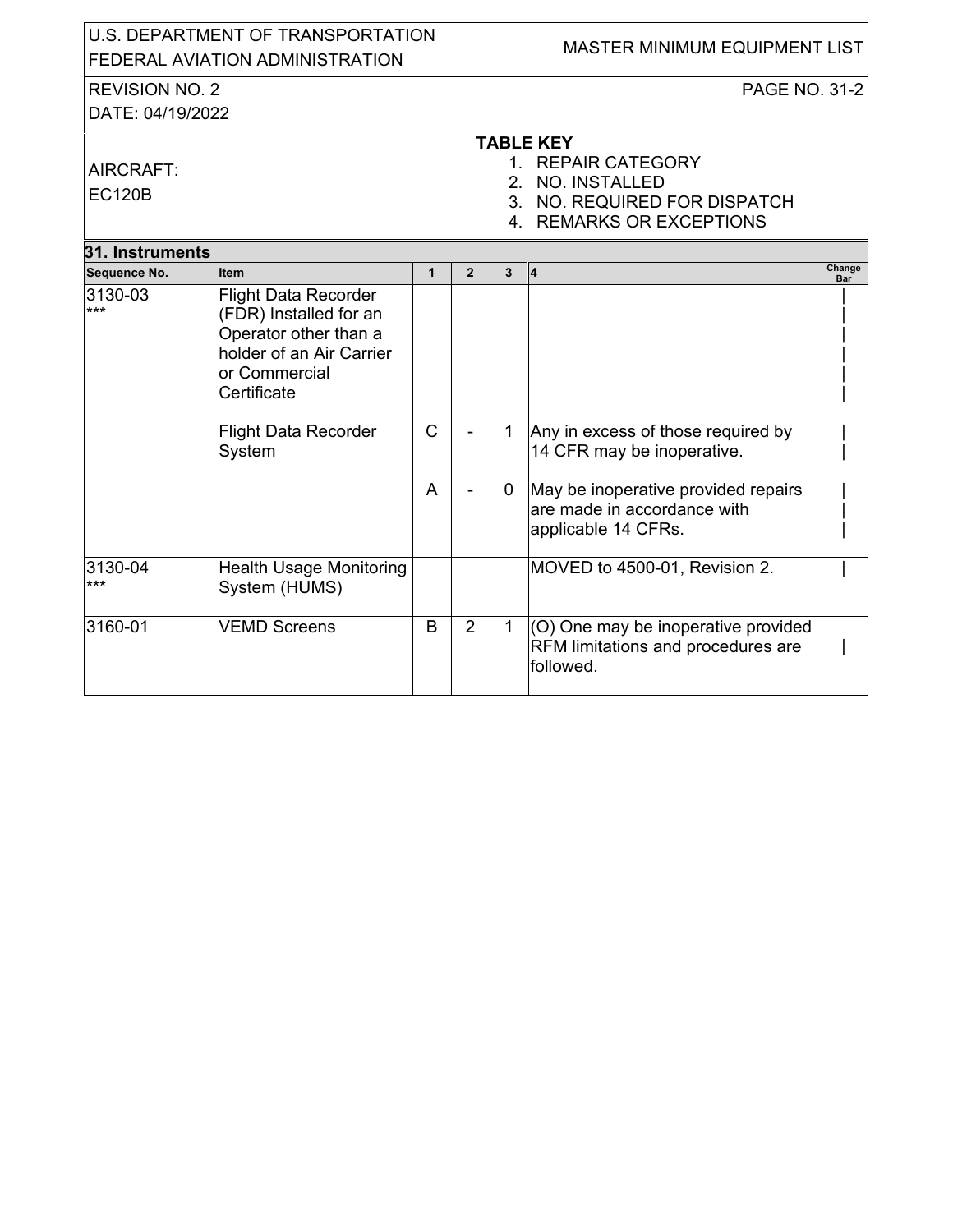| U.S. DEPARTMENT OF TRANSPORTATION<br>FEDERAL AVIATION ADMINISTRATION |                                      |              |                |                | MASTER MINIMUM EQUIPMENT LIST                                                                                                                                                    |  |  |  |
|----------------------------------------------------------------------|--------------------------------------|--------------|----------------|----------------|----------------------------------------------------------------------------------------------------------------------------------------------------------------------------------|--|--|--|
| <b>REVISION NO. 2</b>                                                |                                      |              |                |                | <b>PAGE NO. 32-1</b>                                                                                                                                                             |  |  |  |
| DATE: 04/19/2022                                                     |                                      |              |                |                |                                                                                                                                                                                  |  |  |  |
| AIRCRAFT:<br><b>EC120B</b>                                           |                                      |              |                | $\mathcal{P}$  | <b>TABLE KEY</b><br>1. REPAIR CATEGORY<br><b>NO. INSTALLED</b><br>3. NO. REQUIRED FOR DISPATCH<br>4. REMARKS OR EXCEPTIONS                                                       |  |  |  |
| 32. Landing Gear                                                     |                                      |              |                |                |                                                                                                                                                                                  |  |  |  |
| Sequence No.                                                         | <b>Item</b>                          | $\mathbf{1}$ | $\overline{2}$ | 3              | Change<br>$\vert 4 \vert$<br>Bar                                                                                                                                                 |  |  |  |
| 3212-01<br>$***$                                                     | <b>Emergency Flotation</b><br>System | C            |                | $\overline{0}$ | As required by 14 CFR.                                                                                                                                                           |  |  |  |
| 3246-01<br>$***$                                                     | <b>Snow Skis</b>                     | Ć            |                | $\mathbf{0}$   | (M)(O) May be inoperative provided<br>equipment is secured or both snow<br>skis removed and landings on soft<br>surfaces (i.e., mud or snow) are not<br>conducted.               |  |  |  |
| 3246-02<br>$***$                                                     | <b>Settling Protectors</b>           | C            |                | 0              | (M)(O) May be inoperative provided<br>equipment is secured or both settling<br>protectors are removed and landings<br>on soft surfaces (i.e., mud or snow)<br>are not conducted. |  |  |  |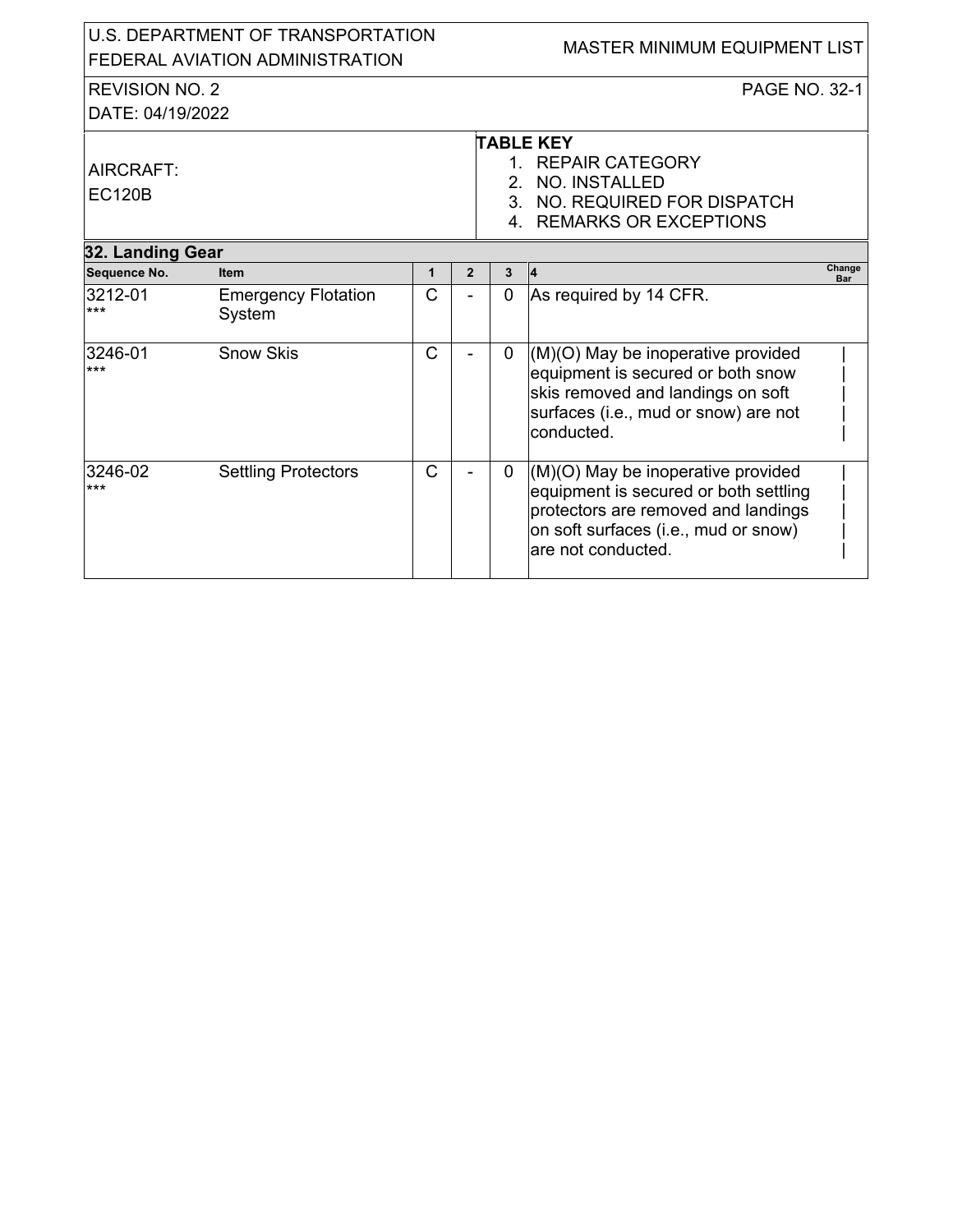| U.S. DEPARTMENT OF TRANSPORTATION<br>FEDERAL AVIATION ADMINISTRATION |                                                                                          |   |                |                | <b>MASTER MINIMUM EQUIPMENT LIST</b>                                                                                                                                                                                                                                                                                                                                                                                                                                                                                                                                                                                                                                                                                           |               |
|----------------------------------------------------------------------|------------------------------------------------------------------------------------------|---|----------------|----------------|--------------------------------------------------------------------------------------------------------------------------------------------------------------------------------------------------------------------------------------------------------------------------------------------------------------------------------------------------------------------------------------------------------------------------------------------------------------------------------------------------------------------------------------------------------------------------------------------------------------------------------------------------------------------------------------------------------------------------------|---------------|
| <b>REVISION NO. 2</b><br>DATE: 04/19/2022                            |                                                                                          |   |                |                | PAGE NO. 33-1                                                                                                                                                                                                                                                                                                                                                                                                                                                                                                                                                                                                                                                                                                                  |               |
| AIRCRAFT:<br><b>EC120B</b>                                           |                                                                                          |   |                |                | <b>TABLE KEY</b><br>1. REPAIR CATEGORY<br>2. NO. INSTALLED<br>3. NO. REQUIRED FOR DISPATCH<br>4. REMARKS OR EXCEPTIONS                                                                                                                                                                                                                                                                                                                                                                                                                                                                                                                                                                                                         |               |
| 33. Lights                                                           |                                                                                          |   |                |                |                                                                                                                                                                                                                                                                                                                                                                                                                                                                                                                                                                                                                                                                                                                                |               |
| Sequence No.                                                         | <b>Item</b>                                                                              | 1 | $\overline{2}$ | 3              | $\overline{4}$                                                                                                                                                                                                                                                                                                                                                                                                                                                                                                                                                                                                                                                                                                                 | Change<br>Bar |
| 3300-01                                                              | <b>NVG Compatible</b><br><b>Lighting System</b>                                          | C |                | $\blacksquare$ | Unaided operation (without NVG's)<br>may be permitted with inoperative<br>NVG supplemental lights; cracked or<br>missing filters; provided the<br>remaining lights are:<br>a) Sufficient to clearly illuminate<br>all required instruments,<br>controls, and other devices for<br>which they are provided,<br>b) Positioned so that direct rays<br>are shielded from flightcrew<br>members eyes,<br>Lighting configuration and<br>C)<br>intensity is acceptable to the<br>flightcrew.                                                                                                                                                                                                                                          |               |
| 3310-01                                                              | Cockpit/Flight<br>Deck/Flight<br>Compartment and<br><b>Instrument Lighting</b><br>System | C |                |                | Individual lights may be inoperative<br>provided:<br>a) Lighting System lights are<br>sufficient to clearly illuminate<br>all required instruments,<br>controls, and other devices for<br>which they are provided,<br><b>Remaining Lighting System</b><br>b)<br>lights are positioned so that<br>direct rays are shielded from<br>flightcrew members eyes, and<br>Lighting configuration and<br>C)<br>intensity is acceptable to the<br>flightcrew.<br>NOTE 1: Individual button/switch<br>lights and/or annunciations/<br>indications are excluded<br>from this relief.<br><b>NOTE 2: Unaided operation</b><br>(without NVGs) may be<br>permitted with inoperative<br>NVG supplemental lights;<br>cracked or missing filters. |               |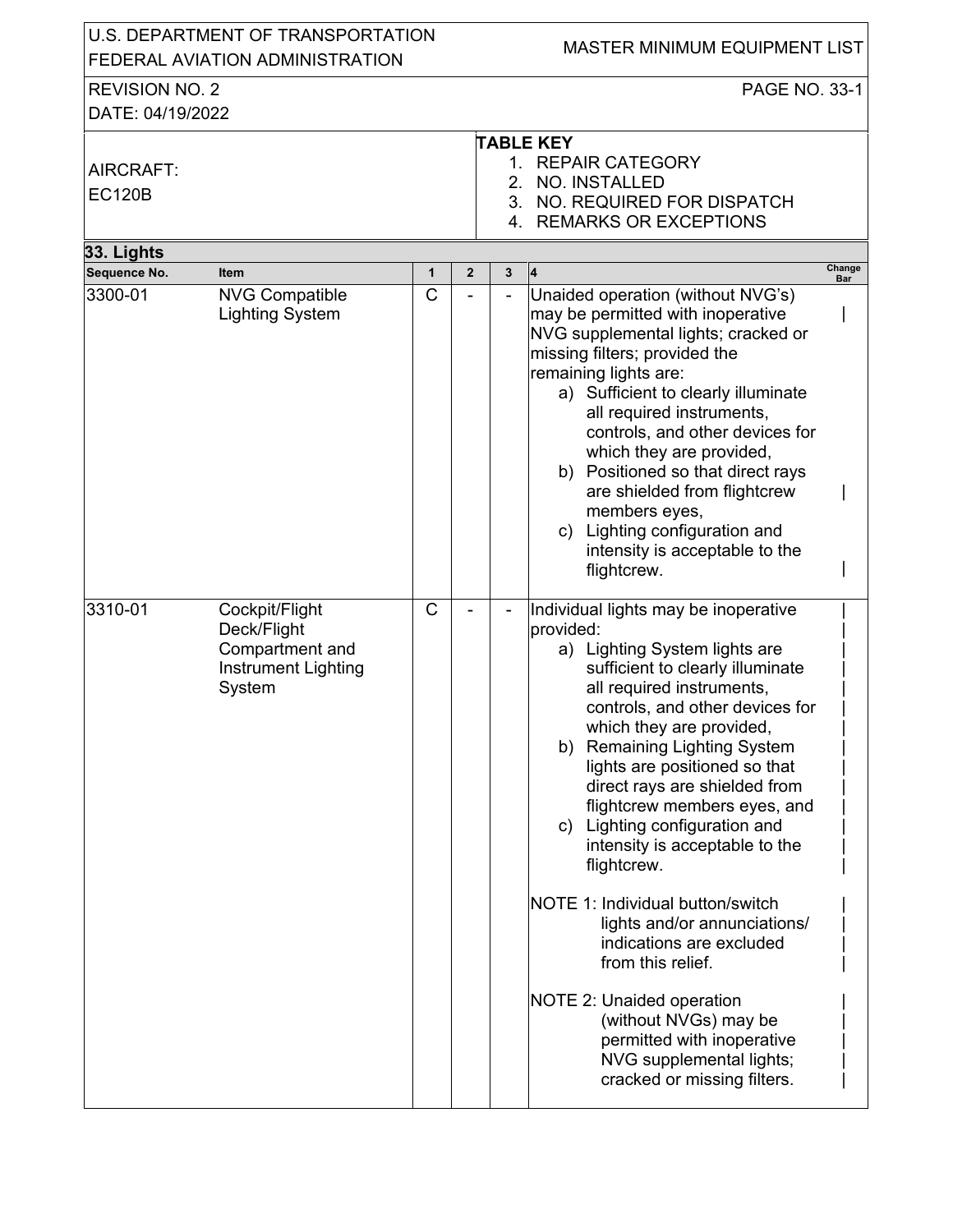|                                           | U.S. DEPARTMENT OF TRANSPORTATION<br>FEDERAL AVIATION ADMINISTRATION |              |                |                | MASTER MINIMUM EQUIPMENT LIST                                                                                                                                                                   |               |
|-------------------------------------------|----------------------------------------------------------------------|--------------|----------------|----------------|-------------------------------------------------------------------------------------------------------------------------------------------------------------------------------------------------|---------------|
| <b>REVISION NO. 2</b><br>DATE: 04/19/2022 |                                                                      |              |                |                | <b>PAGE NO. 33-2</b>                                                                                                                                                                            |               |
| AIRCRAFT:<br><b>EC120B</b>                |                                                                      |              |                | 2.             | <b>TABLE KEY</b><br>1. REPAIR CATEGORY<br>NO. INSTALLED<br>3. NO. REQUIRED FOR DISPATCH<br>4. REMARKS OR EXCEPTIONS                                                                             |               |
| 33. Lights                                |                                                                      |              |                |                |                                                                                                                                                                                                 |               |
| Sequence No.                              | <b>Item</b>                                                          | $\mathbf{1}$ | $\overline{2}$ | 3              | 14                                                                                                                                                                                              | Change<br>Bar |
| 3310-02                                   | <b>Cockpit Utility Light</b>                                         | $\mathsf C$  | $\overline{2}$ | $\overline{0}$ | May be inoperative for day<br>operations.                                                                                                                                                       |               |
|                                           |                                                                      | C            | 2              | 1              | May be inoperative for VFR Night<br>flight, provided:<br>a) All normal instrument panel<br>lights are operative,<br>b) One flashlight per flightcrew is<br>readily available.                   |               |
| 3310-03<br>***                            | <b>Supplemental Lighting</b><br>System                               | D            |                | 0              | May be inoperative provided<br>procedures do not require its use.                                                                                                                               |               |
| 3310-04<br>***                            | <b>Storm Light System</b>                                            | $\mathsf{C}$ |                | 0              | May be inoperative provided that<br>thunderstorms/potentially hazardous<br>weather conditions, are unlikely to be<br>encountered on the intended route.                                         |               |
| 3320-01                                   | <b>Cabin Lighting System</b>                                         | C            |                |                | As required by 14 CFR.                                                                                                                                                                          |               |
| 3320-02                                   | Cabin Signs                                                          | C            | 1              | 0              | May be inoperative provided<br>passengers are not carried.                                                                                                                                      |               |
|                                           | "Fasten Seat Belts" or<br>"No Smoking"                               | $\mathsf{C}$ | 1              | $\mathbf 0$    | (O) May be inoperative provided a<br>procedure is used to notify<br>passengers when the seat belts must<br>be fastened and smoking is<br>prohibited. A briefing before boarding<br>can be used. |               |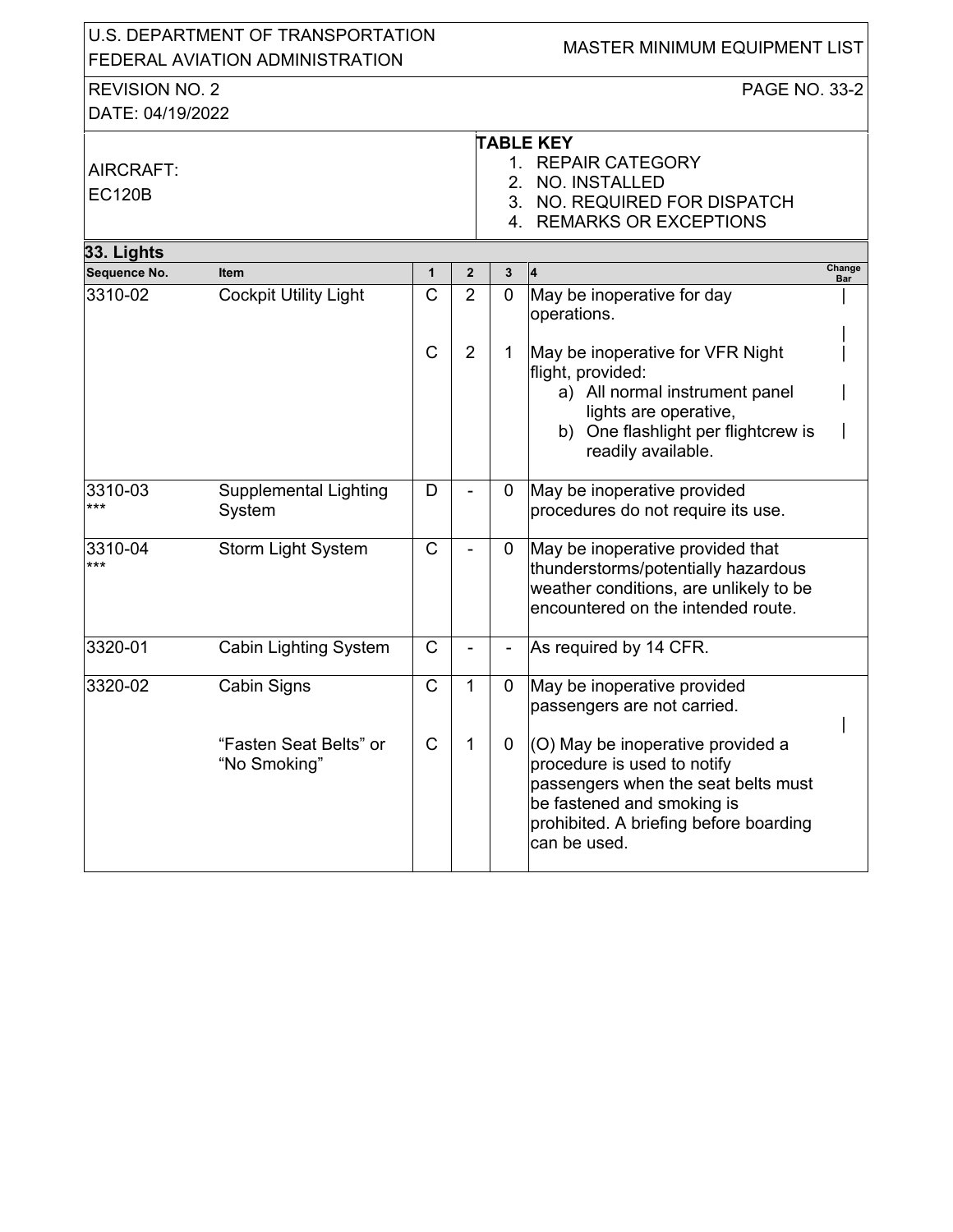| U.S. DEPARTMENT OF TRANSPORTATION<br><b>FEDERAL AVIATION ADMINISTRATION</b> |                                              |                              |                     |                     | <b>MASTER MINIMUM EQUIPMENT LIST</b>                                                                                    |
|-----------------------------------------------------------------------------|----------------------------------------------|------------------------------|---------------------|---------------------|-------------------------------------------------------------------------------------------------------------------------|
| <b>REVISION NO. 2</b><br>DATE: 04/19/2022                                   |                                              |                              |                     |                     | <b>PAGE NO. 33-3</b>                                                                                                    |
| AIRCRAFT:<br><b>EC120B</b>                                                  |                                              |                              |                     | $\mathcal{P}$<br>4. | <b>TABLE KEY</b><br>1. REPAIR CATEGORY<br>NO. INSTALLED<br>3. NO. REQUIRED FOR DISPATCH<br><b>REMARKS OR EXCEPTIONS</b> |
| 33. Lights                                                                  |                                              |                              |                     |                     | Change                                                                                                                  |
| Sequence No.<br>3340-01                                                     | <b>Item</b><br>Navigation/Position<br>Lights | $\mathbf{1}$<br>$\mathsf{C}$ | $\overline{2}$<br>3 | 3                   | 4<br>Bar<br>As required by 14 CFR.                                                                                      |
| 3340-02                                                                     | Anti-collision Light                         | C                            |                     | $\blacksquare$      | As required by 14 CFR.                                                                                                  |
| 3340-03                                                                     | Landing Light                                | C                            | 1                   | $\blacksquare$      | As required by 14 CFR.                                                                                                  |
| 3340-04<br>$***$                                                            | <b>External Search Light</b>                 | C                            |                     | 0                   | May be inoperative provided<br>procedures do not require its use.                                                       |
| 3340-05<br>$***$                                                            | Strobe Lights                                | $\mathsf{C}$                 |                     | $\mathbf 0$         | May be inoperative provided<br>procedures do not require its use.                                                       |
| 3340-06<br>$***$                                                            | Night Sun<br>(SX5 or SX16)                   | C                            |                     | $\Omega$            | May be inoperative provided<br>operations do not require its use.                                                       |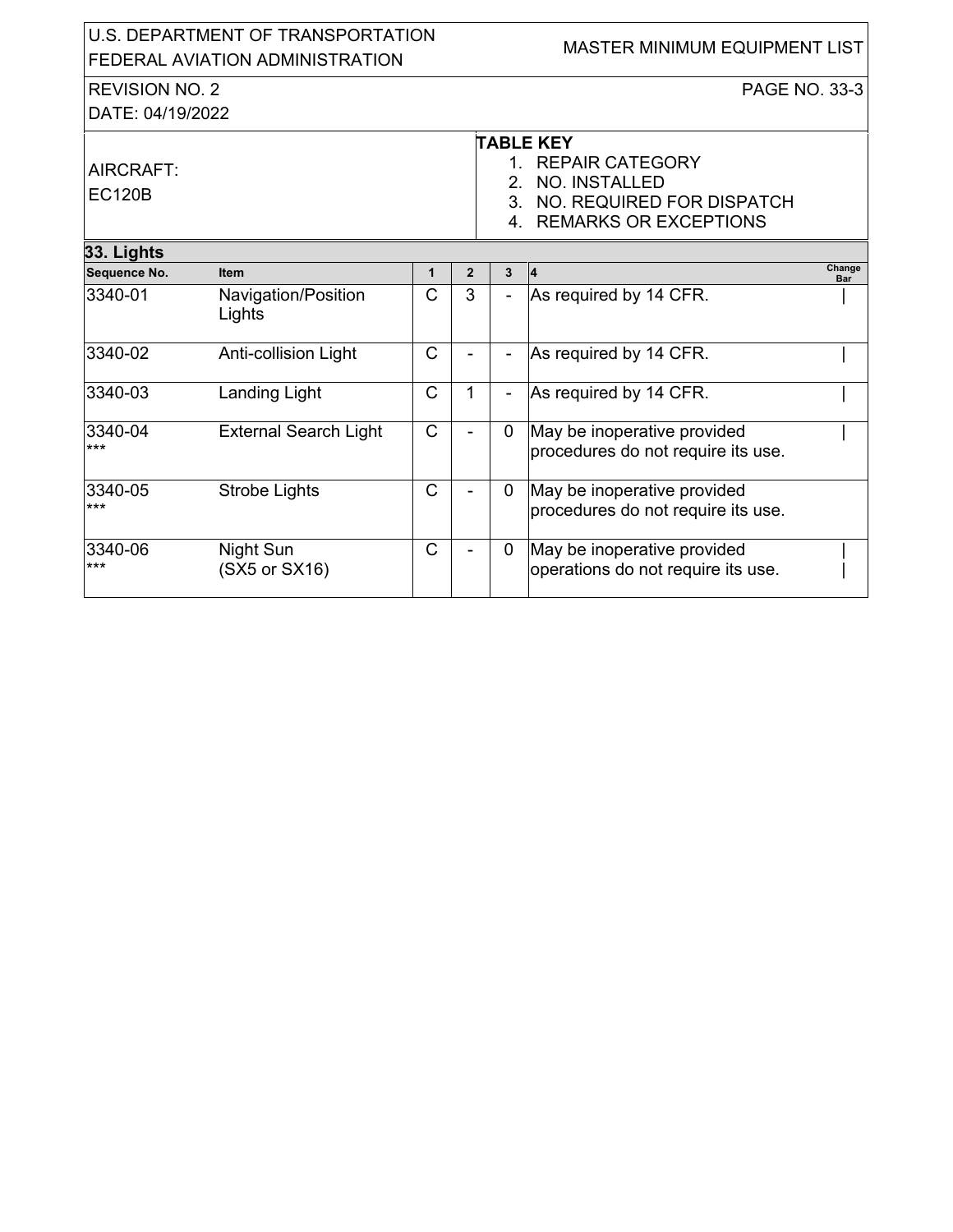|                                           | U.S. DEPARTMENT OF TRANSPORTATION<br>FEDERAL AVIATION ADMINISTRATION |                   |                |                  | <b>MASTER MINIMUM EQUIPMENT LIST</b>                                                                                                                                                                                                                                                                                                                                                                                                                                                                                    |                      |
|-------------------------------------------|----------------------------------------------------------------------|-------------------|----------------|------------------|-------------------------------------------------------------------------------------------------------------------------------------------------------------------------------------------------------------------------------------------------------------------------------------------------------------------------------------------------------------------------------------------------------------------------------------------------------------------------------------------------------------------------|----------------------|
| <b>REVISION NO. 2</b><br>DATE: 04/19/2022 |                                                                      |                   |                |                  | PAGE NO. 34-1                                                                                                                                                                                                                                                                                                                                                                                                                                                                                                           |                      |
| AIRCRAFT:<br><b>EC120B</b>                |                                                                      |                   |                |                  | <b>TABLE KEY</b><br>1. REPAIR CATEGORY<br>2. NO. INSTALLED<br>3. NO. REQUIRED FOR DISPATCH<br>4. REMARKS OR EXCEPTIONS                                                                                                                                                                                                                                                                                                                                                                                                  |                      |
| 34. Navigation                            |                                                                      |                   |                |                  |                                                                                                                                                                                                                                                                                                                                                                                                                                                                                                                         |                      |
| Sequence No.                              | <b>Item</b>                                                          | $\mathbf{1}$      | $\overline{2}$ | $\mathbf{3}$     | 4                                                                                                                                                                                                                                                                                                                                                                                                                                                                                                                       | Change<br><b>Bar</b> |
| 3400-01<br>***                            | <b>Navigation Database</b>                                           | A                 |                | $\overline{0}$   | May be inoperative provided:<br>a) Operations do not require its<br>use,<br>b) It is not used in a primary<br>navigation system required by<br><b>14 CFR.</b><br>c) Alternate procedures are<br>developed and used,<br>d) The ICAO Flight Plan is<br>updated (as required) to notify<br>ATC of the navigation<br>equipment status of the<br>aircraft, and<br>e) Is repaired within<br>10 flight-days.<br>NOTE: An out-of-currency or<br>out-of-date navigation<br>database is not authorized<br>MMEL relief per 14 CFR. |                      |
| 3412-01                                   | <b>OAT</b> Indicator                                                 |                   |                |                  | DELETED, Revision 2.                                                                                                                                                                                                                                                                                                                                                                                                                                                                                                    |                      |
| 3413-01                                   | Vertical Speed Indicator<br>(VSI)                                    | $\mathsf{C}$<br>B |                | 1<br>$\mathbf 0$ | Any in excess of one may be<br>inoperative provided the operative<br>VSI is on the Pilot Flying (PF) side.<br>May be inoperative provided not<br>required by 14 CFR.                                                                                                                                                                                                                                                                                                                                                    |                      |
| 3414-01                                   | Airspeed Indicators                                                  | C                 |                | 1                | Any in excess of one may be<br>inoperative, provided the airspeed<br>indicator is on the Pilot Flying (PF)<br>side.                                                                                                                                                                                                                                                                                                                                                                                                     |                      |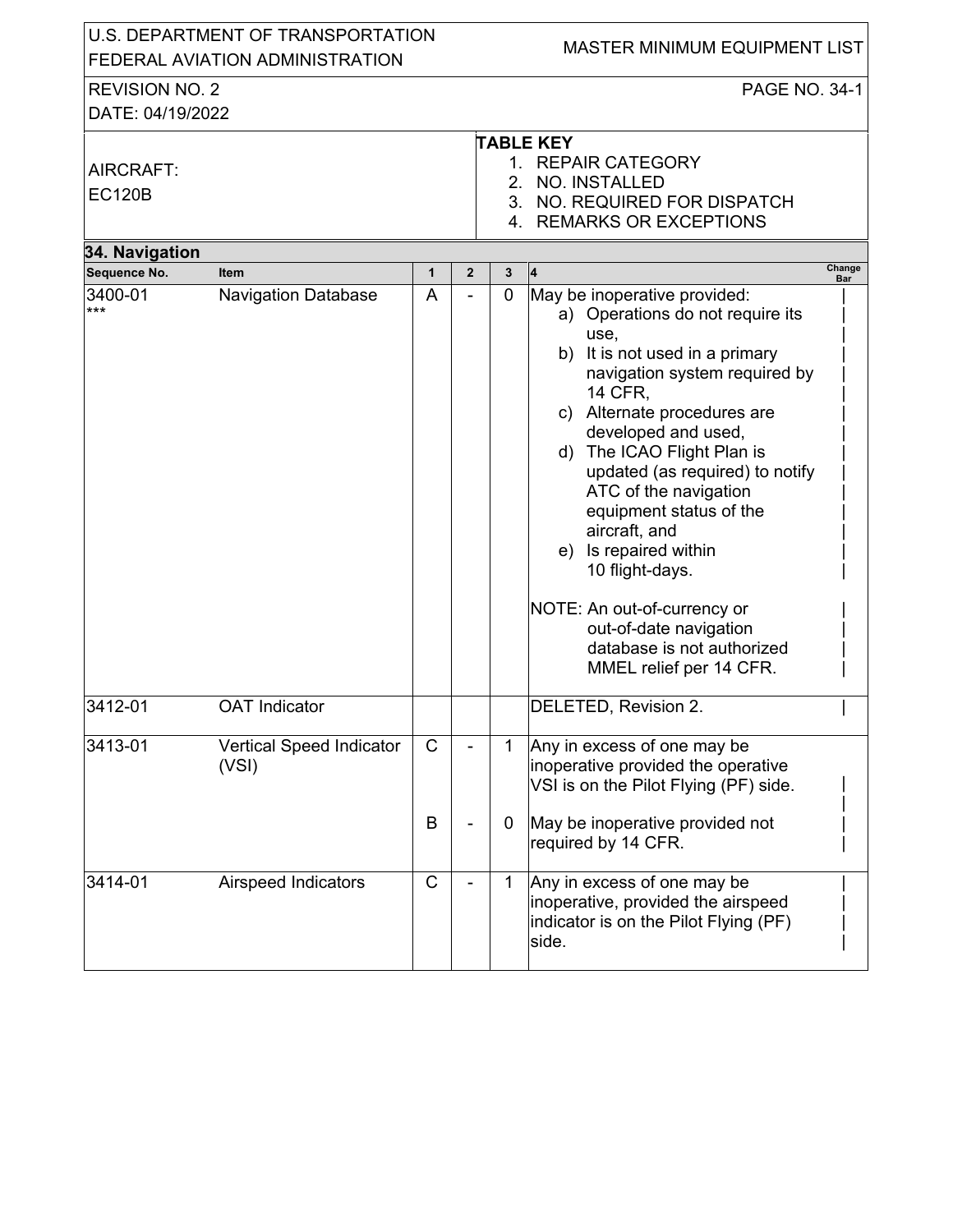|                                           | U.S. DEPARTMENT OF TRANSPORTATION<br>FEDERAL AVIATION ADMINISTRATION |              |                |               | MASTER MINIMUM EQUIPMENT LIST                                                                                           |               |
|-------------------------------------------|----------------------------------------------------------------------|--------------|----------------|---------------|-------------------------------------------------------------------------------------------------------------------------|---------------|
| <b>REVISION NO. 2</b><br>DATE: 04/19/2022 |                                                                      |              |                |               | <b>PAGE NO. 34-2</b>                                                                                                    |               |
| AIRCRAFT:<br><b>EC120B</b>                |                                                                      |              |                | $1_{-}$<br>2. | <b>TABLE KEY</b><br><b>REPAIR CATEGORY</b><br>NO. INSTALLED<br>3. NO. REQUIRED FOR DISPATCH<br>4. REMARKS OR EXCEPTIONS |               |
| 34. Navigation                            |                                                                      |              |                |               |                                                                                                                         |               |
| Sequence No.                              | <b>Item</b>                                                          | $\mathbf{1}$ | $\overline{2}$ | 3             |                                                                                                                         | Change<br>Bar |
| 3416-01                                   | Altimeter                                                            | $\mathsf{C}$ |                | 1             | Any in excess of one may be<br>inoperative provided the operating<br>altimeter is on the Pilot Flying (PF)<br>side.     |               |
| 3416-02<br>***                            | Altitude Encoder                                                     |              |                |               | MERGED with 3452-01.                                                                                                    |               |
| 3421-01                                   | Attitude Indicator                                                   | $\mathsf{C}$ |                |               | As required by 14 CFR.                                                                                                  |               |
| 3422-01<br>***                            | <b>Directional Gyro</b>                                              | $\mathsf{C}$ |                |               | As required by 14 CFR.                                                                                                  |               |
| 3423-01                                   | <b>Standby Magnetic</b><br>Compass                                   | $\mathsf{C}$ |                |               | As required by 14 CFR.                                                                                                  |               |
| 3424-01                                   | Slip Skid Indicator                                                  | $\mathsf{C}$ |                |               | As required by 14 CFR.                                                                                                  |               |
| 3424-02<br>***                            | Gyroscopic Rate of Turn<br>Indicator                                 | $\mathsf{C}$ |                |               | As required by 14 CFR.                                                                                                  |               |
| 3425-01                                   | <b>Flight Director</b>                                               |              |                |               | DELETED, Revision 2.                                                                                                    |               |
| 3434-01<br>***                            | Marker Beacon                                                        | D            |                | 0             | May be inoperative provided<br>procedures do not require its use.                                                       |               |
| 3442-01<br>***                            | <b>Weather Radar System</b>                                          | $\mathsf{C}$ |                |               | As required by 14 CFR.                                                                                                  |               |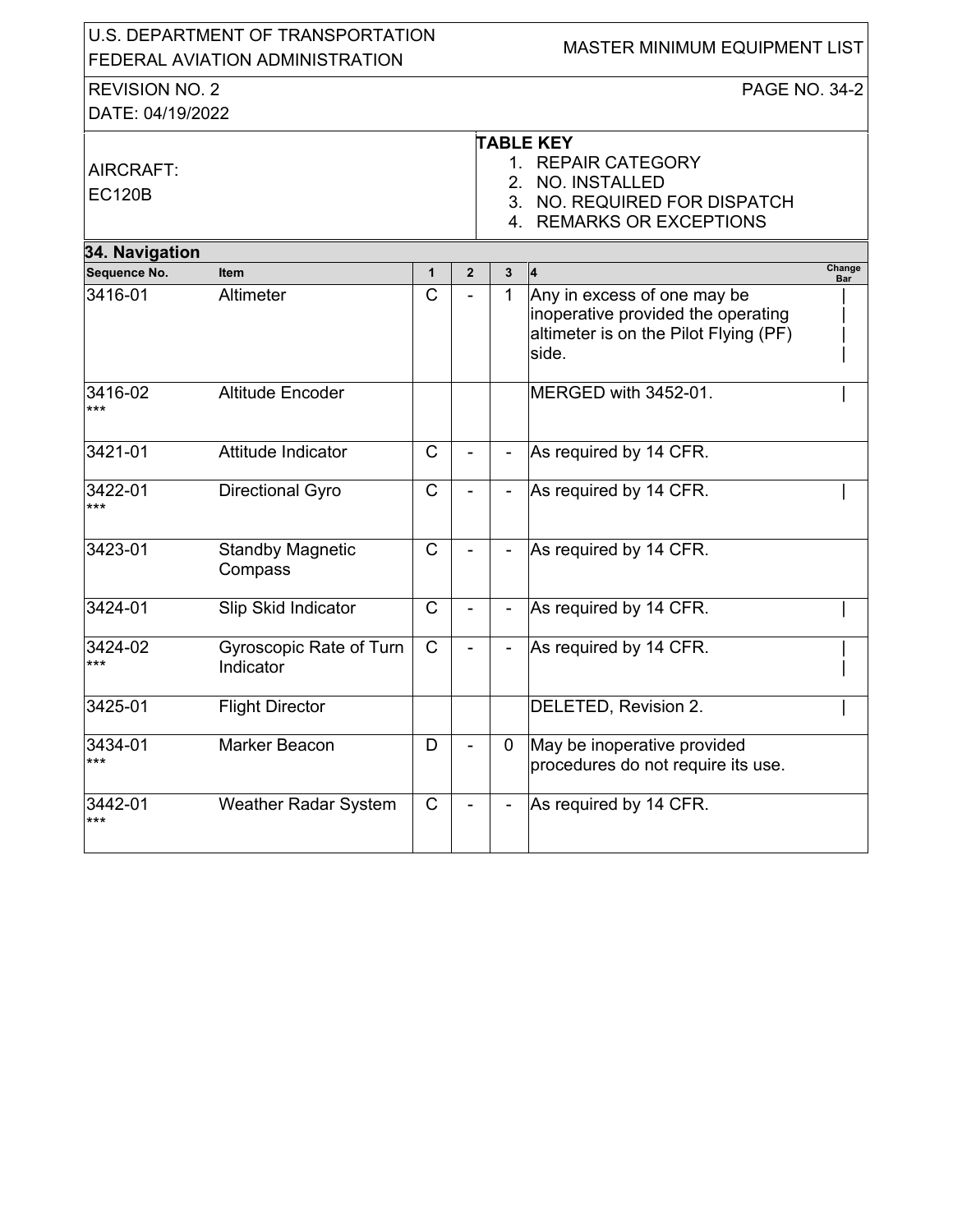|                                              | U.S. DEPARTMENT OF TRANSPORTATION<br>FEDERAL AVIATION ADMINISTRATION |              |                |             | <b>MASTER MINIMUM EQUIPMENT LIST</b>                                                                                                                                                                                                                                                                                                                                                                                                                                                                                                                                                                                                                                                                                                                                                                                                    |
|----------------------------------------------|----------------------------------------------------------------------|--------------|----------------|-------------|-----------------------------------------------------------------------------------------------------------------------------------------------------------------------------------------------------------------------------------------------------------------------------------------------------------------------------------------------------------------------------------------------------------------------------------------------------------------------------------------------------------------------------------------------------------------------------------------------------------------------------------------------------------------------------------------------------------------------------------------------------------------------------------------------------------------------------------------|
| <b>REVISION NO. 2</b>                        |                                                                      |              |                |             | PAGE NO. 34-3                                                                                                                                                                                                                                                                                                                                                                                                                                                                                                                                                                                                                                                                                                                                                                                                                           |
| DATE: 04/19/2022                             |                                                                      |              |                |             |                                                                                                                                                                                                                                                                                                                                                                                                                                                                                                                                                                                                                                                                                                                                                                                                                                         |
| AIRCRAFT:<br><b>EC120B</b><br>34. Navigation |                                                                      |              |                | 2.          | <b>TABLE KEY</b><br>1. REPAIR CATEGORY<br>NO. INSTALLED<br>3. NO. REQUIRED FOR DISPATCH<br>4. REMARKS OR EXCEPTIONS                                                                                                                                                                                                                                                                                                                                                                                                                                                                                                                                                                                                                                                                                                                     |
| Sequence No.                                 | <b>Item</b>                                                          | $\mathbf{1}$ | $\overline{2}$ | 3           | Change<br>4<br>Bar                                                                                                                                                                                                                                                                                                                                                                                                                                                                                                                                                                                                                                                                                                                                                                                                                      |
| 3444-01<br>***                               | Radar (Radio) Altimeter<br>System<br>14 CFR Part 135<br>Operations   | C            |                | $\mathbf 0$ | (M) May be inoperative provided:<br>a) Affected system is<br>deactivated,<br>b) Night operation is not<br>performed with NVGs,<br>c) Night off-airport landings or<br>night landings at unimproved<br>areas are not conducted,<br>d) For VFR flight at night,<br>flightcrew must evaluate<br>terrain and obstacles along<br>the route and fly at such an<br>altitude so as to ensure all<br>terrain and obstacles along<br>the route of flight are cleared<br>vertically by no less than<br>500 ft.,<br>e) VFR flight at night is not<br>conducted without adequate<br>visual surface light reference,<br>Flightcrew is aware of<br>f<br>potential degraded Autopilot<br>performance on ILS,<br>glideslope, or LPV, and<br>Category A operations which<br>g)<br>require the use of the radar<br>(radio) altimeter are not<br>performed. |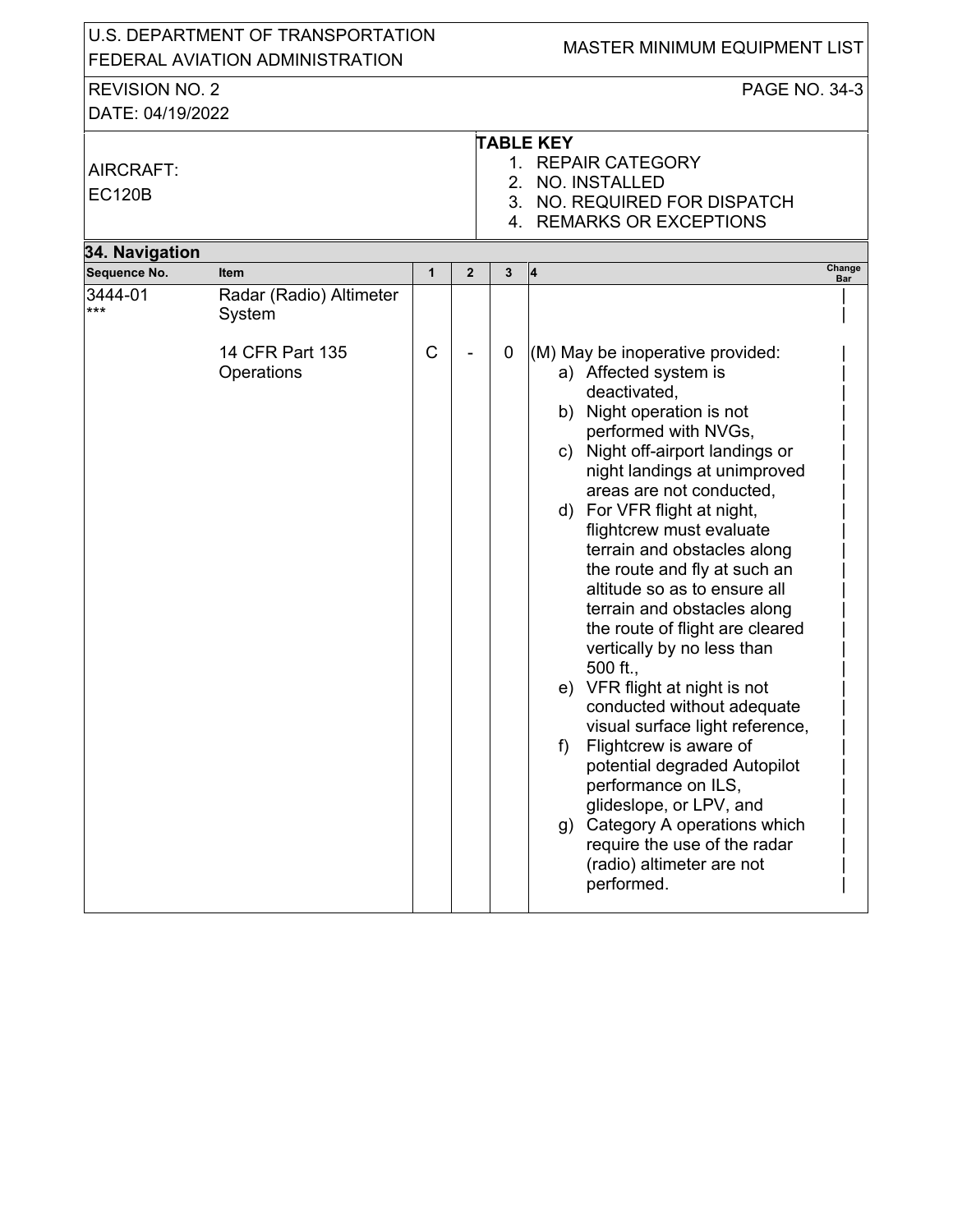| U.S. DEPARTMENT OF TRANSPORTATION |                                                                         |              |                |              | <b>MASTER MINIMUM EQUIPMENT LIST</b>                                                                                                                                                                                                                                                                                                                               |
|-----------------------------------|-------------------------------------------------------------------------|--------------|----------------|--------------|--------------------------------------------------------------------------------------------------------------------------------------------------------------------------------------------------------------------------------------------------------------------------------------------------------------------------------------------------------------------|
|                                   | FEDERAL AVIATION ADMINISTRATION                                         |              |                |              |                                                                                                                                                                                                                                                                                                                                                                    |
| <b>REVISION NO. 2</b>             |                                                                         |              |                |              | <b>PAGE NO. 34-4</b>                                                                                                                                                                                                                                                                                                                                               |
| DATE: 04/19/2022                  |                                                                         |              |                |              |                                                                                                                                                                                                                                                                                                                                                                    |
| AIRCRAFT:<br><b>EC120B</b>        |                                                                         |              |                |              | <b>TABLE KEY</b><br>1. REPAIR CATEGORY<br>2. NO. INSTALLED<br>3. NO. REQUIRED FOR DISPATCH<br>4. REMARKS OR EXCEPTIONS                                                                                                                                                                                                                                             |
| 34. Navigation<br>Sequence No.    | <b>Item</b>                                                             | $\mathbf{1}$ | $\overline{2}$ | $\mathbf{3}$ | Change<br>$\vert$ 4                                                                                                                                                                                                                                                                                                                                                |
| 3444-02<br>***                    | Radar (Radio) Altimeter<br>System<br>Other Than 14 CFR                  | D            |                | $\mathbf 0$  | Bar<br>(M) May be inoperative provided:                                                                                                                                                                                                                                                                                                                            |
|                                   | Part 135 Operations                                                     |              |                |              | a) Affected system is<br>deactivated,<br>b) Night operation is not<br>performed with NVGs,<br>c) Flightcrew is aware of<br>potential degraded Autopilot<br>performance on ILS,<br>glideslope, or LPV,<br>d) Category A operations which<br>require the use of the radar<br>(radio) altimeter are not<br>performed, and<br>e) Operations do not require its<br>use. |
| 3444-03                           | Altimeter                                                               |              |                |              | MERGED with 3416-01, Revision 2.                                                                                                                                                                                                                                                                                                                                   |
| 3444-04<br>$***$                  | Radio Altimeter                                                         |              |                |              | MERGED with 3444-01, Revision 2.                                                                                                                                                                                                                                                                                                                                   |
| 3444-05<br>***                    | <b>Helicopter Terrain</b><br><b>Avoidance Warning</b><br>System (HTAWS) | C            | 1              | $\mathbf 0$  | As required by 14 CFR.                                                                                                                                                                                                                                                                                                                                             |
|                                   | (Other than Helicopter<br>Air Ambulance (HAA))                          | D            |                | $\mathbf 0$  | May be inoperative provided<br>operations do not require its use.                                                                                                                                                                                                                                                                                                  |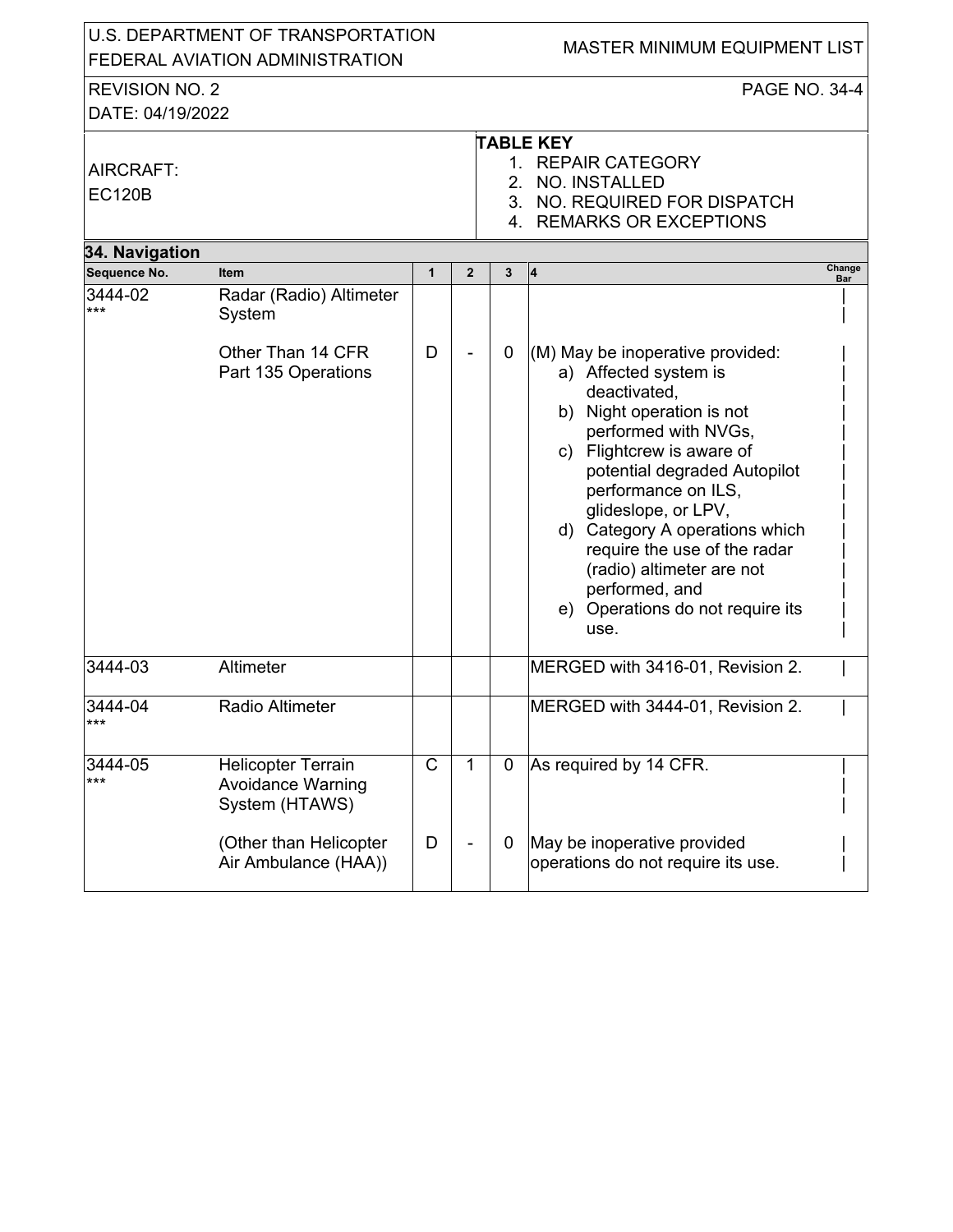| U.S. DEPARTMENT OF TRANSPORTATION<br>FEDERAL AVIATION ADMINISTRATION |                                                                                                       |              |                |                | <b>MASTER MINIMUM EQUIPMENT LIST</b>                                                                                                                                                                                 |               |
|----------------------------------------------------------------------|-------------------------------------------------------------------------------------------------------|--------------|----------------|----------------|----------------------------------------------------------------------------------------------------------------------------------------------------------------------------------------------------------------------|---------------|
| <b>REVISION NO. 2</b><br>DATE: 04/19/2022                            |                                                                                                       |              |                |                | <b>PAGE NO. 34-5</b>                                                                                                                                                                                                 |               |
| AIRCRAFT:<br><b>EC120B</b>                                           |                                                                                                       |              |                |                | <b>TABLE KEY</b><br>1. REPAIR CATEGORY<br>2. NO. INSTALLED<br>3. NO. REQUIRED FOR DISPATCH<br>4. REMARKS OR EXCEPTIONS                                                                                               |               |
| 34. Navigation                                                       |                                                                                                       |              |                |                |                                                                                                                                                                                                                      |               |
| Sequence No.                                                         | <b>Item</b>                                                                                           | 1            | $\mathbf{2}$   | 3              | 4                                                                                                                                                                                                                    | Change<br>Bar |
| 3445-01<br>***                                                       | <b>Traffic Alert and Collision</b><br>Avoidance System<br>(TCAS I)                                    | B            |                | $\overline{0}$ | (M)(O) May be inoperative provided:<br>a) System is deactivated and<br>secured, and<br>b) Enroute or approach<br>procedures do not require its<br>use.                                                               |               |
|                                                                      |                                                                                                       | $\mathsf{C}$ |                | $\mathbf 0$    | (M)(O) May be inoperative provided:<br>a) Not required by 14 CFR,<br>b) System is deactivated and<br>secured, and<br>c) Enroute or approach<br>procedures do not require its<br>use.                                 |               |
| 3445-02<br>***                                                       | <b>Traffic Alert and Collision</b><br><b>Avoidance System</b><br>(TCAS II)                            | B            |                | 0              | (M)(O) May be inoperative provided:<br>a) System is deactivated and<br>secured, and<br>b) Enroute or approach<br>procedures do not require its<br>use.                                                               |               |
|                                                                      |                                                                                                       | С            |                | 0              | (M)(O) May be inoperative provided:<br>a) Not required by 14 CFR,<br>b) System is deactivated and<br>secured, and<br>c) Enroute or approach<br>procedures do not require its<br>use.                                 |               |
|                                                                      | 1) Combined Traffic<br>Alert (TA) and<br><b>Resolution Advisory</b><br>(RA) Dual Display<br>System(s) | $\mathsf{C}$ | $\overline{2}$ | 1              | May be inoperative on the non-flying<br>pilot side provided:<br>a) TA and RA visual display is<br>operative on the flying pilot<br>side, and<br>TA and RA audio function is<br>b)<br>operative on flying pilot side. |               |
|                                                                      |                                                                                                       |              |                |                | (Continued)                                                                                                                                                                                                          |               |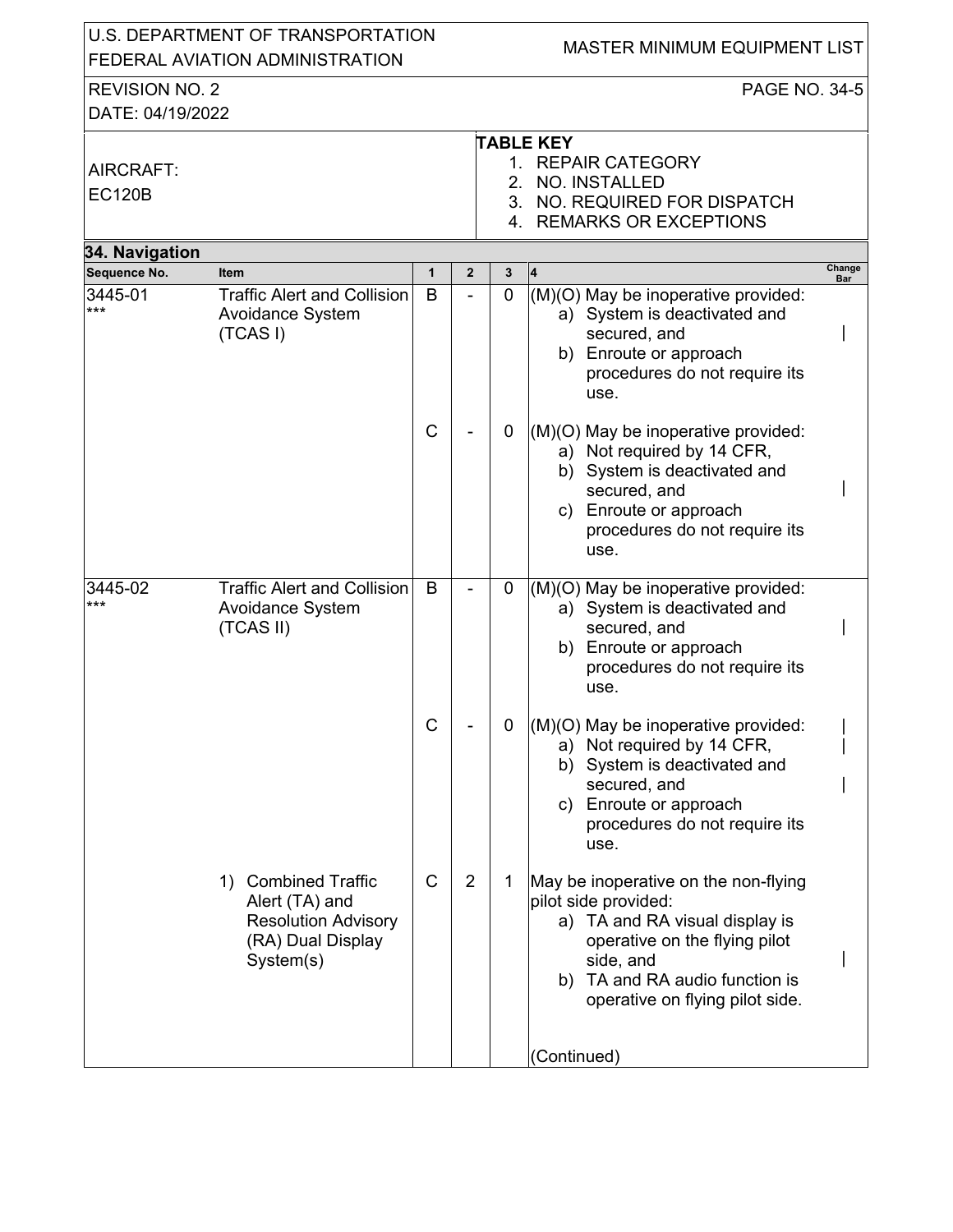|                                           | U.S. DEPARTMENT OF TRANSPORTATION<br>FEDERAL AVIATION ADMINISTRATION                   |              |                |                              | MASTER MINIMUM EQUIPMENT LIST                                                                                                                                                                                                              |               |
|-------------------------------------------|----------------------------------------------------------------------------------------|--------------|----------------|------------------------------|--------------------------------------------------------------------------------------------------------------------------------------------------------------------------------------------------------------------------------------------|---------------|
|                                           |                                                                                        |              |                |                              |                                                                                                                                                                                                                                            |               |
| <b>REVISION NO. 2</b><br>DATE: 04/19/2022 |                                                                                        |              |                |                              | PAGE NO. 34-6                                                                                                                                                                                                                              |               |
| AIRCRAFT:<br><b>EC120B</b>                |                                                                                        |              |                | $1_{-}$<br>2.                | <b>TABLE KEY</b><br><b>REPAIR CATEGORY</b><br>NO. INSTALLED<br>3. NO. REQUIRED FOR DISPATCH<br>4. REMARKS OR EXCEPTIONS                                                                                                                    |               |
| 34. Navigation                            |                                                                                        |              |                |                              |                                                                                                                                                                                                                                            |               |
| Sequence No.                              | <b>Item</b>                                                                            | $\mathbf{1}$ | $\overline{2}$ | $\mathbf{3}$                 | 14                                                                                                                                                                                                                                         | Change<br>Bar |
| 3445-02<br>***                            | <b>Traffic Alert and Collision</b><br><b>Avoidance System</b><br>(TCAS II)<br>(Cont'd) |              |                |                              |                                                                                                                                                                                                                                            |               |
|                                           | 2) Resolution Advisory<br>(RA) Display<br>System(s)                                    | C            | $\overline{2}$ | 1                            | May be inoperative on non-flying pilot<br>side.                                                                                                                                                                                            |               |
|                                           |                                                                                        | $\mathsf C$  |                | $\mathbf 0$                  | (O) May be inoperative provided:<br>a) Traffic Alert (TA) visual<br>display and audio functions<br>are operative,<br>b) TA only mode is selected by<br>the crew, and<br>Enroute or approach<br>C)<br>procedures do not require its<br>use. |               |
|                                           | 3) Traffic Alert Display<br>System(s)                                                  | C            |                | 0                            | (O) May be inoperative provided:<br>a) RA visual display and audio<br>functions are operative, and<br>Enroute or approach<br>b)<br>procedures do not require its<br>use.                                                                   |               |
|                                           | 4) Audio Functions                                                                     | B            | 1              | 0                            | May be inoperative provided enroute<br>or approach procedures do not<br>require use of TCAS.                                                                                                                                               |               |
| ***                                       | 5) Airspace Selection<br>Function                                                      | C            |                | $\boldsymbol{0}$             |                                                                                                                                                                                                                                            |               |
| 3451-01<br>$***$                          | <b>DME</b>                                                                             | D            |                | $\qquad \qquad \blacksquare$ | Any in excess of those required by<br>14 CFR may be inoperative.                                                                                                                                                                           |               |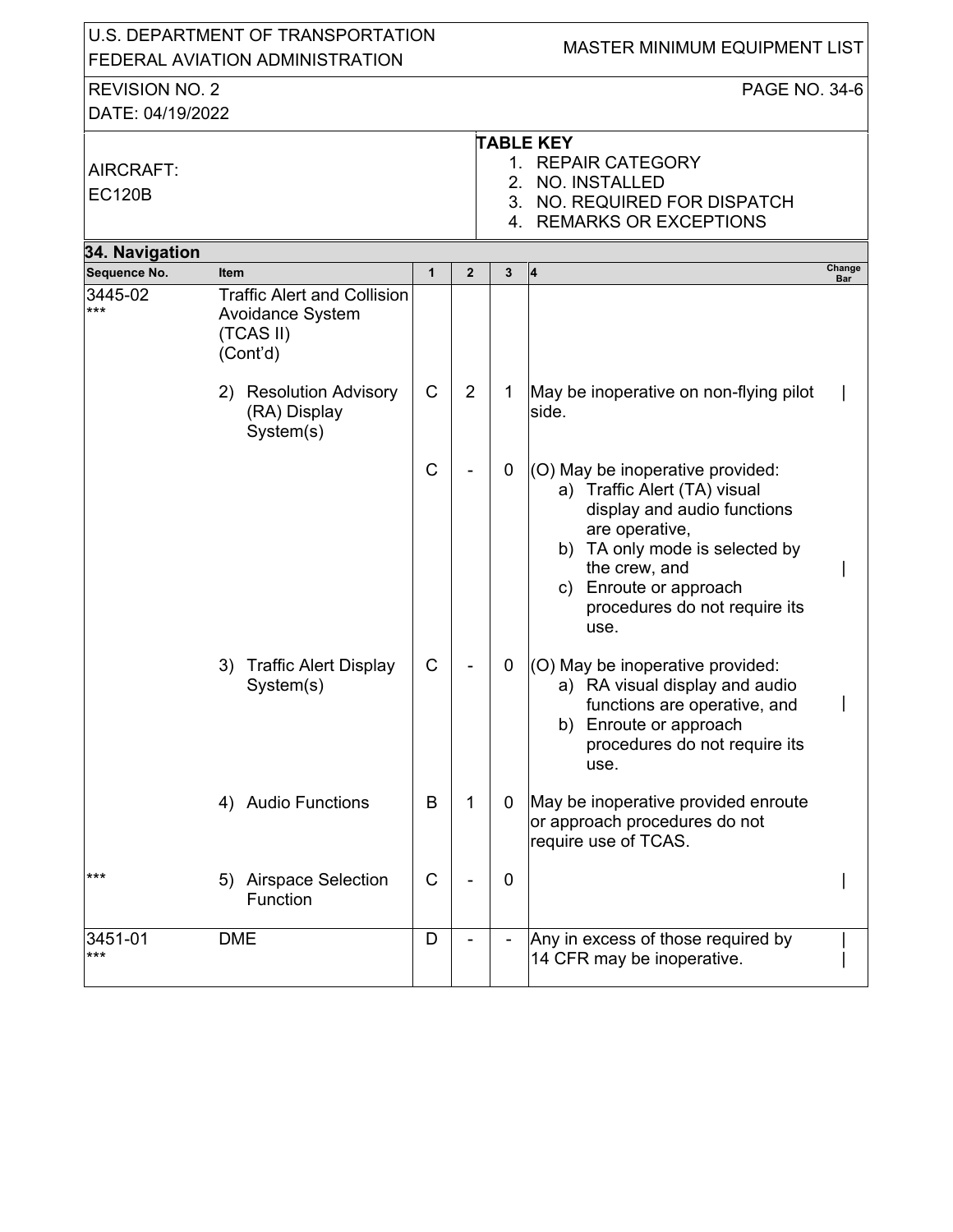|                                           | U.S. DEPARTMENT OF TRANSPORTATION<br>FEDERAL AVIATION ADMINISTRATION                                                |              |   |   | MASTER MINIMUM EQUIPMENT LIST                                                                                                                                                                                                                                                  |               |  |  |  |  |
|-------------------------------------------|---------------------------------------------------------------------------------------------------------------------|--------------|---|---|--------------------------------------------------------------------------------------------------------------------------------------------------------------------------------------------------------------------------------------------------------------------------------|---------------|--|--|--|--|
| <b>REVISION NO. 2</b><br>DATE: 04/19/2022 |                                                                                                                     |              |   |   | <b>PAGE NO. 34-7</b>                                                                                                                                                                                                                                                           |               |  |  |  |  |
| AIRCRAFT:<br><b>EC120B</b>                |                                                                                                                     |              |   |   | <b>TABLE KEY</b><br>1. REPAIR CATEGORY<br>2. NO. INSTALLED<br>3. NO. REQUIRED FOR DISPATCH<br>4. REMARKS OR EXCEPTIONS                                                                                                                                                         |               |  |  |  |  |
| 34. Navigation                            |                                                                                                                     |              |   |   |                                                                                                                                                                                                                                                                                |               |  |  |  |  |
| Sequence No.                              | <b>Item</b>                                                                                                         | $\mathbf{1}$ | 2 | 3 | 4                                                                                                                                                                                                                                                                              | Change<br>Bar |  |  |  |  |
| 3452-01                                   | Transponders &<br>Automatic Altitude<br><b>Reporting Systems</b>                                                    | B            |   | 0 | May be inoperative, provided:<br>a) Operations do not require its<br>use, and<br>b) Prior to flight, approval is<br>obtained from ATC facilities<br>having jurisdiction over the<br>planned route of flight.                                                                   |               |  |  |  |  |
|                                           |                                                                                                                     | D            |   | 1 | Any in excess of those required by<br>14 CFR may be inoperative.                                                                                                                                                                                                               |               |  |  |  |  |
|                                           | 1) Elementary and<br><b>Enhanced Downlink</b><br><b>Aircraft Reportable</b><br>Parameters not<br>required by 14 CFR | A            |   | 0 | May be inoperative, provided:<br>a) Operations do not require its<br>use, and<br>Repairs are made prior to<br>b)<br>completion of next scheduled<br>maintenance visit.                                                                                                         |               |  |  |  |  |
| 3452-02<br>***                            | <b>Automatic Dependent</b><br>Surveillance-Broadcast<br>(ADS-B) System                                              | B            |   | 0 | (O) May be inoperative provided prior<br>to flight, authorization is obtained<br>from ATC facilities having jurisdiction<br>over the planned route of flight using<br>an approved authorization process.<br>NOTE: Any ADS-B function that<br>operates normally may be<br>used. |               |  |  |  |  |
|                                           |                                                                                                                     | C            |   | 1 | One may be inoperative.                                                                                                                                                                                                                                                        |               |  |  |  |  |
|                                           |                                                                                                                     | D            |   | 0 | May be inoperative provided:<br>a) Enroute operations do not<br>require its use, and<br>b) It is not required by 14 CFR.<br>NOTE: Any ADS-B function that<br>operates normally may be<br>used.                                                                                 |               |  |  |  |  |
|                                           |                                                                                                                     |              |   |   | (Continued)                                                                                                                                                                                                                                                                    |               |  |  |  |  |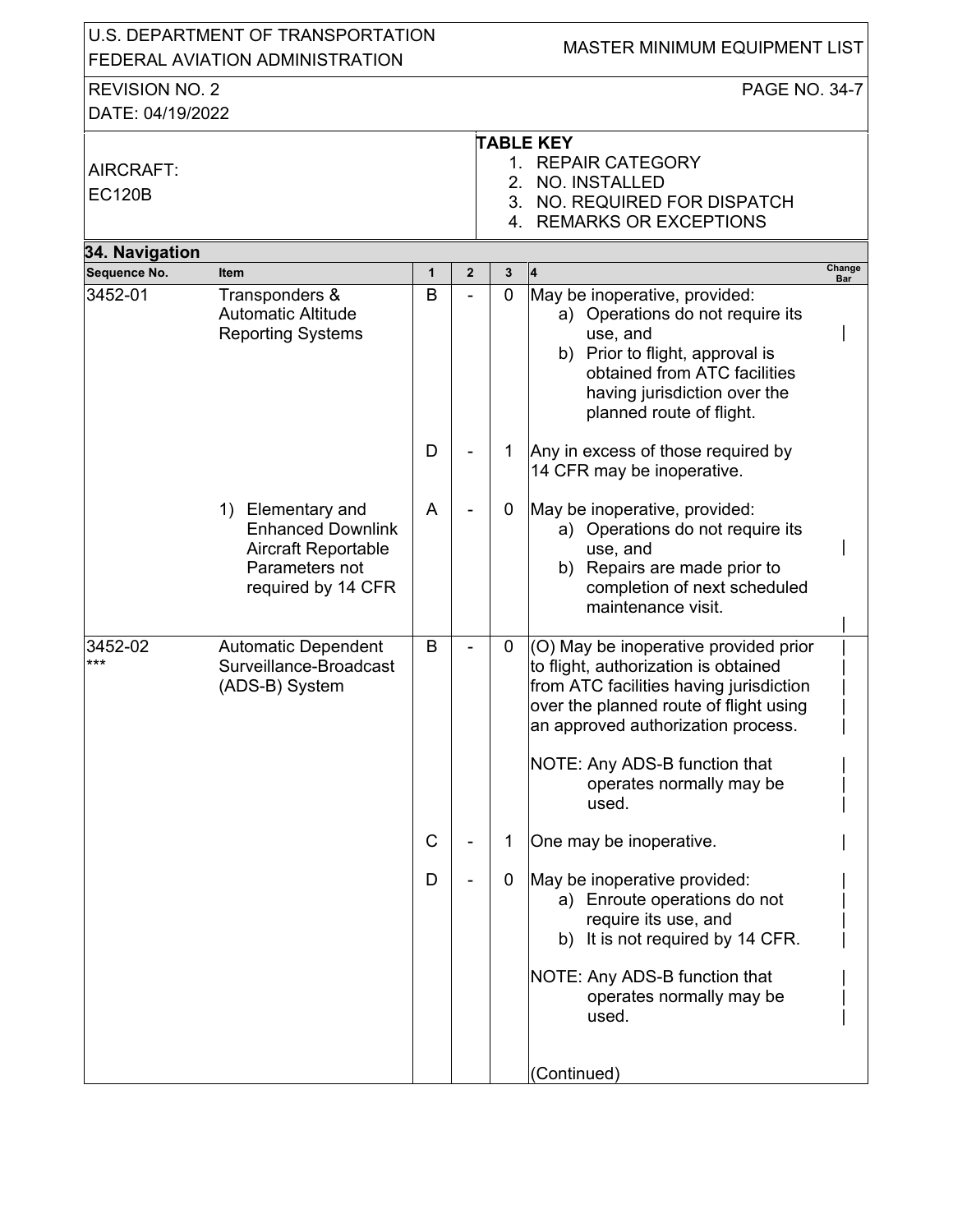| U.S. DEPARTMENT OF TRANSPORTATION<br>FEDERAL AVIATION ADMINISTRATION |                                                                                    |              |                | MASTER MINIMUM EQUIPMENT LIST |                                                                                                                                                                                                          |               |  |  |
|----------------------------------------------------------------------|------------------------------------------------------------------------------------|--------------|----------------|-------------------------------|----------------------------------------------------------------------------------------------------------------------------------------------------------------------------------------------------------|---------------|--|--|
| <b>REVISION NO. 2</b>                                                |                                                                                    |              | PAGE NO. 34-8  |                               |                                                                                                                                                                                                          |               |  |  |
| DATE: 04/19/2022                                                     |                                                                                    |              |                |                               |                                                                                                                                                                                                          |               |  |  |
| AIRCRAFT:<br><b>EC120B</b>                                           |                                                                                    |              |                | 2.                            | <b>TABLE KEY</b><br>1. REPAIR CATEGORY<br><b>NO. INSTALLED</b><br>3. NO. REQUIRED FOR DISPATCH<br>4. REMARKS OR EXCEPTIONS                                                                               |               |  |  |
| 34. Navigation                                                       |                                                                                    |              |                |                               |                                                                                                                                                                                                          |               |  |  |
| Sequence No.                                                         | <b>Item</b>                                                                        | $\mathbf{1}$ | $\overline{2}$ | 3                             | 4                                                                                                                                                                                                        | Change<br>Bar |  |  |
| 3452-02<br>$***$                                                     | <b>Automatic Dependent</b><br>Surveillance-Broadcast<br>(ADS-B) System<br>(Cont'd) |              |                |                               |                                                                                                                                                                                                          |               |  |  |
| $***$                                                                | <b>ADS-B Out Extended</b><br>Squitter                                              | B            |                | 0                             | (O) May be inoperative provided prior<br>to flight, authorization is obtained<br>from ATC facilities having jurisdiction<br>over the planned route of flight using<br>an approved authorization process. |               |  |  |
|                                                                      |                                                                                    |              |                |                               | NOTE: Any ADS-B Out function that<br>operates normally may be<br>used.                                                                                                                                   |               |  |  |
|                                                                      |                                                                                    | $\mathsf C$  |                | 1                             | One may be inoperative.                                                                                                                                                                                  |               |  |  |
|                                                                      |                                                                                    | D            |                | $\mathbf 0$                   | May be inoperative provided:<br>a) Enroute operations do not<br>require its use, and<br>b) It is not required by 14 CFR.                                                                                 |               |  |  |
|                                                                      |                                                                                    |              |                |                               | NOTE: Any ADS-B Out function that<br>operates normally may be<br>used.                                                                                                                                   |               |  |  |
| ***                                                                  | <b>ADS-B Out UAT</b>                                                               | B            |                | 0                             | (O) May be inoperative provided prior<br>to flight, authorization is obtained<br>from ATC facilities having jurisdiction<br>over the planned route of flight using<br>an approved authorization process. |               |  |  |
|                                                                      |                                                                                    |              |                |                               | NOTE: Any ADS-B Out function that<br>operates normally may be<br>used.                                                                                                                                   |               |  |  |
|                                                                      |                                                                                    | $\mathsf{C}$ |                | 1                             | One may be inoperative.                                                                                                                                                                                  |               |  |  |
|                                                                      |                                                                                    | D            |                | $\mathbf 0$                   | May be inoperative provided:<br>a) Enroute operations do not<br>require its use, and<br>b) It is not required by 14 CFR.                                                                                 |               |  |  |
|                                                                      |                                                                                    |              |                |                               | NOTE: Any ADS-B Out function that<br>operates normally may be<br>used.                                                                                                                                   |               |  |  |
|                                                                      |                                                                                    |              |                |                               | (Continued)                                                                                                                                                                                              |               |  |  |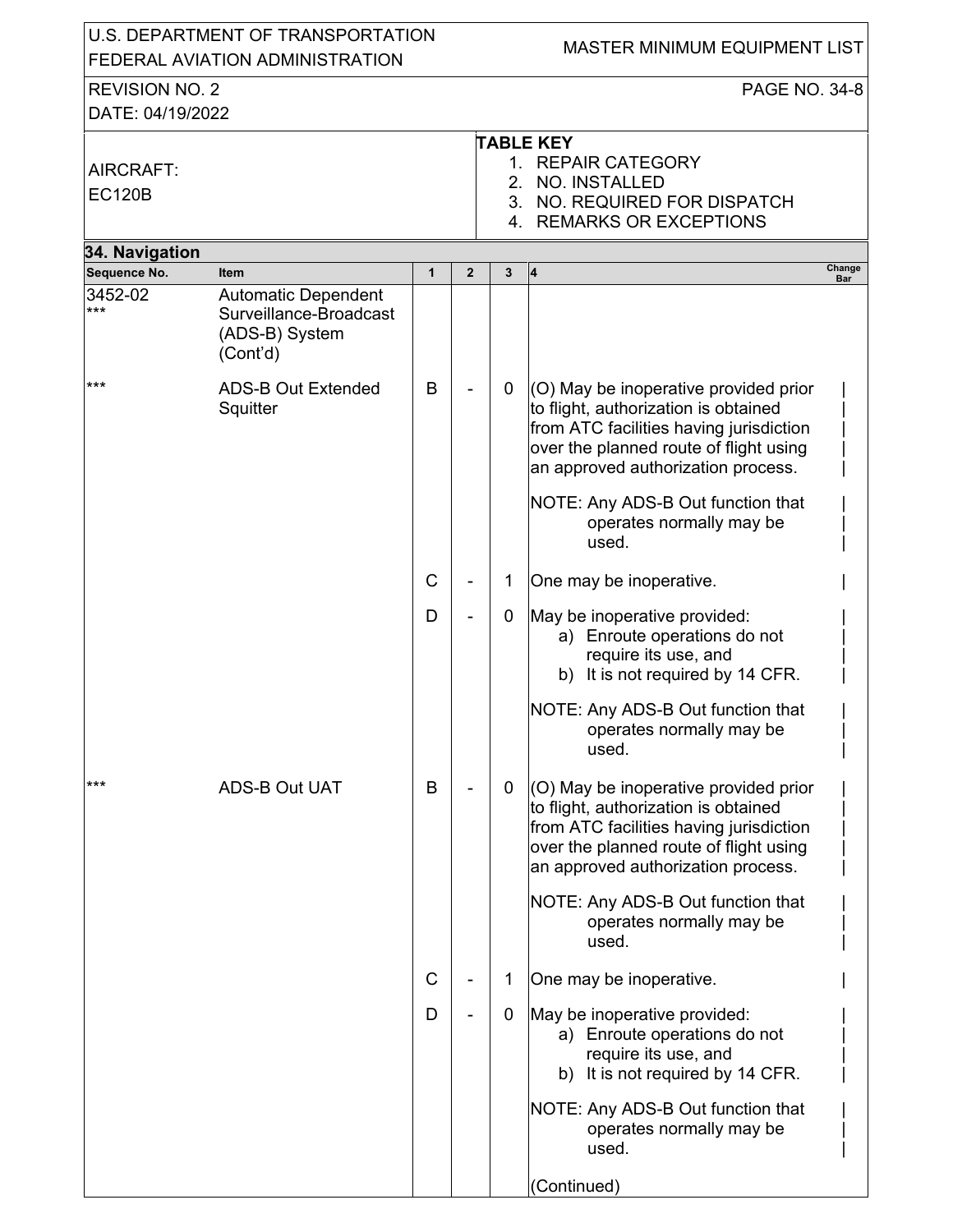|                                           | U.S. DEPARTMENT OF TRANSPORTATION<br>FEDERAL AVIATION ADMINISTRATION               |              |                |             | MASTER MINIMUM EQUIPMENT LIST                                                                                          |
|-------------------------------------------|------------------------------------------------------------------------------------|--------------|----------------|-------------|------------------------------------------------------------------------------------------------------------------------|
|                                           |                                                                                    |              |                |             | <b>PAGE NO. 34-9</b>                                                                                                   |
| <b>REVISION NO. 2</b><br>DATE: 04/19/2022 |                                                                                    |              |                |             |                                                                                                                        |
|                                           |                                                                                    |              |                |             |                                                                                                                        |
| AIRCRAFT:<br><b>EC120B</b>                |                                                                                    |              |                |             | <b>TABLE KEY</b><br>1. REPAIR CATEGORY<br>2. NO. INSTALLED<br>3. NO. REQUIRED FOR DISPATCH<br>4. REMARKS OR EXCEPTIONS |
| 34. Navigation                            |                                                                                    |              |                |             |                                                                                                                        |
| Sequence No.                              | <b>Item</b>                                                                        | $\mathbf{1}$ | $\overline{2}$ | 3           | Change<br><b>4</b><br>Bar                                                                                              |
| 3452-02<br>***                            | <b>Automatic Dependent</b><br>Surveillance-Broadcast<br>(ADS-B) System<br>(Cont'd) |              |                |             |                                                                                                                        |
|                                           | ADS-B In                                                                           | C            |                | $\mathbf 0$ | (O) May be inoperative provided<br>alternate procedures are established<br>and used.                                   |
|                                           |                                                                                    |              |                |             | NOTE: Any ADS-B In function that<br>operates normally may be<br>used.                                                  |
|                                           |                                                                                    | D            |                | 0           | May be inoperative provided<br>operations do not require its use.                                                      |
|                                           |                                                                                    |              |                |             | NOTE: Any ADS-B In function that<br>operates normally may be<br>used.                                                  |
| 3454-01                                   | <b>VOR System</b>                                                                  | С            |                |             | As required by 14 CFR.                                                                                                 |
| 3455-01                                   | <b>ADF</b>                                                                         | С            |                |             | As required by 14 CFR.                                                                                                 |
| 3457-01                                   | <b>GPS Navigation System</b>                                                       | $\mathsf{C}$ |                |             | As required by 14 CFR.                                                                                                 |
| 3461-01                                   | <b>Flight Management</b><br>System (FMS)                                           |              |                |             | DELETED, Revision 2.                                                                                                   |
| 3461-02                                   | Navigation Management<br>System (NMS)                                              |              |                |             | DELETED, Revision 2.                                                                                                   |
|                                           |                                                                                    |              |                |             |                                                                                                                        |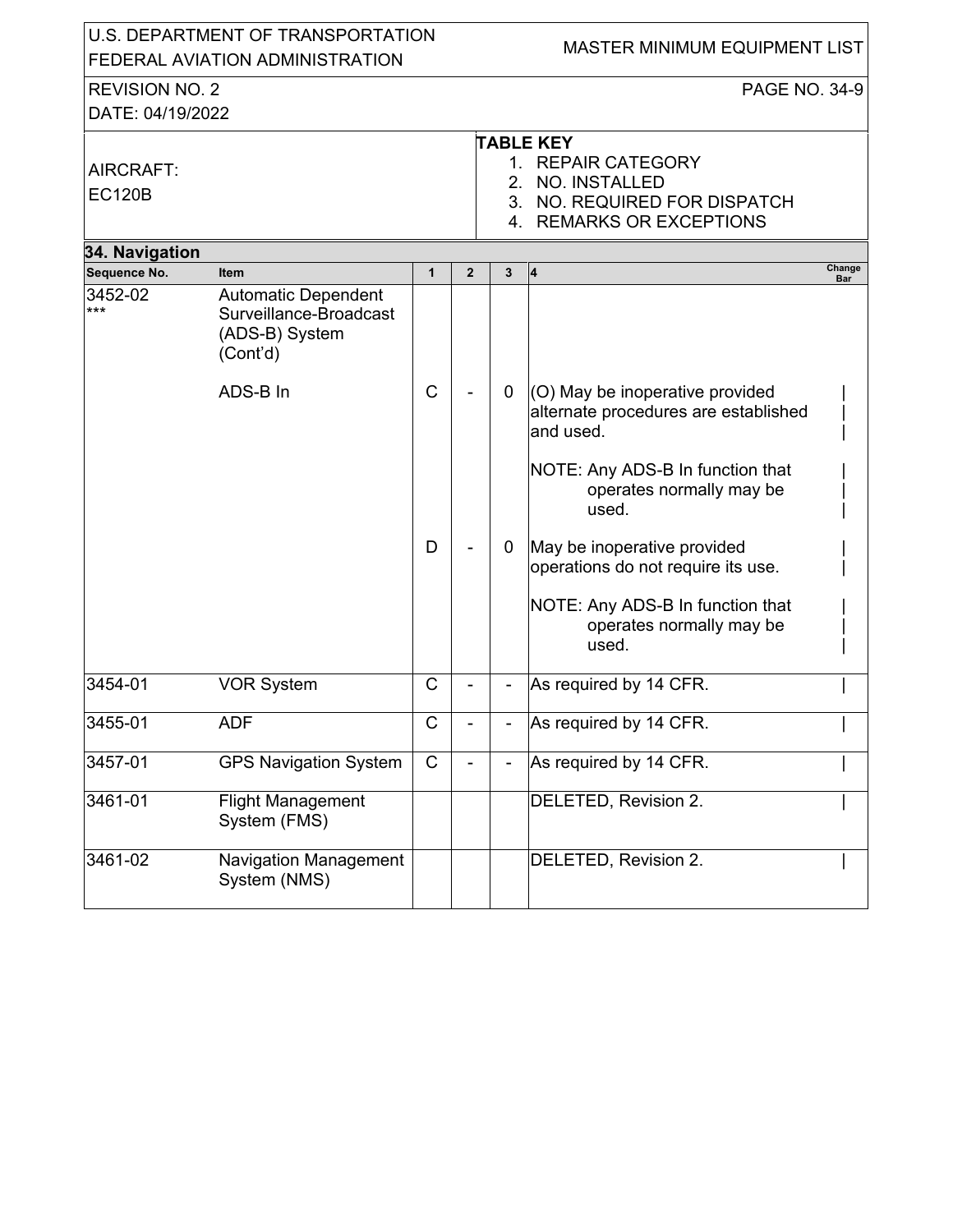|                                           | U.S. DEPARTMENT OF TRANSPORTATION<br>FEDERAL AVIATION ADMINISTRATION |   |   | MASTER MINIMUM EQUIPMENT LIST                                                                                          |
|-------------------------------------------|----------------------------------------------------------------------|---|---|------------------------------------------------------------------------------------------------------------------------|
| <b>REVISION NO. 2</b><br>DATE: 04/19/2022 |                                                                      |   |   | <b>PAGE NO. 35-1</b>                                                                                                   |
| AIRCRAFT:<br><b>EC120B</b>                |                                                                      |   |   | <b>TABLE KEY</b><br>1. REPAIR CATEGORY<br>2. NO. INSTALLED<br>3. NO. REQUIRED FOR DISPATCH<br>4. REMARKS OR EXCEPTIONS |
| 35. Oxygen                                |                                                                      |   |   |                                                                                                                        |
| Sequence No.                              | <b>Item</b>                                                          | 2 | 3 | Change<br>14<br><b>Bar</b>                                                                                             |
| 3500-01<br>$***$                          | Oxygen System<br>Non-pressurized Aircraft                            |   |   | DELETED. Revision 2.                                                                                                   |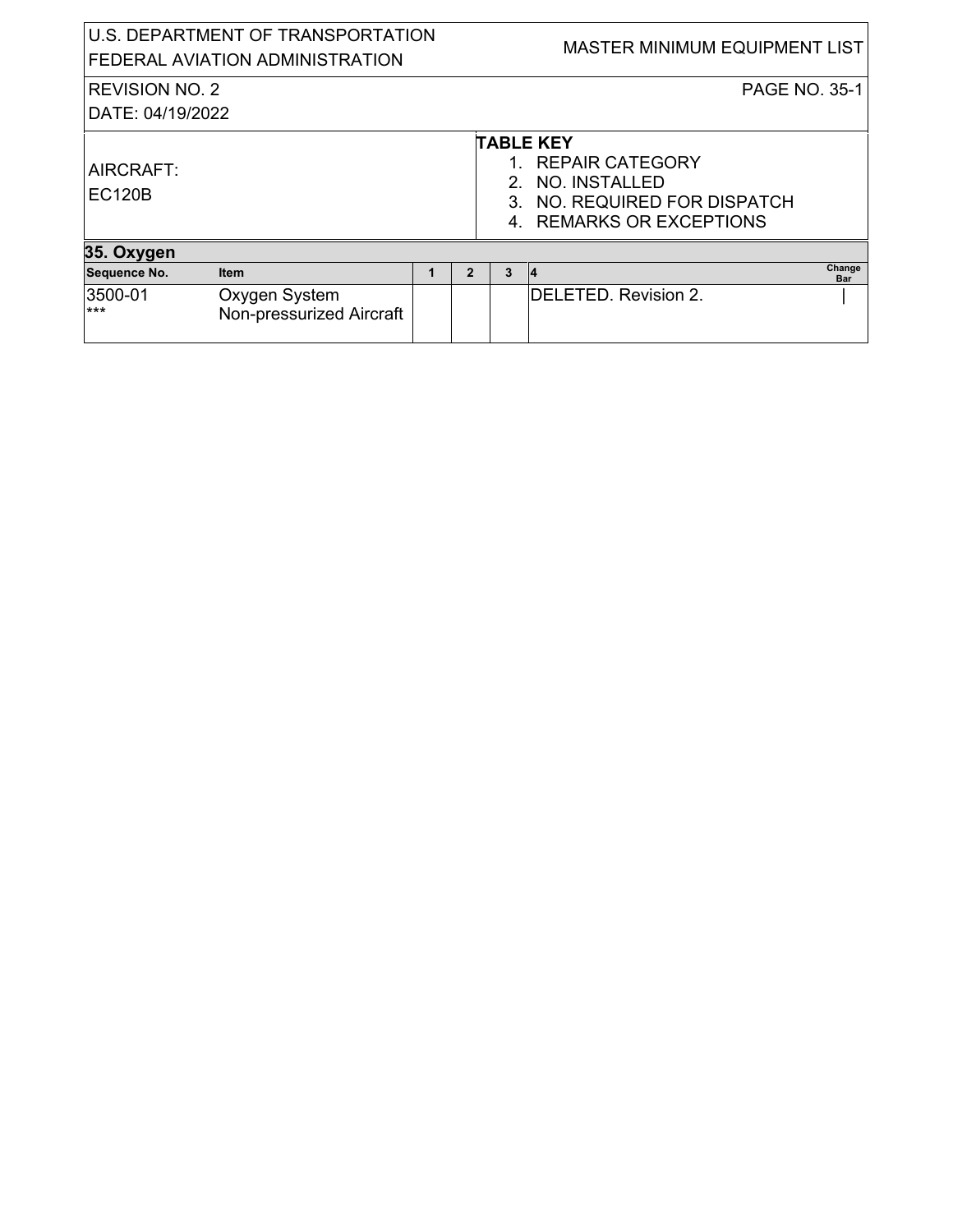|                            | U.S. DEPARTMENT OF TRANSPORTATION<br>FEDERAL AVIATION ADMINISTRATION |   |                |   | MASTER MINIMUM EQUIPMENT LIST                                                                                       |               |
|----------------------------|----------------------------------------------------------------------|---|----------------|---|---------------------------------------------------------------------------------------------------------------------|---------------|
| <b>REVISION NO. 2</b>      |                                                                      |   |                |   | <b>PAGE NO. 45-1</b>                                                                                                |               |
| DATE: 04/19/2022           |                                                                      |   |                |   |                                                                                                                     |               |
| AIRCRAFT:<br><b>EC120B</b> |                                                                      |   |                |   | <b>TABLE KEY</b><br>1. REPAIR CATEGORY<br>NO. INSTALLED<br>3. NO. REQUIRED FOR DISPATCH<br>4. REMARKS OR EXCEPTIONS |               |
|                            | 45. Central Maintenance System                                       |   |                |   |                                                                                                                     |               |
| Sequence No.               | <b>Item</b>                                                          | 1 | $\overline{2}$ | 3 | $\vert 4$                                                                                                           | Change<br>Bar |
| 4500-01<br>$***$           | Health Usage Monitoring<br>System (HUMS)                             | D |                | 0 | May be inoperative.                                                                                                 |               |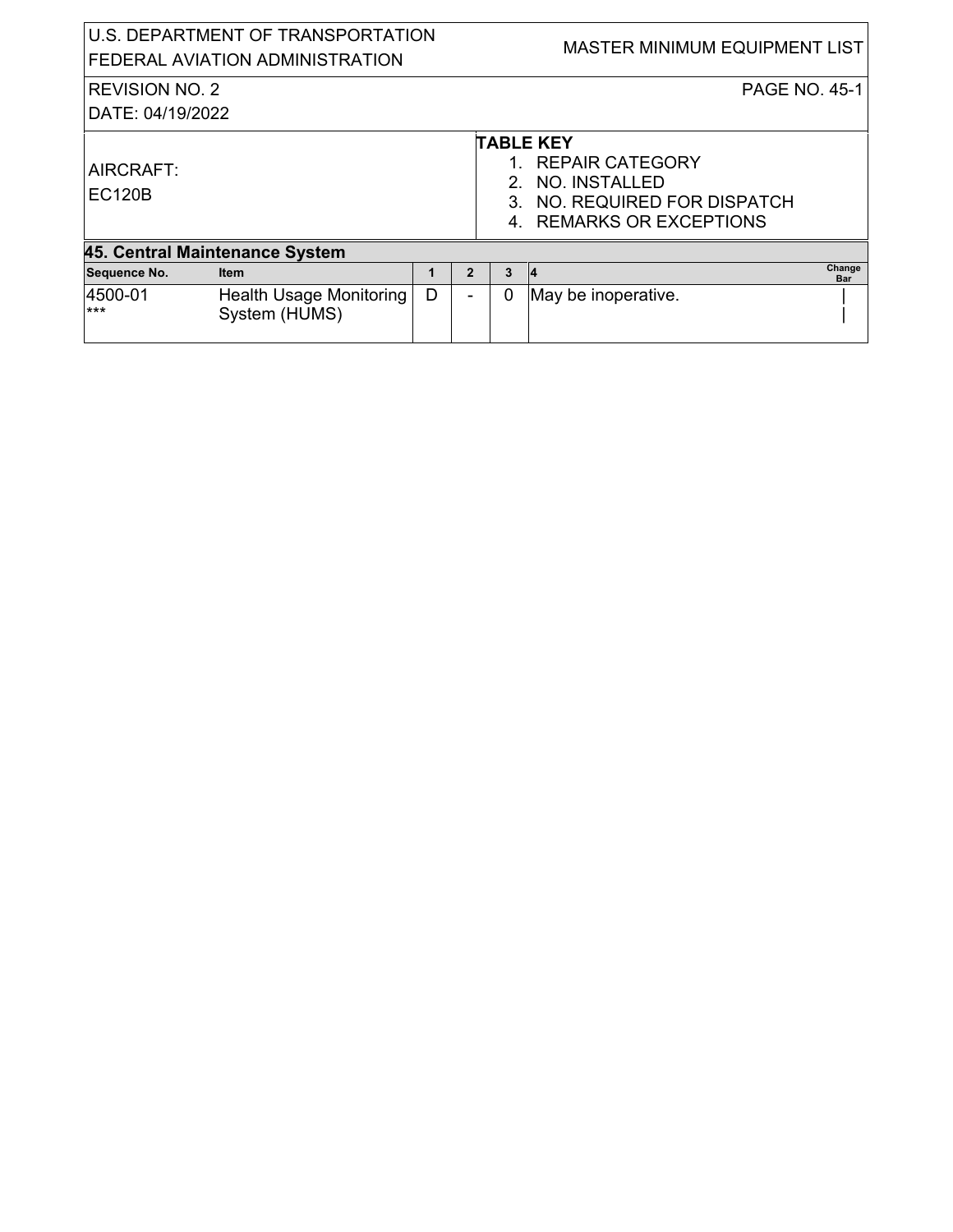| U.S. DEPARTMENT OF TRANSPORTATION<br>FEDERAL AVIATION ADMINISTRATION |                                      |        |                     |                  | <b>MASTER MINIMUM EQUIPMENT LIST</b>                                                                                                                                                                                  |            |
|----------------------------------------------------------------------|--------------------------------------|--------|---------------------|------------------|-----------------------------------------------------------------------------------------------------------------------------------------------------------------------------------------------------------------------|------------|
| <b>REVISION NO. 2</b><br>DATE: 04/19/2022                            |                                      |        |                     |                  | <b>PAGE NO. 62-1</b>                                                                                                                                                                                                  |            |
| AIRCRAFT:<br><b>EC120B</b>                                           |                                      |        |                     |                  | <b>TABLE KEY</b><br>1. REPAIR CATEGORY<br>2. NO. INSTALLED<br>3. NO. REQUIRED FOR DISPATCH<br>4. REMARKS OR EXCEPTIONS                                                                                                |            |
| 62. Main Rotor                                                       |                                      |        |                     |                  |                                                                                                                                                                                                                       | Change     |
| Sequence No.<br>16221-40                                             | <b>Item</b><br>Digital NR Indication | 1<br>A | $\overline{2}$<br>1 | 3<br>$\mathbf 0$ | 14<br>May be inoperative for 1 flight-day<br>provided:<br>a) Analog NR indication is<br>operative, and<br>Aircraft does not takeoff<br>b)<br>unless the destination is to a<br>location where repairs can be<br>made. | <b>Bar</b> |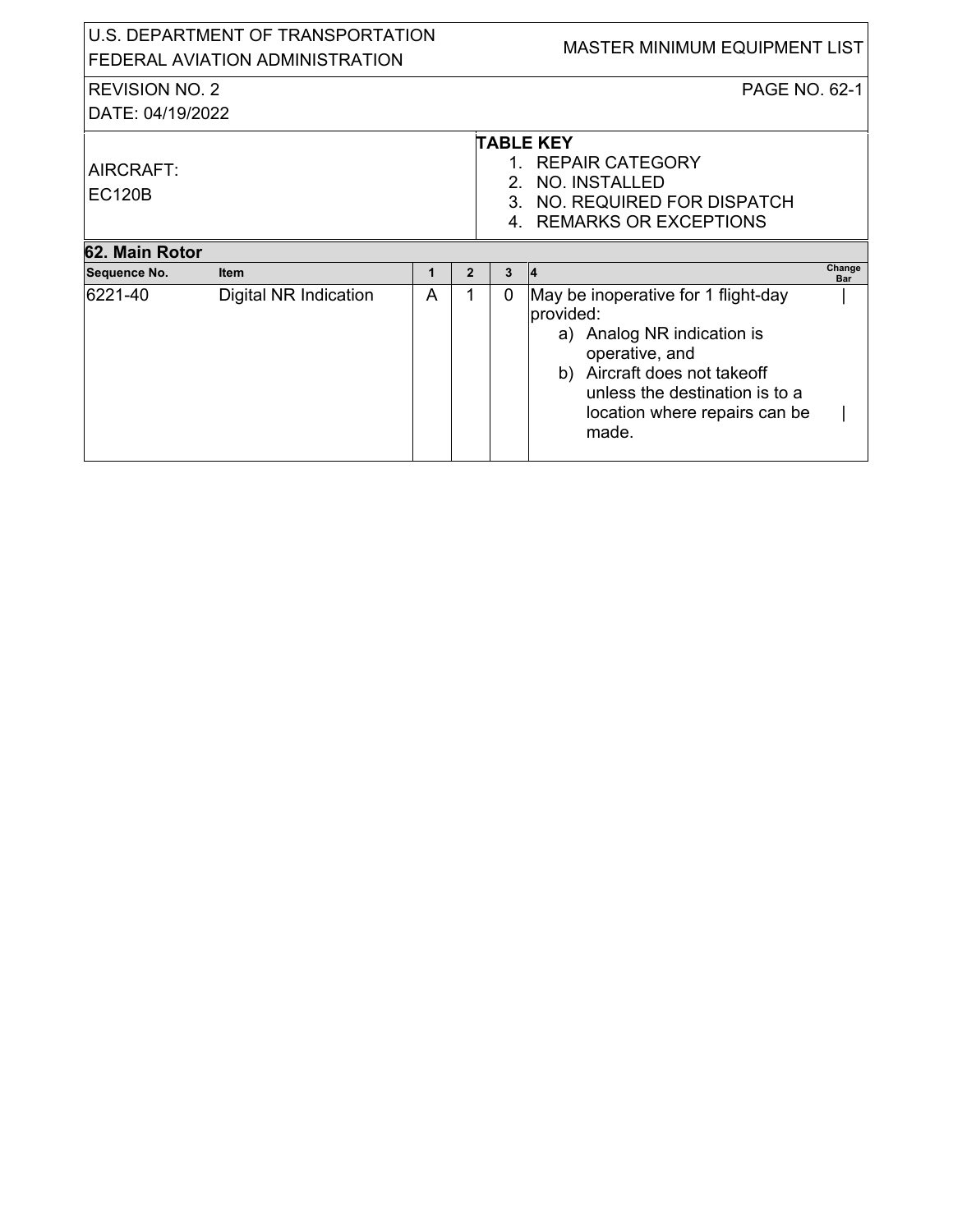| U.S. DEPARTMENT OF TRANSPORTATION<br>FEDERAL AVIATION ADMINISTRATION |                                                      |   |                | <b>MASTER MINIMUM EQUIPMENT LIST</b>                                                                                      |                      |               |  |  |
|----------------------------------------------------------------------|------------------------------------------------------|---|----------------|---------------------------------------------------------------------------------------------------------------------------|----------------------|---------------|--|--|
| <b>REVISION NO. 2</b>                                                |                                                      |   |                | <b>PAGE NO. 63-1</b>                                                                                                      |                      |               |  |  |
| DATE: 04/19/2022                                                     |                                                      |   |                |                                                                                                                           |                      |               |  |  |
| AIRCRAFT:<br><b>EC120B</b>                                           |                                                      |   |                | <b>TABLE KEY</b><br>1. REPAIR CATEGORY<br>NO. INSTALLED<br>2.<br>3. NO. REQUIRED FOR DISPATCH<br>4. REMARKS OR EXCEPTIONS |                      |               |  |  |
|                                                                      | 63. Main Rotor Drive                                 |   |                |                                                                                                                           |                      |               |  |  |
| Sequence No.                                                         | <b>Item</b>                                          | 1 | $\overline{2}$ | 3                                                                                                                         | $\vert 4$            | Change<br>Bar |  |  |
| 6321-01                                                              | Rotor Brake System                                   |   |                |                                                                                                                           | DELETED, Revision 2. |               |  |  |
| 6340-01<br>$***$                                                     | Main Gear Box Chip<br><b>Detection Warning Light</b> |   |                |                                                                                                                           | DELETED, Revision 2. |               |  |  |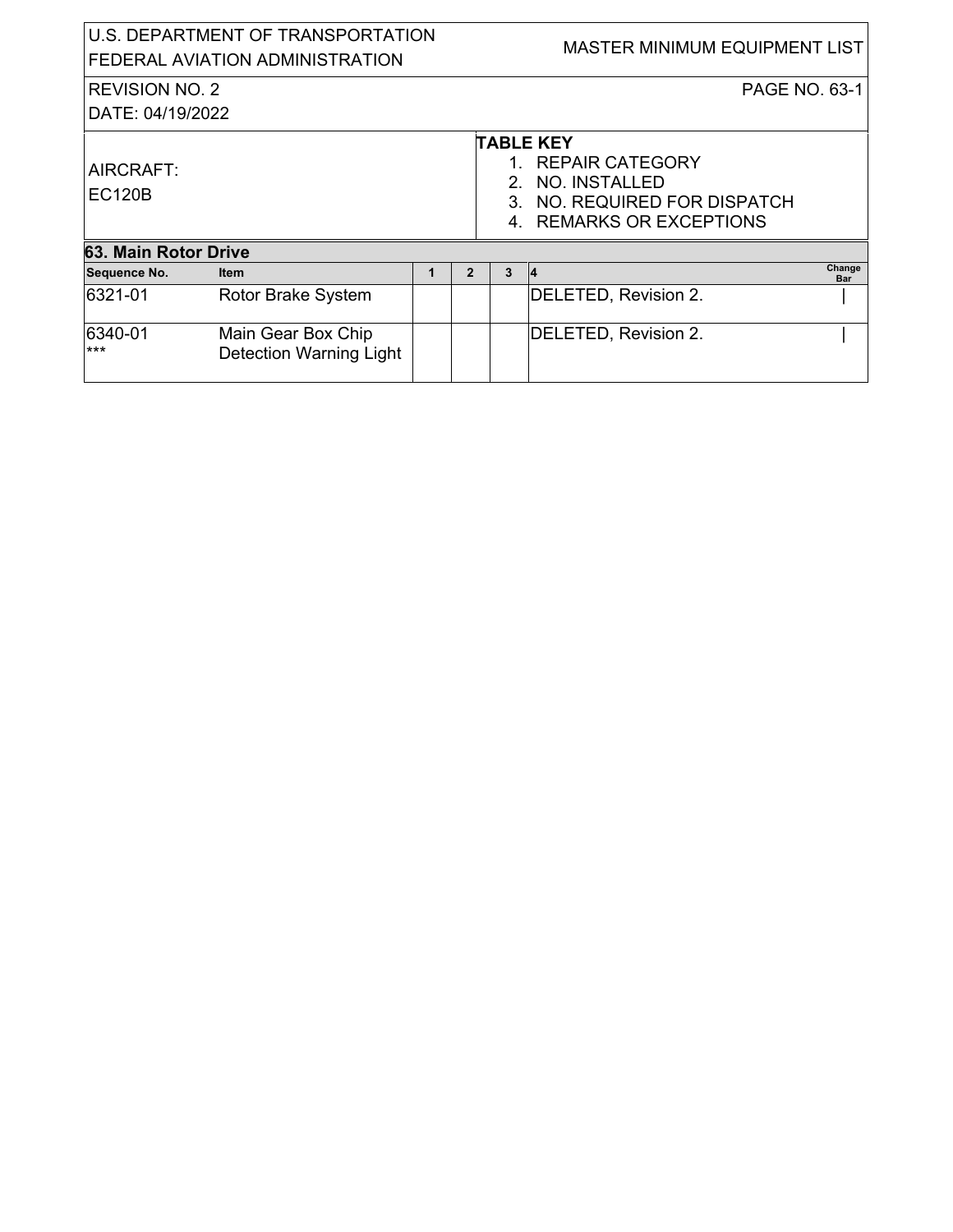| U.S. DEPARTMENT OF TRANSPORTATION<br>FEDERAL AVIATION ADMINISTRATION |                                                      |  |                | MASTER MINIMUM EQUIPMENT LIST |                                                                                                                        |  |
|----------------------------------------------------------------------|------------------------------------------------------|--|----------------|-------------------------------|------------------------------------------------------------------------------------------------------------------------|--|
| <b>REVISION NO. 2</b><br>DATE: 04/19/2022                            |                                                      |  |                |                               | <b>PAGE NO. 64-1</b>                                                                                                   |  |
| AIRCRAFT:<br><b>EC120B</b>                                           |                                                      |  |                |                               | <b>TABLE KEY</b><br>1. REPAIR CATEGORY<br>2. NO. INSTALLED<br>3. NO. REQUIRED FOR DISPATCH<br>4. REMARKS OR EXCEPTIONS |  |
| 64. Tail Rotor                                                       |                                                      |  |                |                               |                                                                                                                        |  |
| Sequence No.                                                         | <b>Item</b>                                          |  | $\mathfrak{p}$ | 3                             | Change<br>14<br>Bar                                                                                                    |  |
| 6540-01                                                              | Tail Gear Box Chip<br><b>Detection Warning Light</b> |  |                |                               | DELETED, Revision 2.                                                                                                   |  |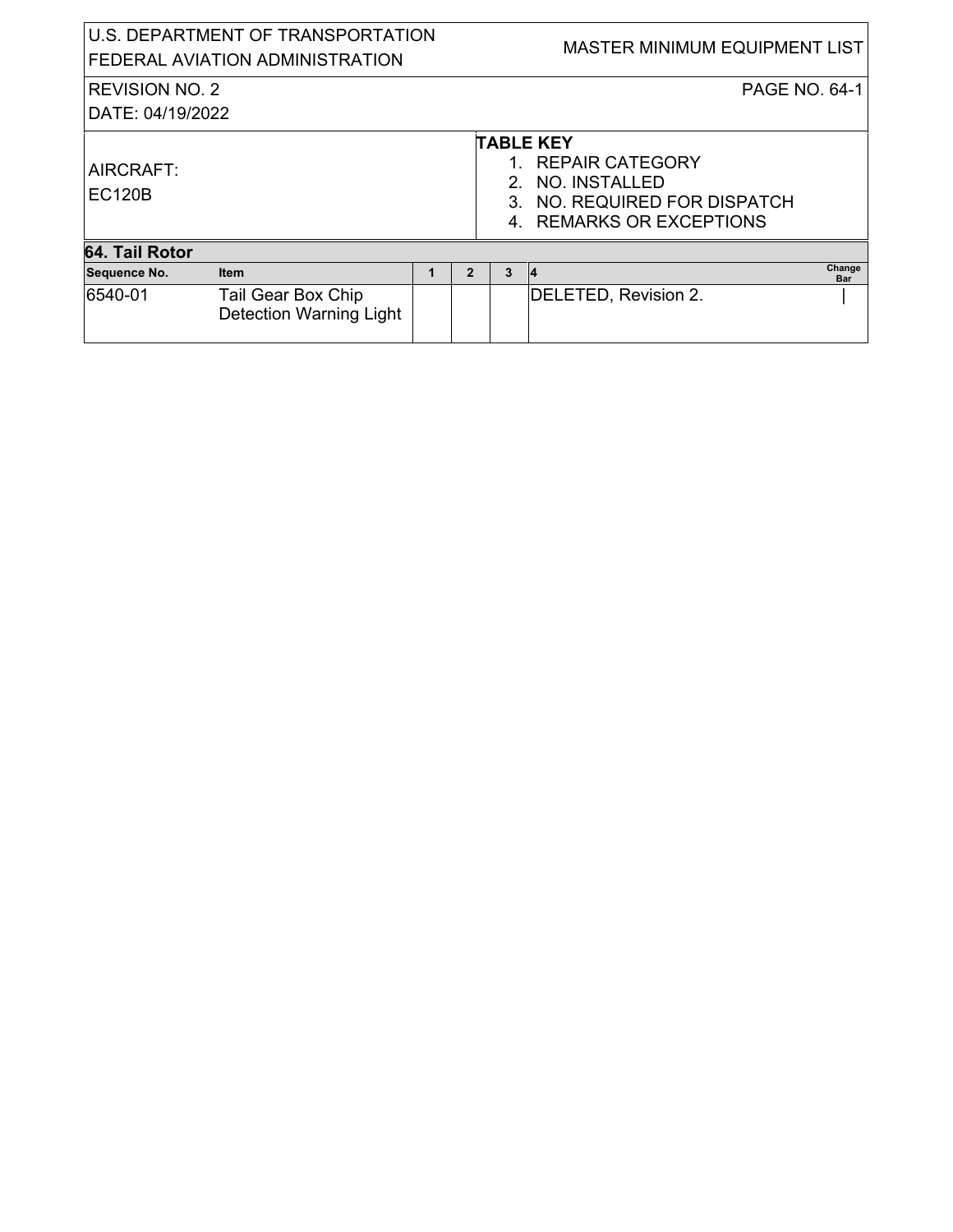| U.S. DEPARTMENT OF TRANSPORTATION<br>FEDERAL AVIATION ADMINISTRATION |                                         |   |                | MASTER MINIMUM EQUIPMENT LIST                                                                                          |                                                           |               |  |
|----------------------------------------------------------------------|-----------------------------------------|---|----------------|------------------------------------------------------------------------------------------------------------------------|-----------------------------------------------------------|---------------|--|
| <b>REVISION NO. 2</b><br>DATE: 04/19/2022                            |                                         |   |                |                                                                                                                        | <b>PAGE NO. 71-1</b>                                      |               |  |
| AIRCRAFT:<br><b>EC120B</b>                                           |                                         |   |                | <b>TABLE KEY</b><br>1. REPAIR CATEGORY<br>2. NO. INSTALLED<br>3. NO. REQUIRED FOR DISPATCH<br>4. REMARKS OR EXCEPTIONS |                                                           |               |  |
| 71. Powerplant                                                       |                                         |   |                |                                                                                                                        |                                                           |               |  |
| Sequence No.                                                         | <b>Item</b>                             |   | $\overline{2}$ | 3                                                                                                                      | 14                                                        | Change<br>Bar |  |
| 7160-01<br>$***$                                                     | <b>Engine Air Sand Filter</b><br>System | D |                | 0                                                                                                                      | (M) May be inoperative provided<br>system is deactivated. |               |  |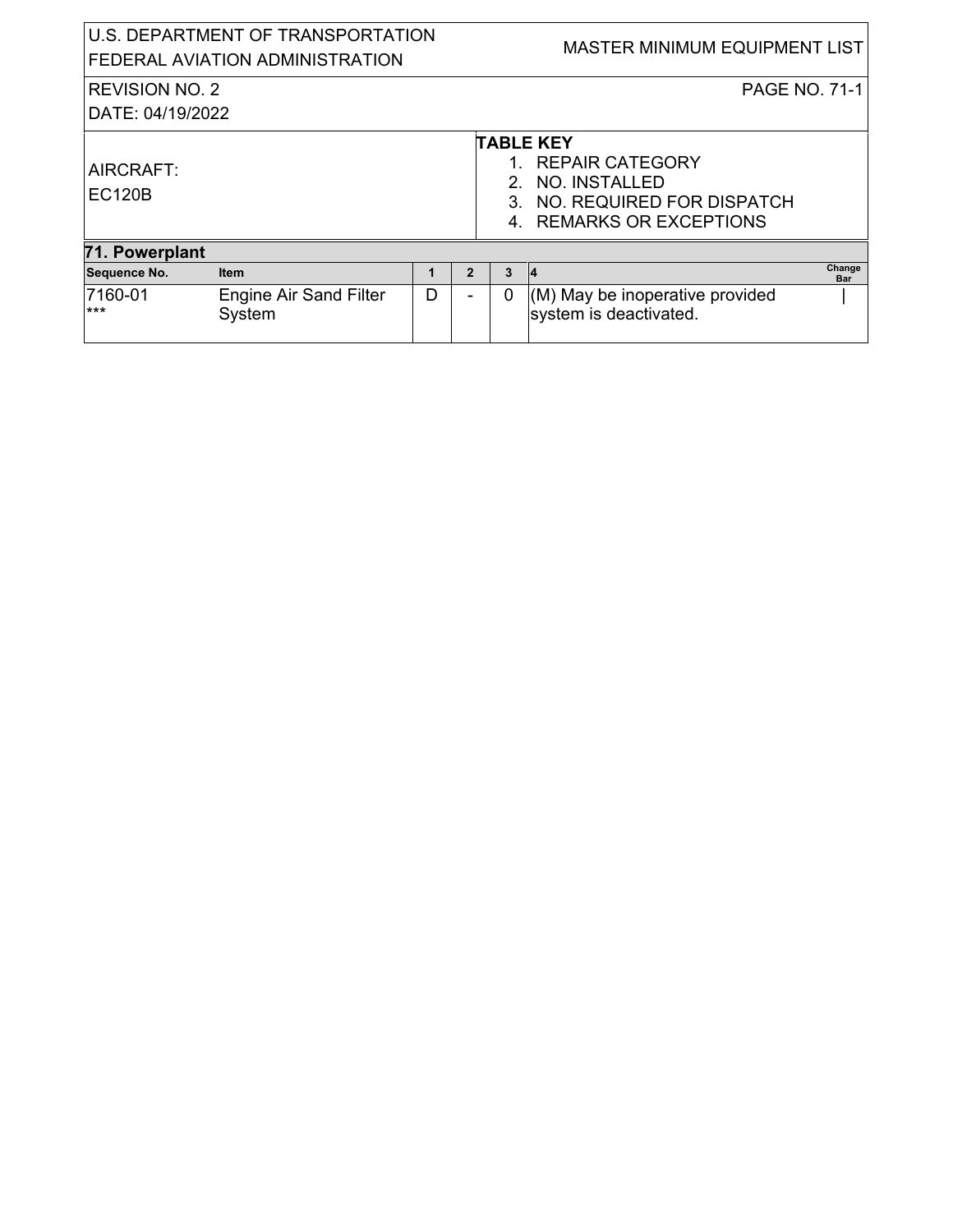| U.S. DEPARTMENT OF TRANSPORTATION<br>FEDERAL AVIATION ADMINISTRATION |                             |   |                | MASTER MINIMUM EQUIPMENT LIST |                                                                                                                     |  |  |
|----------------------------------------------------------------------|-----------------------------|---|----------------|-------------------------------|---------------------------------------------------------------------------------------------------------------------|--|--|
| <b>REVISION NO. 2</b><br>DATE: 04/19/2022                            |                             |   |                |                               | <b>PAGE NO. 72-1</b>                                                                                                |  |  |
| AIRCRAFT:<br><b>EC120B</b>                                           |                             |   |                |                               | <b>TABLE KEY</b><br>1. REPAIR CATEGORY<br>NO. INSTALLED<br>3. NO. REQUIRED FOR DISPATCH<br>4. REMARKS OR EXCEPTIONS |  |  |
| 72. Turbine/Turboprop Engine                                         |                             |   |                |                               |                                                                                                                     |  |  |
| Sequence No.                                                         | <b>Item</b>                 |   | $\overline{2}$ | 3                             | Change<br> 4<br>Bar                                                                                                 |  |  |
| 7200-01                                                              | <b>Engine Data Recorder</b> | D |                | 0                             | May be inoperative.                                                                                                 |  |  |